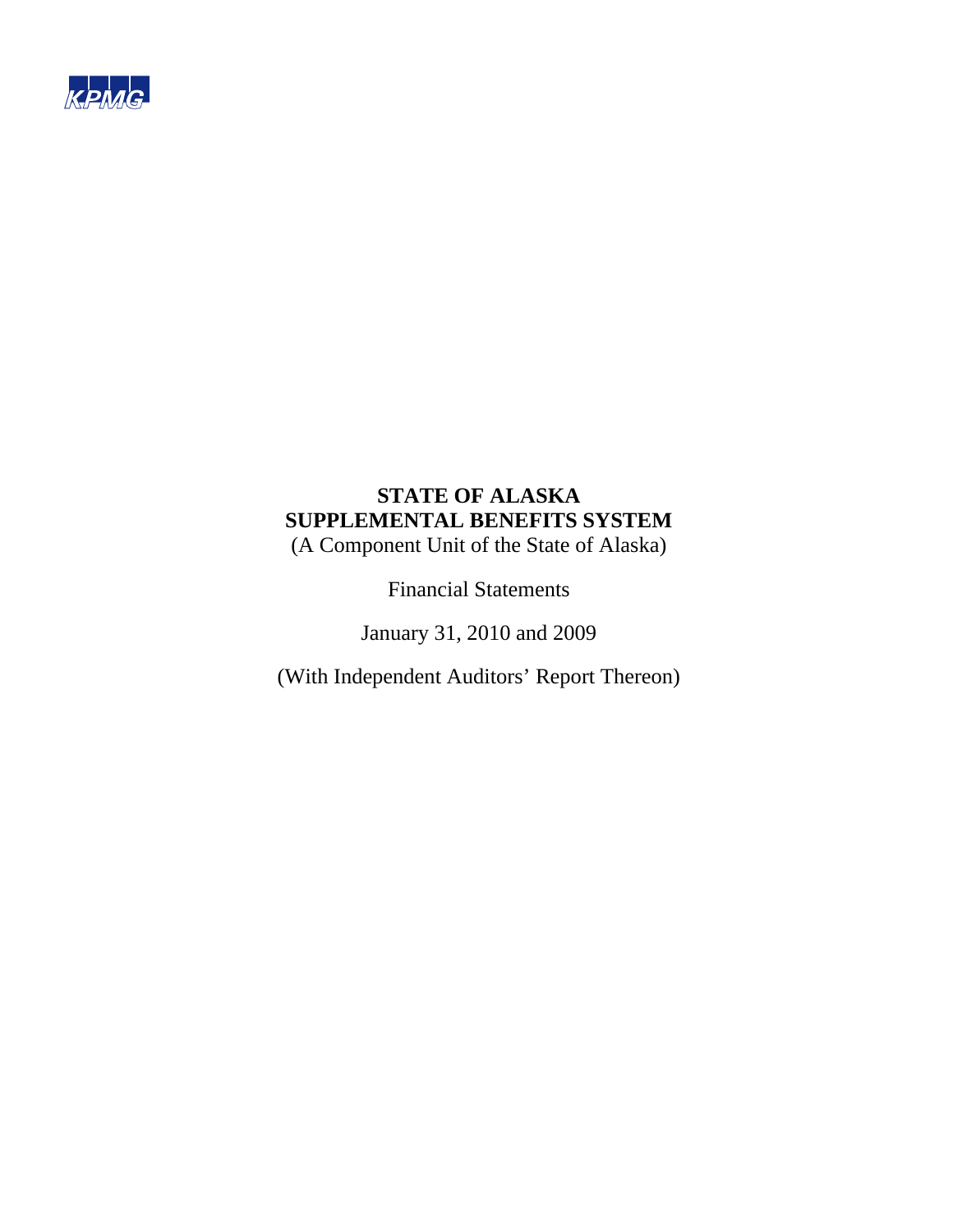# **STATE OF ALASKA SUPPLEMENTAL BENEFITS SYSTEM**

(A Component Unit of the State of Alaska)

January 31, 2010 and 2009

# **Table of Contents**

|                                                                             | Page(s)   |
|-----------------------------------------------------------------------------|-----------|
| <b>Independent Auditors' Report</b>                                         |           |
| Management's Discussion and Analysis                                        | $2 - 7$   |
| Statements of Fiduciary Net Assets – Annuity and Cafeteria Plans            | 8         |
| Statements of Changes in Fiduciary Net Assets – Annuity and Cafeteria Plans | 9         |
| <b>Notes to Financial Statements</b>                                        | $10 - 36$ |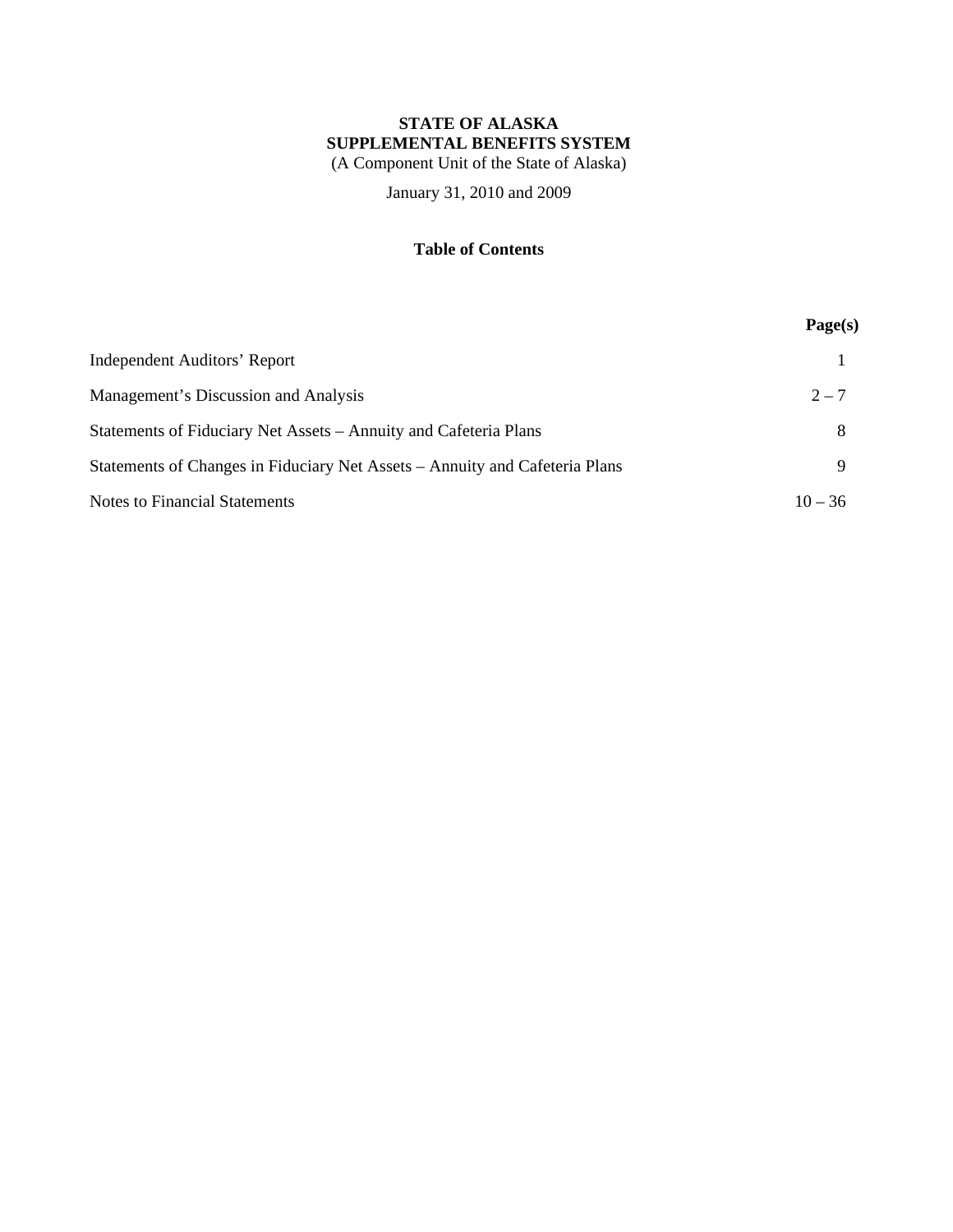

**KPMG LLP** Suite 600 701 West Eighth Avenue Anchorage, AK 99501

# **Independent Auditors' Report**

Division of Retirement and Benefits and Members of the Alaska Retirement Management Board State of Alaska Supplemental Benefits System:

We have audited the accompanying statements of fiduciary net assets – annuity and cafeteria plans of the State of Alaska Supplemental Benefits System (the Plan), a Component Unit of the State of Alaska, as of January 31, 2010 and 2009, and the related statements of changes in fiduciary net assets – annuity and cafeteria plans for the years then ended. These financial statements are the responsibility of the Plan's management. Our responsibility is to express an opinion on these financial statements based on our audits.

We conducted our audits in accordance with auditing standards generally accepted in the United States of America. Those standards require that we plan and perform the audits to obtain reasonable assurance about whether the financial statements are free of material misstatement. An audit includes consideration of internal control over financial reporting as a basis for designing audit procedures that are appropriate in the circumstances, but not for the purpose of expressing an opinion on the effectiveness of the internal control over financial reporting. Accordingly, we express no such opinion. An audit also includes examining, on a test basis, evidence supporting the amounts and disclosures in the financial statements, assessing the accounting principles used and significant estimates made by management, as well as evaluating the overall financial statement presentation. We believe that our audits provide a reasonable basis for our opinion.

In our opinion, the financial statements referred to above present fairly, in all material respects, the fiduciary net assets – annuity and cafeteria plans of the State of Alaska Supplemental Benefits System, a Component Unit of the State of Alaska, as of January 31, 2010 and 2009, and the changes in fiduciary net assets – annuity and cafeteria plans for the years then ended, in conformity with accounting principles generally accepted in the United States of America.

Management's Discussion and Analysis is not a required part of the financial statements, but is supplementary information required by the Governmental Accounting Standards Board (GASB). We have applied certain limited procedures, which consisted principally of inquiries of management regarding the methods of measurement and presentation of the required supplementary information. However, we did not audit this information and express no opinion on it.

KPMG LLP

October 29, 2010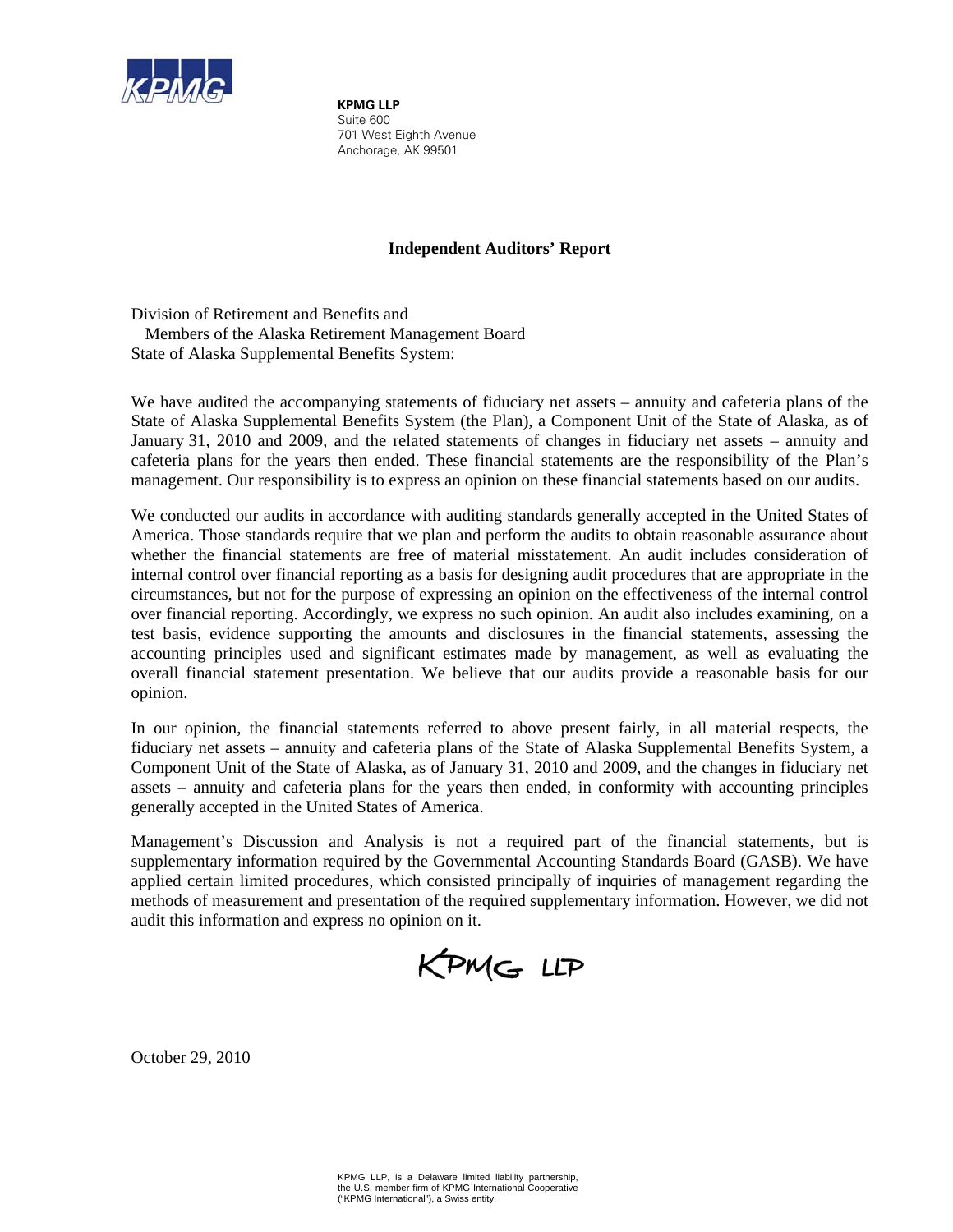Management's Discussion and Analysis

January 31, 2010 and 2009

This section presents management's discussion and analysis (MD&A) of the State of Alaska Supplemental Benefits System's (the Plan) financial position and performance for the fiscal years ended January 31, 2010 and 2009. This section is presented as a narrative overview and analysis. Please read the MD&A in conjunction with the financial statements and notes to financial statements to better understand the financial condition and performance of the Plan during the fiscal years ended January 31, 2010 and 2009.

#### **Financial Highlights**

- The net assets held in trust for benefits at January 31, 2010 and 2009, are \$2.2 billion and \$1.8 billion, respectively. The net assets represent employer and employee contributions and investment income less administrative fees.
- The net assets of the Plan at January 31, 2010 increased by \$386 million, or approximately 21.3%, from the prior fiscal year. The net assets of the Plan at January 31, 2009 decreased by \$404.5 million, or approximately 18.3%, from the prior fiscal year.
- The Plan incurred net investment income of \$353.7 million in fiscal year 2010, compared to a \$403.9 million net investment loss in fiscal year 2009.

#### **Overview of the Financial Statements**

This discussion and analysis is intended to serve as an introduction to the Plan's financial statements, which comprise the following:

- Statements of Fiduciary Net Assets
- Statements of Changes in Fiduciary Net Assets
- Notes to Financial Statements

*Statements of Fiduciary Net Assets* – These statements present information regarding the Plan's assets, liabilities, and resulting net assets held in trust for pension and insurance benefits for individuals, organizations, and other governments. These statements reflect the Plan's investments at fair market value, along with cash and short-term investments, receivables, and other assets and liabilities at January 31, 2010 and 2009. This statement is presented individually for both the Supplemental Annuity Plan and the Supplemental Benefits Cafeteria Plans.

*Statements of Changes in Fiduciary Net Assets* – These statements present how the Plan's net assets held in trust changed during the fiscal years ended January 31, 2010 and 2009. These statements present contributions by employees and employers along with net investment income (losses) during the period from individual participant-directed investing activities. Deductions for participant withdrawals, benefit payments, and administrative expenses are also presented. This statement is presented individually for both the Supplemental Annuity Plan and the Supplemental Benefits Cafeteria Plans.

The above statements represent resources available for investment and payment of benefits and expenses as of fiscal year-end, and the sources and uses of those funds during the fiscal year.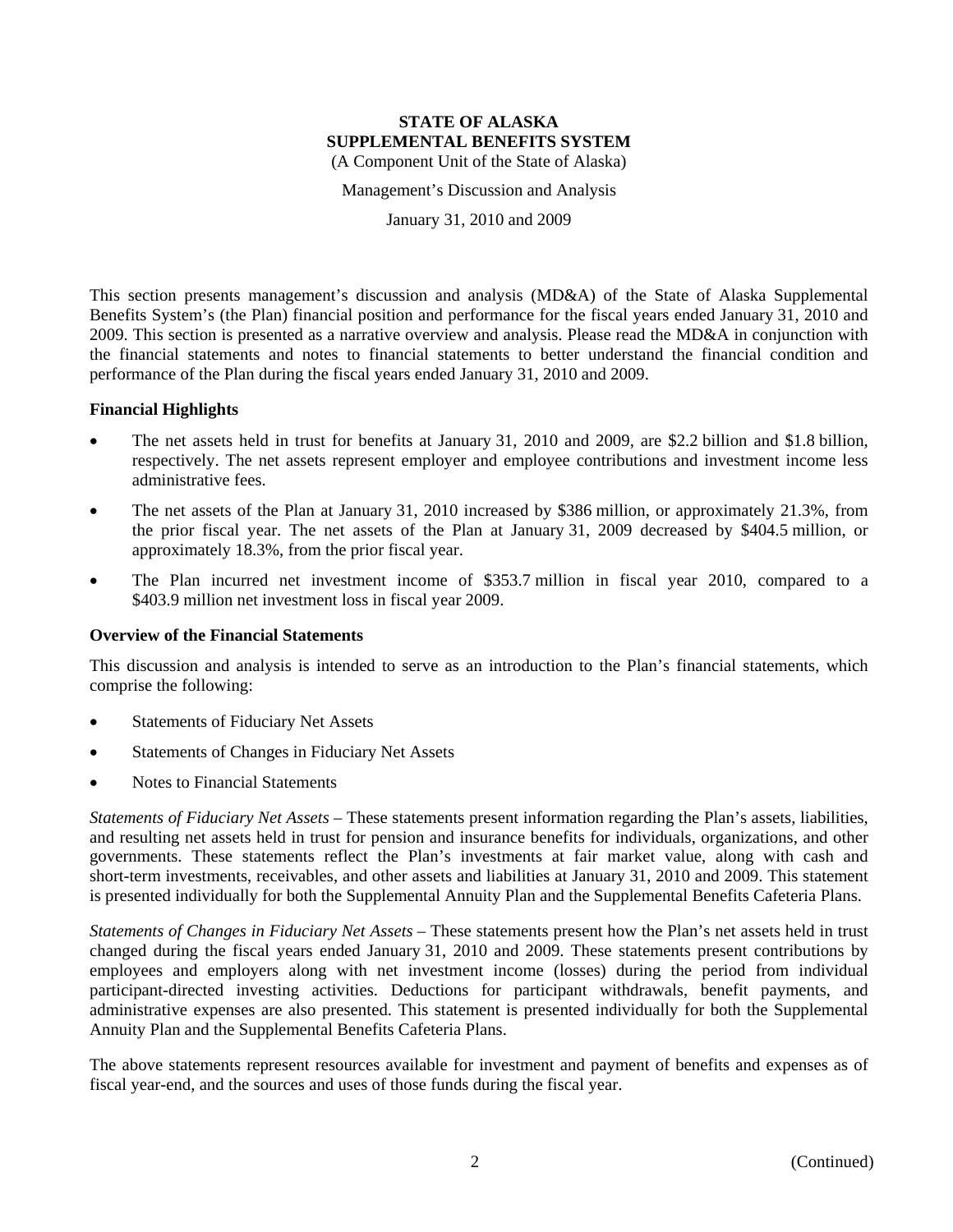Management's Discussion and Analysis

January 31, 2010 and 2009

*Notes to Financial Statements* – The notes to financial statements are an integral part of the financial statements and provide additional detailed information and schedules that are essential to better understand the Plan's financial statements.

# **Condensed Financial Information (in thousands)**

| <b>Net Assets</b>                         |             |           |                 |                   |           |  |  |  |
|-------------------------------------------|-------------|-----------|-----------------|-------------------|-----------|--|--|--|
|                                           |             |           | <b>Increase</b> |                   |           |  |  |  |
| <b>Description</b>                        | <b>2010</b> | 2009      | Amount          | <b>Percentage</b> | 2008      |  |  |  |
| Assets:                                   |             |           |                 |                   |           |  |  |  |
| Cash and cash equivalents                 | \$<br>8,245 | 1,073     | 7,172           | 668.4%            | 1,234     |  |  |  |
| Receivables                               | 7,067       | 6,876     | 191             | 2.8               | 6,203     |  |  |  |
| Investments at fair value:                |             |           |                 |                   |           |  |  |  |
| Collective investment funds               | 534,004     | 393,544   | 140,460         | 35.7              | 573,069   |  |  |  |
| Stable value fund                         | 273,233     | 262,436   | 10,797          | 4.1               | 185,518   |  |  |  |
| Ownership of pooled investment funds      | 1,375,802   | 1,148,210 | 227,592         | 19.8              | 1,450,935 |  |  |  |
| Total investments                         | 2,183,039   | 1,804,190 | 378,849         | 21.0              | 2,209,522 |  |  |  |
| Investment Loss Trust Fund, at fair value | 1,903       | 1,862     | 41              | 2.2               | 1,849     |  |  |  |
| Total assets                              | 2,200,254   | 1,814,001 | 386,253         | 21.3              | 2,218,808 |  |  |  |
| Liabilities:                              |             |           |                 |                   |           |  |  |  |
| Payable to plan participants              | 1,903       | 1,862     | 41              | 2.2               | 1,849     |  |  |  |
| Accrued expenses                          | 1,398       | 959       | 439             | 45.8              | 1,283     |  |  |  |
| <b>Total liabilities</b>                  | 3,301       | 2,821     | 480             | 17.0              | 3,132     |  |  |  |
| Net assets                                | 2,196,953   | 1,811,180 | 385,773         | 21.3%             | 2,215,676 |  |  |  |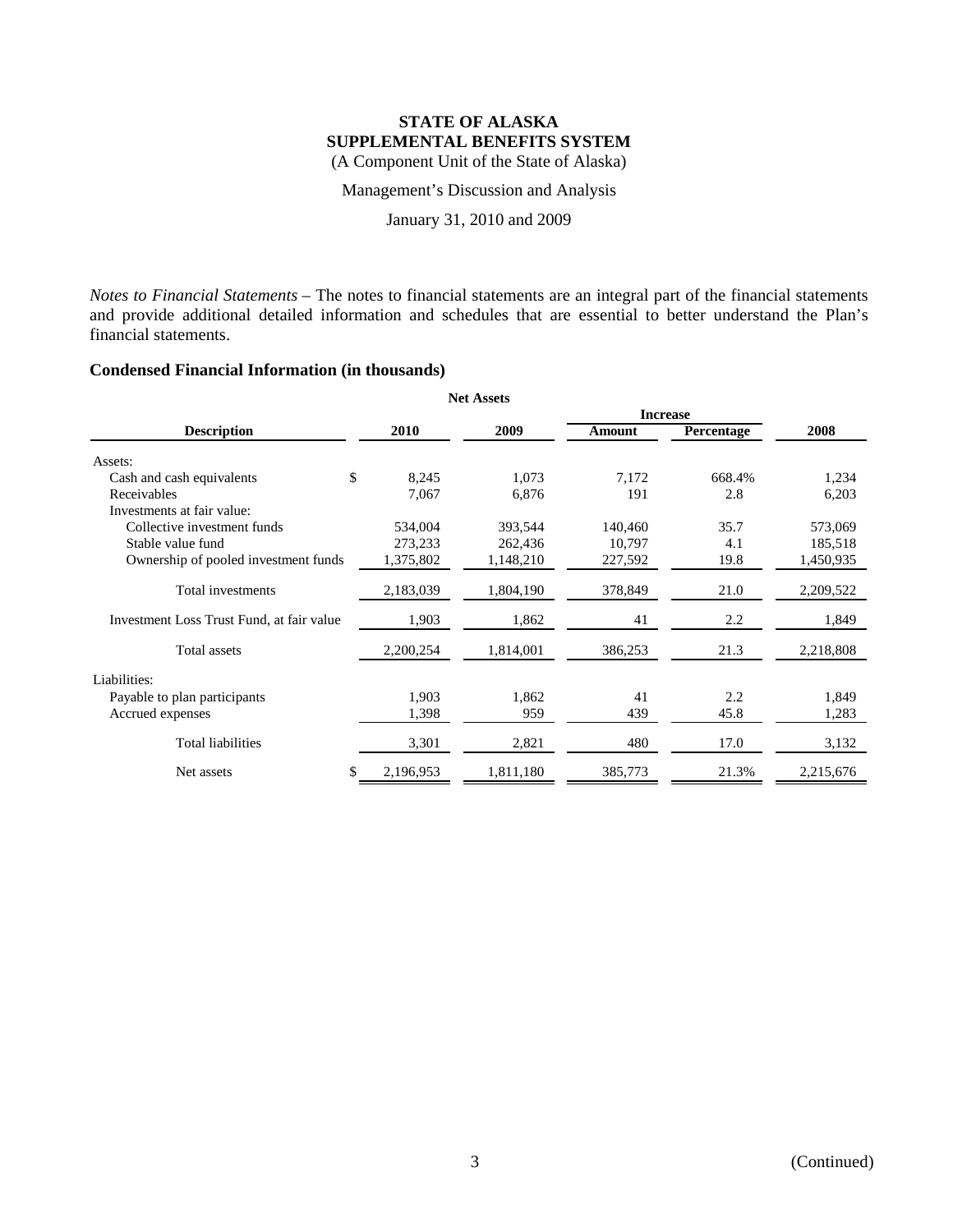Management's Discussion and Analysis

January 31, 2010 and 2009

|                                     |             |            | Increase (decrease) |            |           |
|-------------------------------------|-------------|------------|---------------------|------------|-----------|
| <b>Description</b>                  | <b>2010</b> | 2009       | Amount              | Percentage | 2008      |
| \$<br>Net assets, beginning of year | 1,811,180   | 2,215,676  | (404, 496)          | $(18.3)\%$ | 2,190,616 |
| Additions (reductions):             |             |            |                     |            |           |
| Contributions                       | 143,304     | 136,852    | 6,452               | 4.7        | 127,410   |
| Government Corporate Bond           |             |            |                     |            |           |
| <b>Fund Settlement</b>              |             | 113        | (113)               | (100.0)    | 6,298     |
| Net investment income (loss)        | 353,721     | (403,918)  | 757,639             | (187.6)    | 65,864    |
| Total additions (reductions)        | 497,025     | (266, 953) | 763,978             | (286.2)    | 199,572   |
| Deductions:                         |             |            |                     |            |           |
| Benefits paid to participants and   |             |            |                     |            |           |
| purchases of annuity contracts      | 97,910      | 130,416    | (32,506)            | (24.9)     | 166,473   |
| Insurance premiums and dependent    |             |            |                     |            |           |
| care assistance plan reimbursements | 3,643       | 3,964      | (321)               | (8.1)      | 4,949     |
| Administrative expenses             | 9,699       | 3,163      | 6,536               | 206.6      | 3,090     |
| Total deductions                    | 111,252     | 137,543    | (26,291)            | (19.1)     | 174,512   |
| Increase (decrease) in              |             |            |                     |            |           |
| net assets                          | 385,773     | (404, 496) | 790,269             | (195.4)    | 25,060    |
| Net assets, end of year             | 2,196,953   | 1,811,180  | 385,773             | 21.3%      | 2,215,676 |

#### **Changes in Net Assets**

#### **Investments**

The Plan is participant-directed, which means that the Plan's participants decide in which options to invest. Of total Plan Fiduciary Net Assets of \$2.197 billion at January 31, 2010, 99.3%, or \$2.182 billion, are specifically allocated to individual participant accounts. Of total Plan Fiduciary Net Assets of \$1.811 billion at January 31, 2009, 99.3%, or \$1.799 billion, are specifically allocated to individual participant accounts.

Each participant designates how their contribution is to be allocated among the investment options. Each participant's account is credited with the participant's contributions, adjusted for the appreciation or depreciation in unit value for the investment funds, and reduced for administrative fees.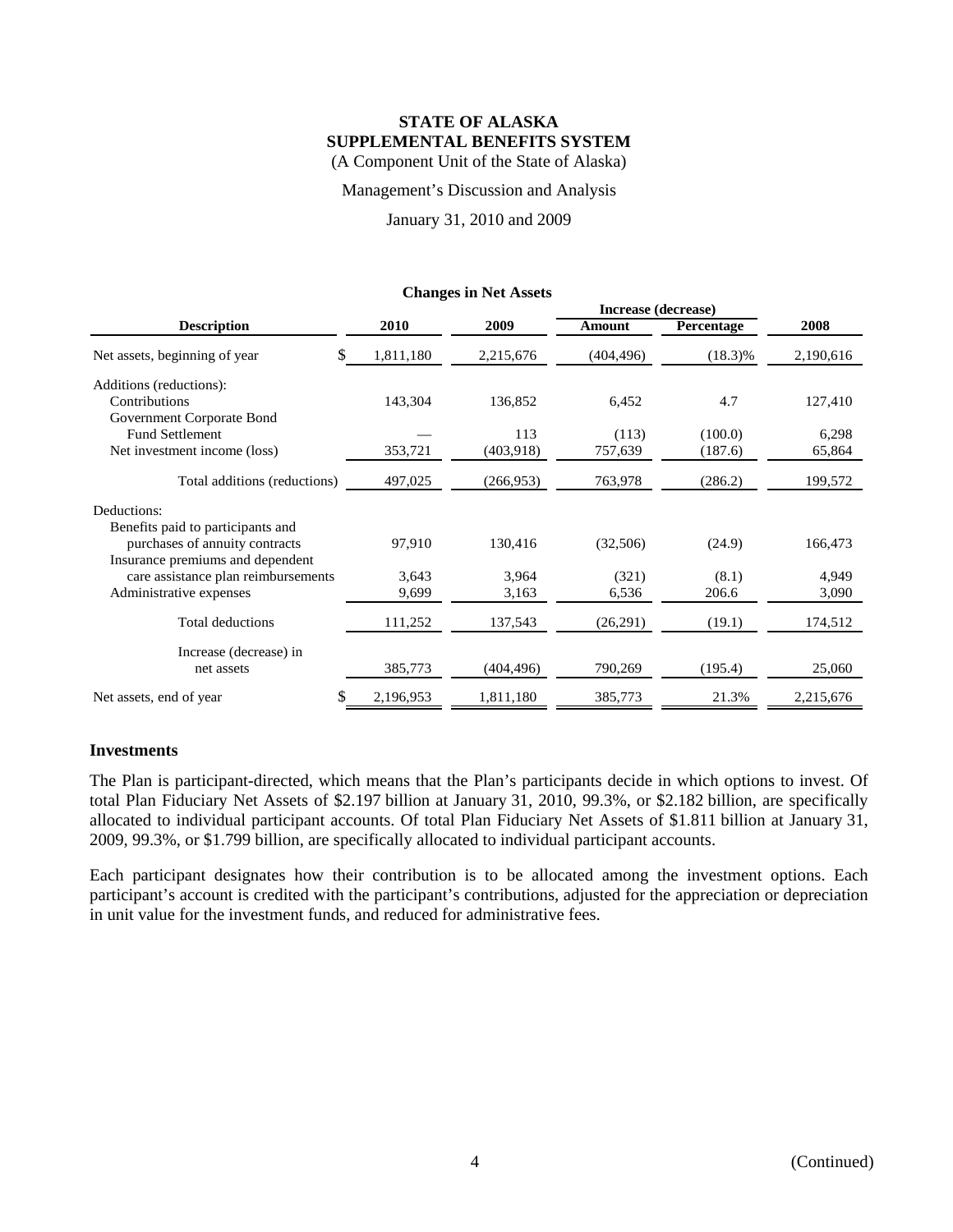Management's Discussion and Analysis

January 31, 2010 and 2009

# **Participant-Directed Investments at January 31 Year-End**

|                                                 | <b>Market value</b> |           |  |  |
|-------------------------------------------------|---------------------|-----------|--|--|
|                                                 | 2010                | 2009      |  |  |
|                                                 | (In thousands)      |           |  |  |
| <b>Alaska Balanced Trust</b>                    | \$<br>994,293       | 873,536   |  |  |
| <b>Stable Value Fund</b>                        | 273,233             | 262,436   |  |  |
| Alaska Long-Term Balanced Trust                 | 229,485             | 150,465   |  |  |
| S&P 500 Stock Index Fund                        | 200,123             | 148,234   |  |  |
| <b>Brandes International Equity Fund Fee</b>    | 82,628              |           |  |  |
| Alaska Target Date Retirement 2015 Trust        | 75,366              |           |  |  |
| <b>Small Cap Stock Trust</b>                    | 55,728              | 31,645    |  |  |
| <b>SSGA Global Balanced Fund</b>                | 48,789              |           |  |  |
| Government Credit Bond Index Fund               | 46,470              | 50,186    |  |  |
| Alaska Target 2010 Fund                         | 31,851              | 35,851    |  |  |
| Alaska Target Date Retirement 2020 Trust        | 25,779              |           |  |  |
| <b>RCM Socially Responsible Investment Fund</b> | 23,148              | 13,474    |  |  |
| <b>Intermediate Bond Fund</b>                   | 14,373              | 18,988    |  |  |
| World Equity ex-US Index Fund                   | 12,295              | 826       |  |  |
| <b>US TIPS Index Fund</b>                       | 12,269              | 3,005     |  |  |
| US Real Estate Investment Trust Index Fund      | 11,422              | 1,434     |  |  |
| <b>State Street Money Market Fund</b>           | 11,222              | 6,570     |  |  |
| Alaska Target Date Retirement 2025 Trust        | 10,462              |           |  |  |
| Russell 3000 Index Fund                         | 6,338               | 1,584     |  |  |
| Long US Treasury Bond Index Fund                | 5,254               | 7,518     |  |  |
| Alaska Target Date Retirement 2010 Trust        | 2,648               |           |  |  |
| World Government Bond ex-US Index Fund          | 2,449               | 1,046     |  |  |
| Alaska Target Date Retirement 2035 Trust        | 2,127               |           |  |  |
| Alaska Target Date Retirement 2040 Trust        | 1,391               |           |  |  |
| Alaska Target Date Retirement 2030 Trust        | 1,158               |           |  |  |
| Alaska Target Date Retirement 2045 Trust        | 558                 |           |  |  |
| Alaska Target Date Retirement 2050 Trust        | 521                 |           |  |  |
| Alaska Target Date Retirement 2055 Trust        | 163                 |           |  |  |
| Alaska Target 2015 Fund                         |                     | 62,960    |  |  |
| Alaska Target 2020 Fund                         |                     | 19,323    |  |  |
| Alaska Target 2025 Fund                         |                     | 6,075     |  |  |
| <b>International Equity Fund</b>                |                     | 60,597    |  |  |
| <b>Global Balanced Fund</b>                     |                     | 43,311    |  |  |
| Total                                           | \$<br>2,181,543     | 1,799,064 |  |  |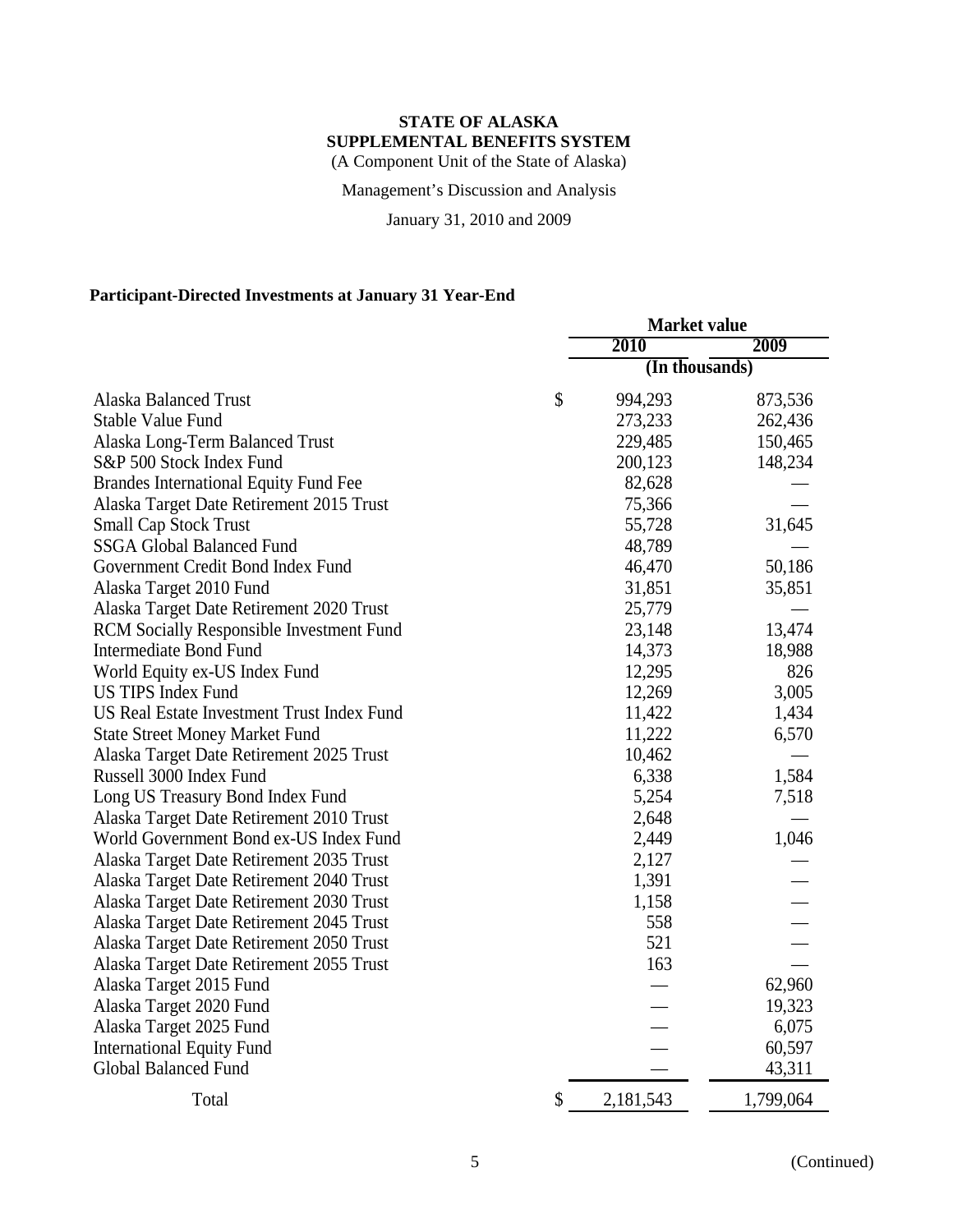Management's Discussion and Analysis

January 31, 2010 and 2009

# **Investment Returns for the 12-Month Periods Ended December 31, 2009 and 2008**

|                                                 | 2009          | 2008          |
|-------------------------------------------------|---------------|---------------|
|                                                 | 1-Year actual | 1-Year actual |
| World Equity ex-US Index Fund                   | 43.36%        | N/A           |
| <b>Small Cap Stock Trust</b>                    | 39.59         | $-33.31%$     |
| <b>RCM Socially Responsible Investment Fund</b> | 32.62         | N/A           |
| <b>US Real Estate Investment Trust Index</b>    | 29.49         | N/A           |
| Russell 3000 Index Fund                         | 28.74         | N/A           |
| S&P 500 Stock Index Fund                        | 26.67         | (36.93)       |
| Alaska Target Date Retirement 2025 Trust        | 25.69         | N/A           |
| Alaska Target Date Retirement 2020 Trust        | 22.57         | N/A           |
| Alaska Long-Term Balanced Trust                 | 21.02         | (23.19)       |
| Alaska Target Date Retirement 2015 Trust        | 17.53         | N/A           |
| <b>Alaska Balanced Trust</b>                    | 15.15         | (12.41)       |
| <b>US TIPS Index Fund</b>                       | 11.21         | N/A           |
| World Government Bond ex-US Index Fund          | 4.00          | N/A           |
| <b>Stable Value Fund</b>                        | 3.94          | 4.41          |
| Government/Credit Bond Fund                     | 3.79          | 5.76          |
| Alaska Target 2010 Fund                         | 3.24          | (2.43)        |
| <b>State Street Money Market Fund</b>           | 0.04          | 1.24          |
| <b>Intermediate Bond Fund</b>                   | (0.54)        | 10.80         |
| Long US Treasury Bond Index Fund                | (12.14)       | N/A           |
| Alaska Target 2015 Fund                         | N/A           | (14.40)       |
| Alaska Target 2020 Fund                         | N/A           | (27.98)       |
| Alaska Target 2025 Fund                         | N/A           | (33.73)       |
| Alaska Target Date Retirement 2010 Trust        | N/A           | N/A           |
| Alaska Target Date Retirement 2030 Trust        | N/A           | N/A           |
| Alaska Target Date Retirement 2035 Trust        | N/A           | N/A           |
| Alaska Target Date Retirement 2040 Trust        | N/A           | N/A           |
| Alaska Target Date Retirement 2045 Trust        | N/A           | N/A           |
| Alaska Target Date Retirement 2050 Trust        | N/A           | N/A           |
| Alaska Target Date Retirement 2055 Trust        | N/A           | N/A           |
| <b>Brandes International Equity Fund</b>        | N/A           | N/A           |
| <b>Global Balanced Fund</b>                     | N/A           | (27.28)       |
| <b>International Equity Fund</b>                | N/A           | (37.20)       |
| SSgA Global Balanced Fund                       | N/A           | N/A           |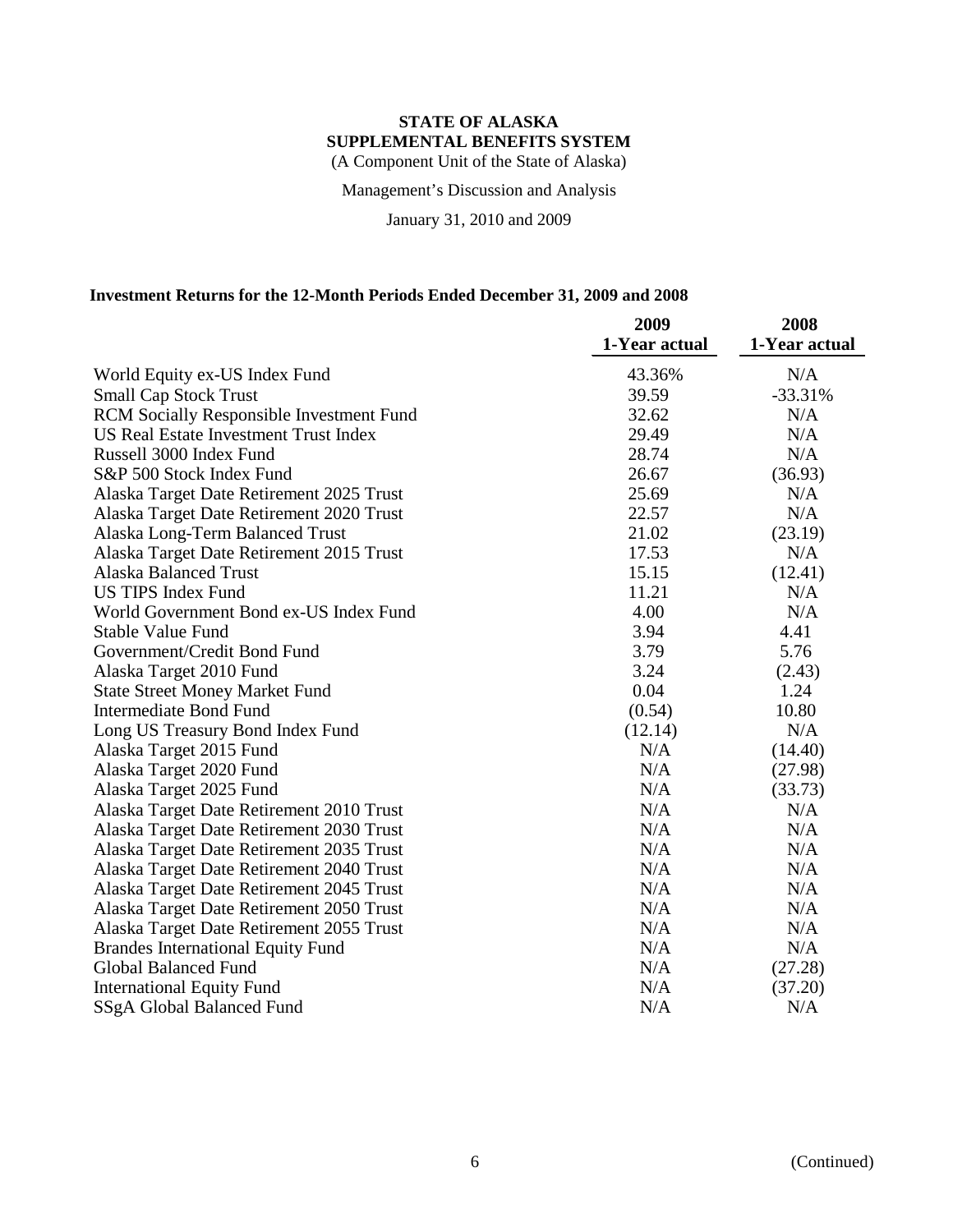Management's Discussion and Analysis

January 31, 2010 and 2009

#### **Contributions and Distributions**

The Plan had contributions of \$143.3 million in fiscal year 2010 compared to \$136.9 million in fiscal year 2009. Increased contributions are less than 5% and appear to be the result of an increase in the amount of wages paid to participants.

The Plan had benefits paid to participants and purchase agreement contracts of \$97.9 million in fiscal year 2010 compared to \$130.4 million in fiscal year 2009. Decreased account values resulting from prior year negative investment returns continue to contribute to the reduced amount of withdrawals.

#### **Administrative Expenses**

The Plan had administrative expenses of \$9.7 million in fiscal year 2010 compared to \$3.2 million in fiscal year 2009. The increase in administrative fees is related to an increase in the administrative expenses the Plan pays to the Department of Revenue as a result of changes to their cost allocation plan, as well as an increase in the variable fee the Plan pays to our third-party administrator (Great West) for the managed accounts contract.

#### **Fiduciary Responsibilities**

The Alaska Retirement Management Board, the plan administrator, and the Commissioner of Administration are co-fiduciaries of the Plan.

The assets of the Plan can only be used for the exclusive benefit of the Plan's participants, beneficiaries, and alternate payees.

# **Request for Information**

Questions concerning any of the information provided in this report or requests for additional information should be addressed to:

State of Alaska Supplemental Benefits System Division of Retirement & Benefits, Accounting Section PO Box 110203 Juneau, AK 99811-0203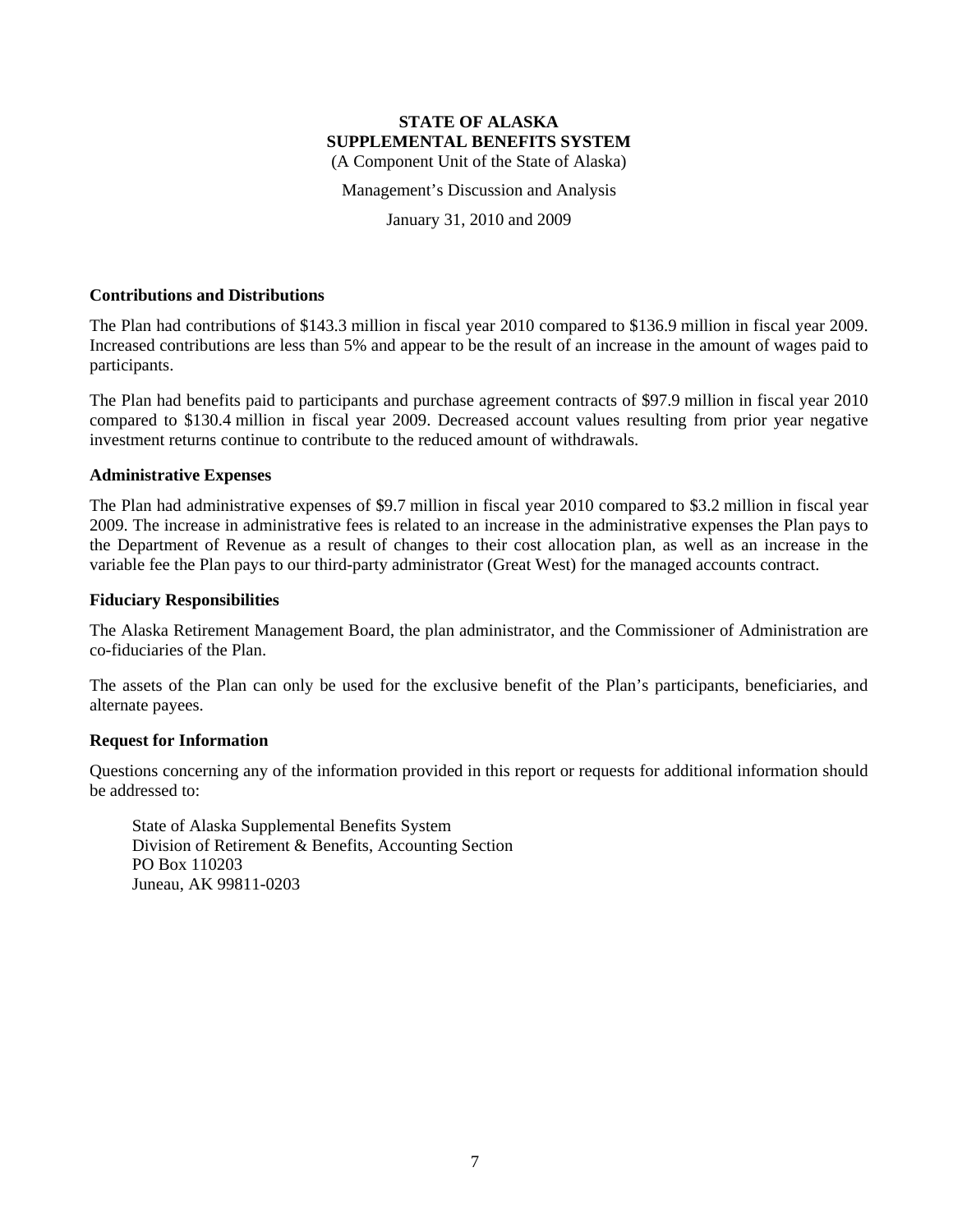#### Statements of Fiduciary Net Assets – Annuity and Cafeteria Plans

January 31, 2010 and 2009

(In thousands)

|                                                                                                                                   |                   | 2010      |                   |                   | 2009      |                   |  |  |
|-----------------------------------------------------------------------------------------------------------------------------------|-------------------|-----------|-------------------|-------------------|-----------|-------------------|--|--|
|                                                                                                                                   | <b>Annuity</b>    | Cafeteria | Total             | <b>Annuity</b>    | Cafeteria | Total             |  |  |
| Assets:                                                                                                                           |                   |           |                   |                   |           |                   |  |  |
| Cash and cash equivalents<br>Receivables:                                                                                         | \$.<br>7,354      | 891       | 8,245             | 296               | 777       | 1,073             |  |  |
| Mandatory contributions<br>Voluntary contributions                                                                                | 6,904             | 163       | 6,904<br>163      | 6,726             | 150       | 6,726<br>150      |  |  |
| Total receivables                                                                                                                 | 6,904             | 163       | 7,067             | 6,726             | 150       | 6.876             |  |  |
| Investments:<br>Collective investment funds, at fair value<br>Participant-directed<br>Money market fund – nonparticipant-directed | 532,508<br>1,496  |           | 532,508<br>1,496  | 388,418<br>5,126  |           | 388,418<br>5.126  |  |  |
|                                                                                                                                   | 534,004           |           | 534,004           | 393,544           |           | 393,544           |  |  |
| Stable Value Fund:<br>Synthetic investment contracts, at fair value<br>Cash and cash equivalents, at fair value                   | 258,064<br>15,169 |           | 258,064<br>15,169 | 238,603<br>23,833 |           | 238,603<br>23.833 |  |  |
|                                                                                                                                   | 273,233           |           | 273,233           | 262,436           |           | 262,436           |  |  |
| Ownership of pooled investment funds,<br>participant directed at fair value                                                       | 1,375,802         |           | 1,375,802         | 1,148,210         |           | 1,148,210         |  |  |
| Total investments                                                                                                                 | 2,183,039         |           | 2,183,039         | 1,804,190         |           | 1,804,190         |  |  |
| Investment Loss Trust Fund, at fair value                                                                                         | 1,903             |           | 1,903             | 1,862             |           | 1,862             |  |  |
| <b>Total</b> assets                                                                                                               | 2,199,200         | 1,054     | 2,200,254         | 1,813,074         | 927       | 1,814,001         |  |  |
| Liabilities:<br>Payable to plan participants<br>Accrued expenses                                                                  | 1,903<br>556      | 842       | 1,903<br>1.398    | 1,862<br>262      | 697       | 1,862<br>959      |  |  |
| <b>Total liabilities</b>                                                                                                          | 2,459             | 842       | 3,301             | 2,124             | 697       | 2,821             |  |  |
| Commitments and contingencies                                                                                                     |                   |           |                   |                   |           |                   |  |  |
| Net assets held in trust for individuals<br>and organizations                                                                     | 2.196.741<br>\$.  | 212       | 2.196.953         | 1.810.950         | 230       | 1,811,180         |  |  |

See accompanying notes to financial statements.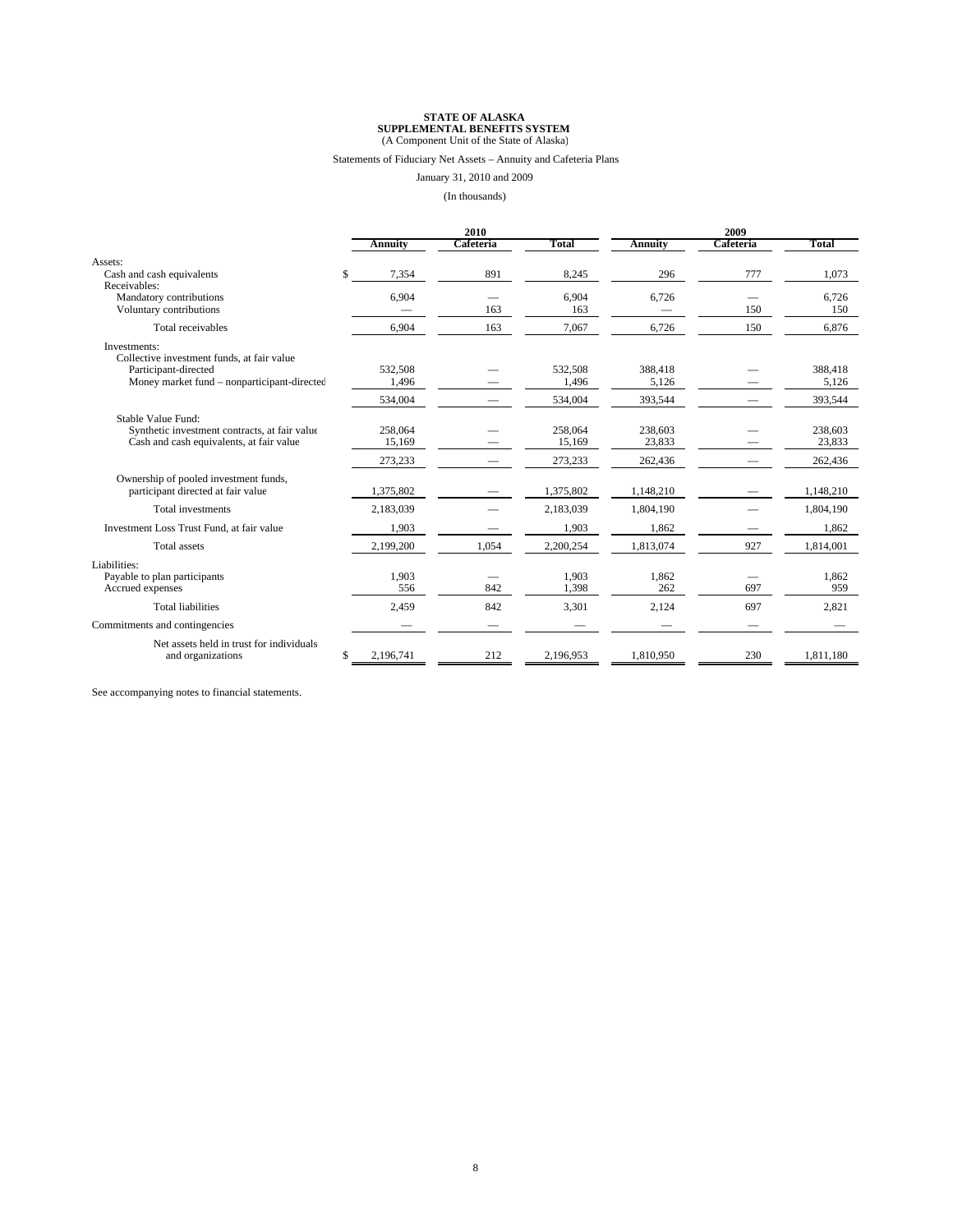#### Statements of Changes in Fiduciary Net Assets – Annuity and Cafeteria Plans

January 31, 2010 and 2009

(In thousands)

|                                                                        | 2010          |           |                | 2009           |           |            |
|------------------------------------------------------------------------|---------------|-----------|----------------|----------------|-----------|------------|
|                                                                        | Annuity       | Cafeteria | Total          | <b>Annuity</b> | Cafeteria | Total      |
| Additions (reductions):<br>Contributions:                              |               |           |                |                |           |            |
| Mandatory                                                              | \$<br>138,778 |           | 138,778        | 131.873        |           | 131.873    |
| Voluntary                                                              |               | 3,625     | 3,625          |                | 3,986     | 3,986      |
| Transfers in                                                           | 901           |           | 901            | 993            |           | 993        |
| <b>Total contributions</b>                                             | 139,679       | 3,625     | 143,304        | 132,866        | 3,986     | 136,852    |
| Government Corporate Bond Fund Settlement                              |               |           |                | 113            |           | 113        |
| Investment income (loss):<br>Net appreciation (depreciation)           |               |           |                |                |           |            |
| in fair value of investments                                           | 343,491       |           | 343,491        | (409, 915)     |           | (409, 915) |
| Interest                                                               | 10,230        |           | 10.230         | 5,997          |           | 5,997      |
| Net investment income (loss)                                           | 353,721       |           | 353,721        | (403.918)      |           | (403,918)  |
| Total additions (reductions)                                           | 493,400       | 3,625     | 497,025        | (270,939)      | 3,986     | (266,953)  |
| Deductions:                                                            |               |           |                |                |           |            |
| Benefits paid to participants and purchases                            |               |           |                |                |           |            |
| of annuity contracts                                                   | 97,910        |           | 97,910         | 130,416        |           | 130,416    |
| Insurance premiums and dependent care                                  |               |           |                |                |           |            |
| assistance plan reimbursements<br>Administrative expenses - annuity    | 9,387         | 3,643     | 3,643<br>9,387 | 2,892          | 3,964     | 3,964      |
| Administrative expenses – paid by annuity                              |               |           |                |                |           | 2,892      |
| for cafeteria                                                          | 312           |           | 312            | 271            |           | 271        |
| <b>Total deductions</b>                                                | 107,609       | 3,643     | 111,252        | 133,579        | 3,964     | 137,543    |
| Net increase (decrease) in assets held<br>in trust for individuals and |               |           |                |                |           |            |
| organizations                                                          | 385,791       | (18)      | 385,773        | (404, 518)     | 22        | (404, 496) |
| Net assets, beginning of year                                          | 1,810,950     | 230       | 1,811,180      | 2,215,468      | 208       | 2,215,676  |
| Net assets, end of year                                                | 2,196,741     | 212       | 2,196,953      | 1,810,950      | 230       | 1,811,180  |

See accompanying notes to financial statements.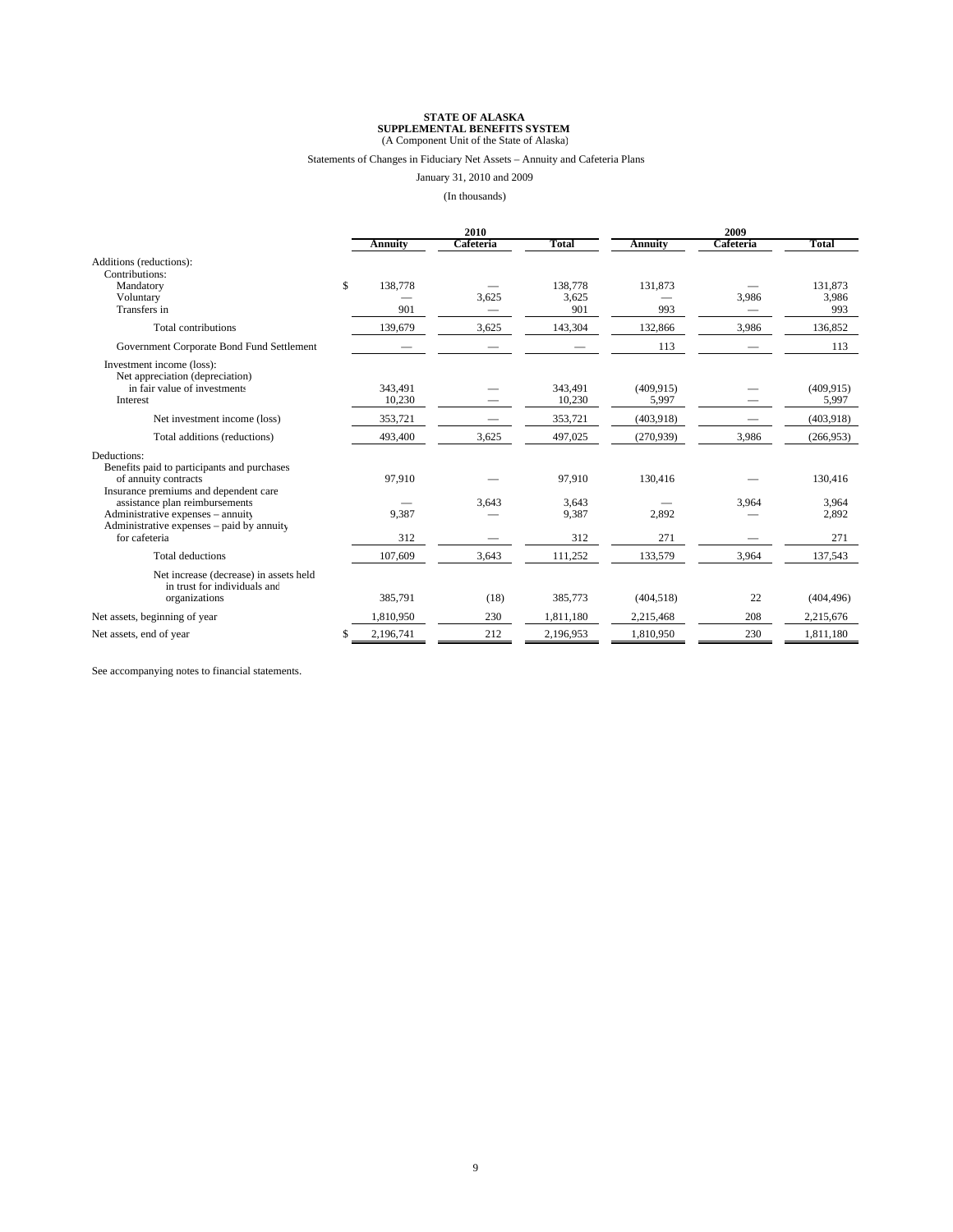Notes to Financial Statements

January 31, 2010 and 2009

#### **(1) Description**

The following brief description of the State of Alaska Supplemental Benefits System (the Plan), a Component Unit of the State of Alaska, which comprises the Supplemental Annuity Plan and the Supplemental Benefits Cafeteria Plans, is provided for general information purposes only. Participants should refer to the plan documents for more complete information.

#### *(a) General*

The Plan was created by State of Alaska Statutes effective January 1, 1980, to provide benefits in lieu of those provided by the federal Social Security System (Social Security). All State of Alaska (State) employees who would have participated in Social Security, if the State had not withdrawn, participate in the Plan. Other employers whose employees participate in the State Public Employees' Retirement System and meet other requirements are eligible to have their employees participate in the Plan as provided by Alaska Statute. In the fiscal year 2010, three employers were added to the plan, increasing the number of participating employers besides the State to nineteen as of January 31, 2010, from sixteen as of January 31, 2009. There were approximately 38,000 participants in the Plan as of January 31, 2010 and 2009.

The Division of Retirement and Benefits is responsible for plan administration and recordkeeping. The Alaska Retirement Management Board (the Board) is responsible for the specific investment of moneys in the Plan.

#### *(b) Contributions*

Mandatory contributions are made to the Supplemental Annuity Plan, a defined contribution plan, and voluntary contributions to the Supplemental Benefits Cafeteria Plans. Participating employees are vested at all times.

Supplemental Annuity Plan contributions are made in lieu of contributions to Social Security. The State and other participating employers are required by statute to contribute 12.26% of an employee's wages up to the taxable wage base in effect under Social Security regulations. Each employee is considered to have agreed to a wage reduction equal to one-half the contribution made on the employee's behalf.

Supplemental Benefits Cafeteria Plans contributions are voluntary based upon the optional benefits elected by each employee enrolled in the Plan. Each employee agrees to a wage reduction based upon the benefit options selected. The benefit amounts are deducted from each employee's wages and remitted by the employer to the Plan on the employee's behalf.

#### *(c) Participant Accounts*

Participant accounts under the Supplemental Annuity Plan are self-directed with respect to investment options.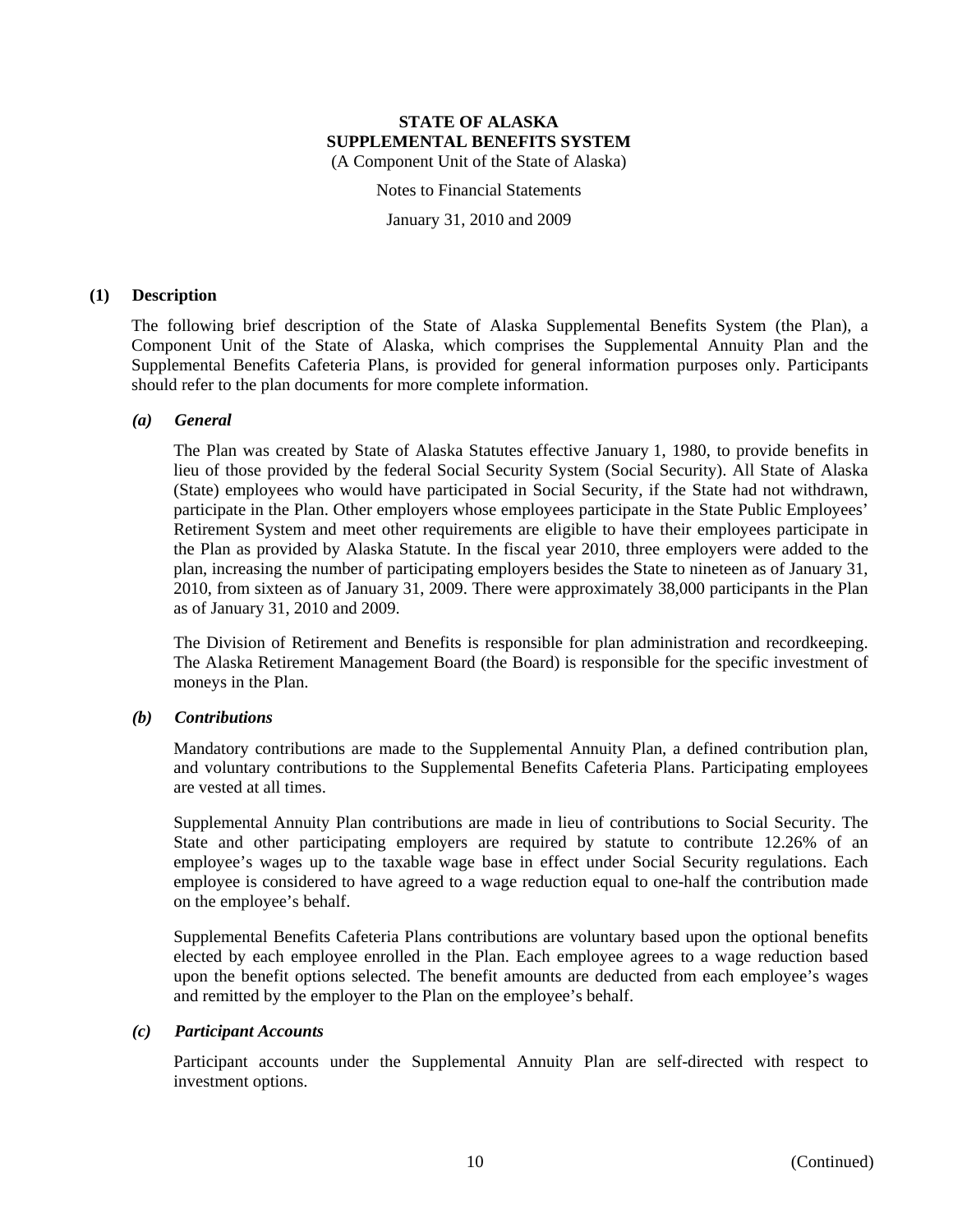Notes to Financial Statements

January 31, 2010 and 2009

Each participant designates how his or her contribution is to be allocated among the investment options. Each participant's account is credited with the participant's contributions and the appreciation or depreciation in unit value for the investment funds.

Recordkeeping/administrative fees consisting of a fixed amount, applied in a lump sum each calendar year, and a variable amount, applied monthly, are deducted from each participant's account, applied pro rata to all the funds in which the employee participates. This fee is for all costs incurred by the record keeper and by the State. The investment management fees are netted out of the funds' performance.

At January 31, 2010, participants had the following investment options:

#### **Collective Investment Funds**

*T. Rowe Price Small-Cap Stock Trust* – this fund invests primarily in stocks of small companies that appear undervalued or offer the potential for superior earnings growth. This fund invests at least 65% of its total assets in the stocks of small companies.

*S&P 500 Stock Index Fund* – the fund offers diversified investment in the U.S. equity market and is designed to replicate the returns and characteristics of the Standard & Poor's 500 Composite Stock Price Index. The fund owns all 500 of the securities in the S&P 500 Index in proportion to each security's size as measured by its total market value.

*Government/Credit Bond Index* Fund – this fund invests in a highly diversified portfolio of high-quality U.S. fixed-income securities. The fund buys and holds portfolios of the securities included in the Barclays Capital Government/Credit Bond Index. The fund seeks to closely match the Index's total rate of return. This fund replaced the State Street Daily Government/Corporate Bond Fund. As of August 23, 2007, the State Street Daily Government/Corporate Bond Fund had a calendar year 2007 negative investment return of approximately 18% compared to the Lehman Brothers Government/Credit Bond Index positive investment return of approximately 3%. The Board directed that the Barclay's Government/Credit Bond Index Fund be added to the Plan's fund investment options and that the State Street Daily Government/Corporate Bond Fund be terminated. Assets were transferred from the State Street fund to the Barclay's fund on August 28, 2007. On December 20, 2007, the State reached a settlement with State Street that provided each participant invested in the State Street Daily Government/Corporate Bond Fund with an amount equal to 100% of the losses incurred between June 29, 2007 and August 28, 2007 plus interest on these losses from August 28, 2007 to December 5, 2007. For the Supplemental Annuity Plan, this amount totaled \$6,298 thousand with a subsequent additional residual settlement amount received late March 2008 of \$113 thousand.

*Brandes International Equity Fund* – this fund was added to the Plan on November 30, 2009. This fund invests primarily in the equity securities of non-U.S. issuers whose equity market capitalizations exceed \$5 billion at the time of purchase. The fund is managed using a value investment process based on Graham & Dodd fundamental analysis of individual securities to identify those that are priced below their intrinsic value.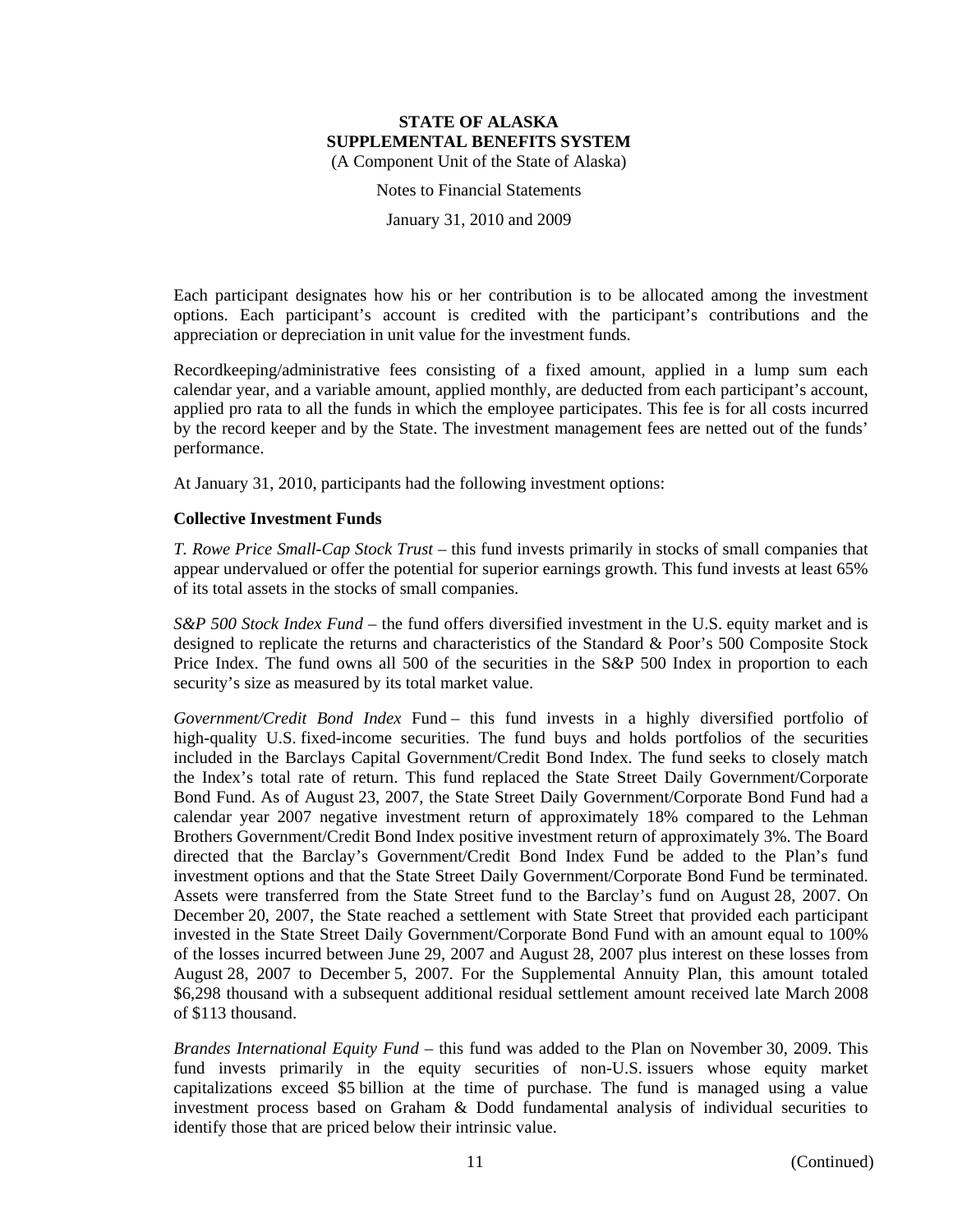Notes to Financial Statements

January 31, 2010 and 2009

*World Equity ex-US Index Fund* – the fund is designed to replicate the returns of the MSCI ACWI Ex-US Index and provide a broad-based, low-cost exposure to both the developed and emerging markets. The index consists of approximately 2000 securities across 47 markets, with emerging markets representing approximately 18%.

*World Government Bond ex-US Index Fund* – this fund is designed to replicate the total rate of return of the Citigroup World Government Bond Ex-U.S. Index. The fund employs a passive bond indexing strategy, investing in a well-diversified portfolio, which is representative of the international government bond market.

*Russell 3000 Index Fund* – this fund is designed to replicate the returns and characteristics of the Russell 3000 Index. The fund comprises the 3,000 largest stocks in the U.S. market and accounts for approximately 97% of the U.S. stock market capitalization.

*SSgA Global Balanced Fund –* this fund has a target asset allocation of 60% equities and 40% fixed income and is invested in a mix of passively managed commingled funds. This fund replaced the *Capital Guardian Global Balanced Fund* on July 22, 2009.

*RCM Socially Responsible Investment Fund* – this fund is actively managed and only invests in companies contained within the KLD Large-Mid Cap Social Index (LMSI). The LMSI holds approximately 600 companies with the highest environmental, social, and governance (ESG) rankings in each sector of the 1,000 largest U.S. stocks.

*Intermediate Bond Fund* – this fund buys and holds representative securities included in the Barclays Capital Intermediate Bond Index. The fund seeks to closely match the Index's total rate of return.

Long US Treasury Bond Index Fund – this fund invests in one or more commingled funds managed by SSgA, which, in combination, are designed to replicate the return of the Barclays Capital Long Treasury Bond Index while providing for daily liquidity for plan participants. The fund seeks to match the return of Barclays Capital Long Treasury Bond Index by investing in a well-diversified portfolio of treasury securities with maturities longer than ten years.

*US Real Estate Investment Trust Index Fund* – this fund seeks to replicate the returns and characteristics of the Dow Jones Wilshire REIT Index by purchasing each security in the same capitalization weight as it appears in the Index.

US Treasury Inflation-Protected Securities (TIPS) Index Fund – this fund invests in the SSgA TIPS Index NL Series (Class A) and is intended to replicate the return of the index while providing for daily liquidity for the plan participants. The fund seeks to match the returns of the index by investing in a portfolio of U.S. Treasury inflation-protected securities.

*State Street Institutional Treasury Money Market Fund* – this money market fund seeks to achieve its investment objective by investing substantially all of its investable assets in the State Street Money Market Portfolio of State Street Master Funds, which has the same investment objective as, and investment policies that are substantially similar to those of the fund. The fund attempts to achieve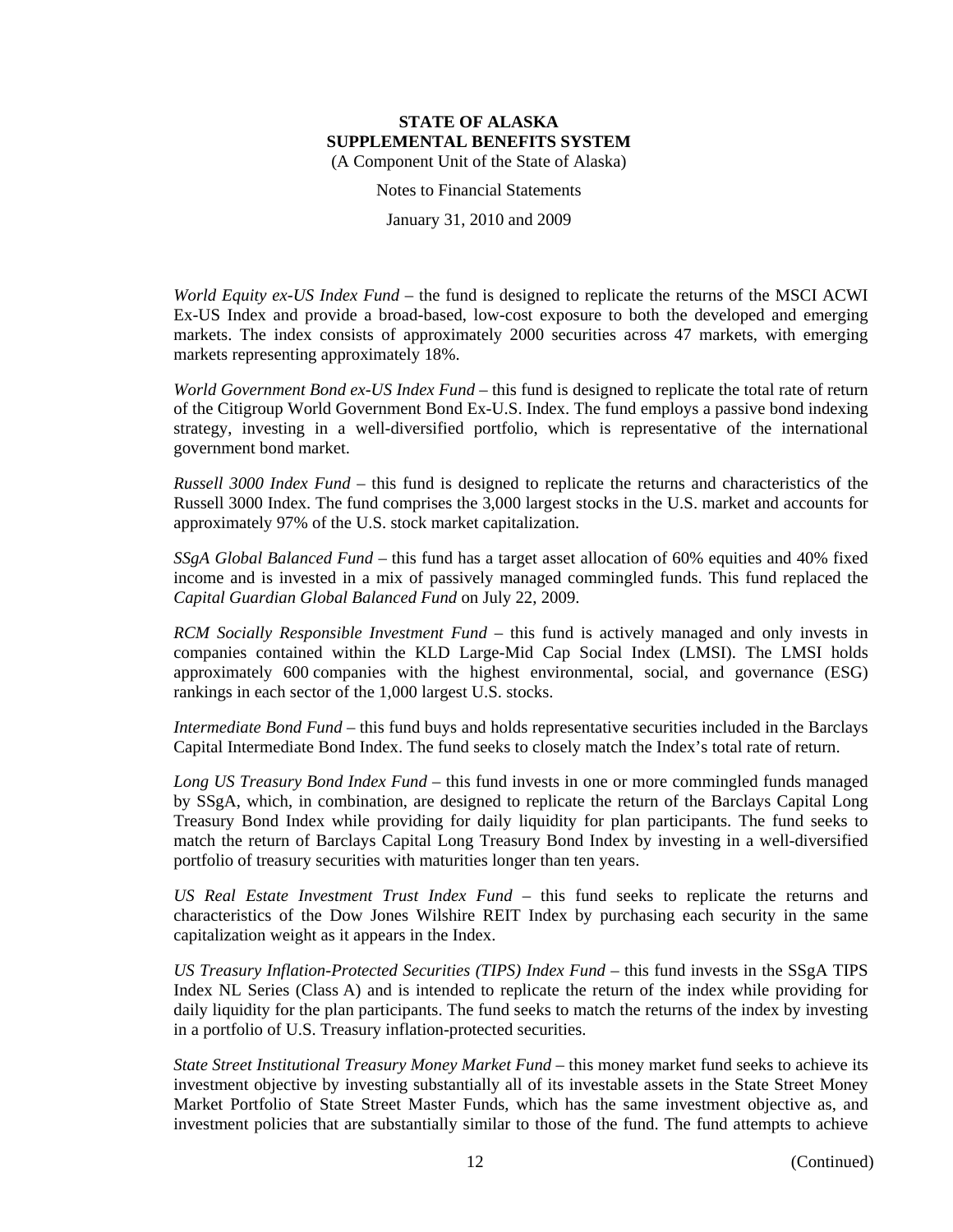Notes to Financial Statements

January 31, 2010 and 2009

its investment objective by investing exclusively in direct obligations of the U.S. Treasury, such as U.S. Treasury bills, notes, and bonds. The fund may also invest in other mutual funds, subject to regulatory limitations, that invest exclusively in such obligations.

*Money Market Fund –* consist of nonparticipant-directed funds used to pay administrative costs of the plan.

#### **Pooled Investment Funds**

The Board contracts with an external investment manager who is given authority to invest in a wholly owned pooled environment to accommodate thirteen participant-directed funds.

*Alaska Target 2010 Fund* – this fund is designed to gradually invest more conservatively, with an emphasis on capital preservation, as the year 2010 approaches. This fund will be liquidated at the end of calendar year 2010 and all participant assets transferred to the State Street Institutional Treasury Money Market Fund.

*Alaska Target Date Retirement 2010 – 2055 Trusts* – The Alaska Target Retirement Trusts were added to the Plan on April 1, 2009. The purpose of these funds is to provide a diverse mix of stocks, bonds, and money market securities for long-term investors with a higher tolerance for risk. The Trusts are designed to gradually invest more conservatively as the target retirement date approaches. The trusts invest in four underlying common trust funds, each one emphasizing a different market sector: U.S. stocks, non-U.S. stocks, U.S. investment-grade bonds, and money market securities. Over time, the allocations become more conservative, systematically decreasing exposure to stocks and increasing exposure to bonds and money market securities on a quarterly basis. At the target date, the trusts maintain a substantial exposure to stocks (approximately 55%). The most conservative allocation to stocks (approximately 20%) occurs 30 years after the target date is reached.

*Alaska Balanced Trust* – the purpose of this fund is to provide a balanced and diversified mix of U.S. and international stocks, bonds, federally guaranteed mortgages, and money market securities for investors with a low to average tolerance for risk. The trust is made up of securities from six market sectors: large U.S. companies, established international companies, small U.S. companies, investment-grade U.S. bonds, federally guaranteed mortgages, and money market instruments.

*Alaska Long-Term Balanced Trust* – the purpose of this fund is to provide a balanced and diversified mix of U.S. and international stocks, investment-grade bonds, federally guaranteed mortgages, and money market instruments for investors with a moderate risk tolerance. The trust is made up of securities from six market sectors: large U.S. companies, established international companies, small U.S. companies, investment-grade U.S. bonds, federally guaranteed mortgages, and money market instruments.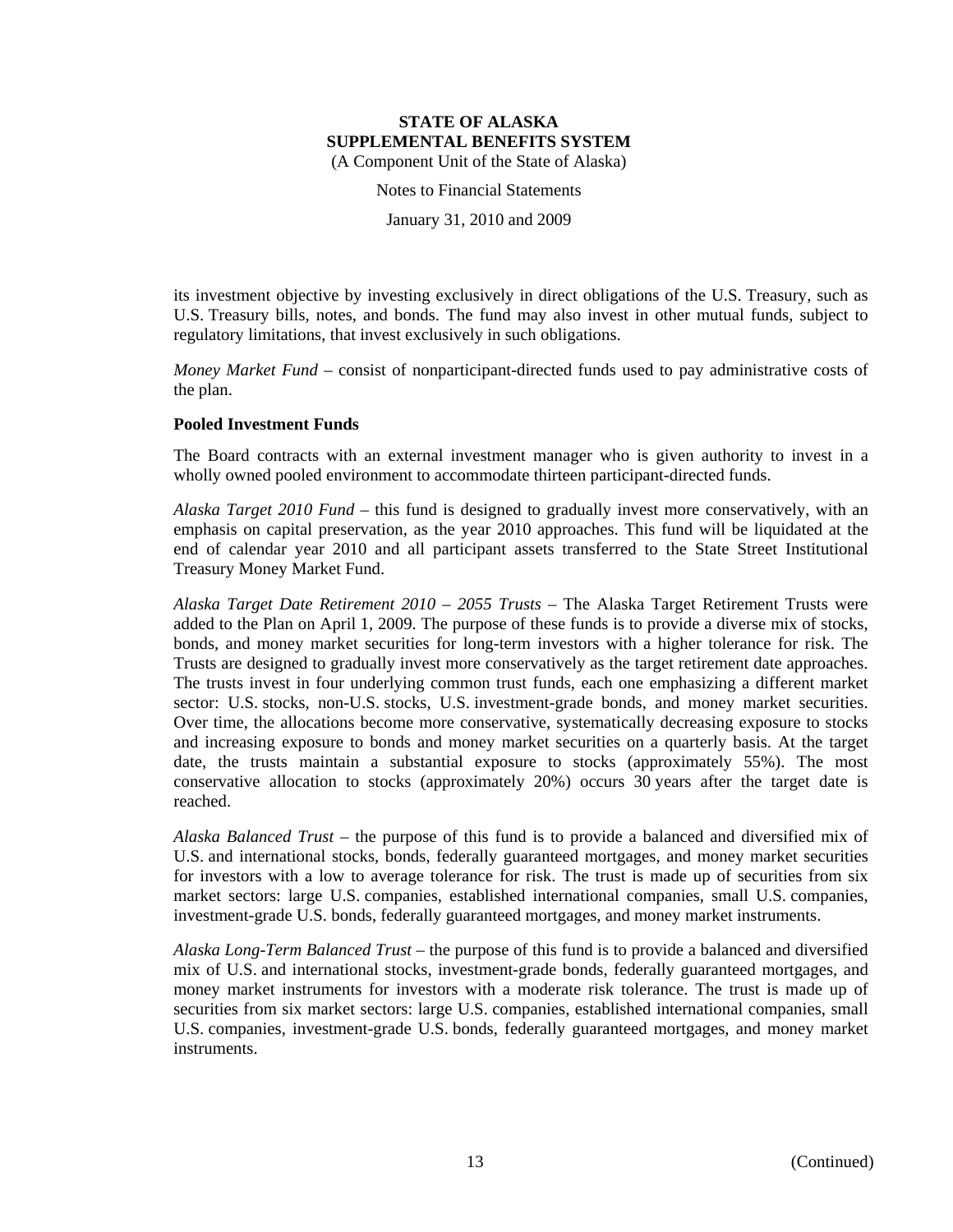Notes to Financial Statements

January 31, 2010 and 2009

#### **Stable Value Fund**

*Stable Value Fund* – the purpose of this fund is to preserve principal and to offer a competitive rate of interest consistent with the preservation of capital. The fund invests in a diversified portfolio of synthetic investment contracts issued by banks and insurance companies that meet stringent credit standards. Supporting securities for synthetic investment contracts typically include U.S. Treasury/Agency obligations, mortgage- and asset-backed securities, as well as investment grade corporate bonds.

#### *(d) Payment of Annuity Benefits*

Employees are eligible to withdraw from the Supplemental Annuity Plan sixty days after termination. Benefits are payable in the form of a lump-sum annuity or one of various continuing annuities purchased from an insurance carrier, which are excluded from plan assets. The plan administrator issues lump-sum disbursements through its contracted recordkeeper.

#### *(e) Supplemental Benefits Cafeteria*

Benefits available under the Supplemental Benefits Cafeteria Plans include death, disability, survivor benefits, and dependent care reimbursement. Selection of these benefits is at the discretion of the employee, with certain restrictions, and may be amended and/or changed on an annual basis or in conjunction with an employee change in status.

All supplemental benefits, except dependent care reimbursement, are provided through insurance policies. The Dependent Care Assistance Plan is administered by the State.

#### *(f) Funding of the Annuity Plan*

Supplemental annuity contributions from employers were deposited with investment managers under contract with the Plan for the years ended January 31, 2010 and 2009. The amounts credited to each participant account include the appreciation or depreciation in the unit values of the investment funds in addition to participant contributions received during the year.

# *(g) Effect of Plan Termination*

Although the State has established the Plan with the bona fide intention and expectation that it will continue the Plan indefinitely, the State may in its sole and absolute discretion terminate the Plan in whole or in part at any time without liability whatsoever for such termination. If the Plan is terminated, the deposit contracts shall remain in force until all individual employee benefit accounts have been completely distributed in accordance with the Plan.

The employers are under no obligation or liability to continue making contributions to, or participate in, the Plan. Employers in their sole and absolute discretion may discontinue participation and contributions with no liability whatsoever for such termination except liability to the State under the terms of the participation agreement.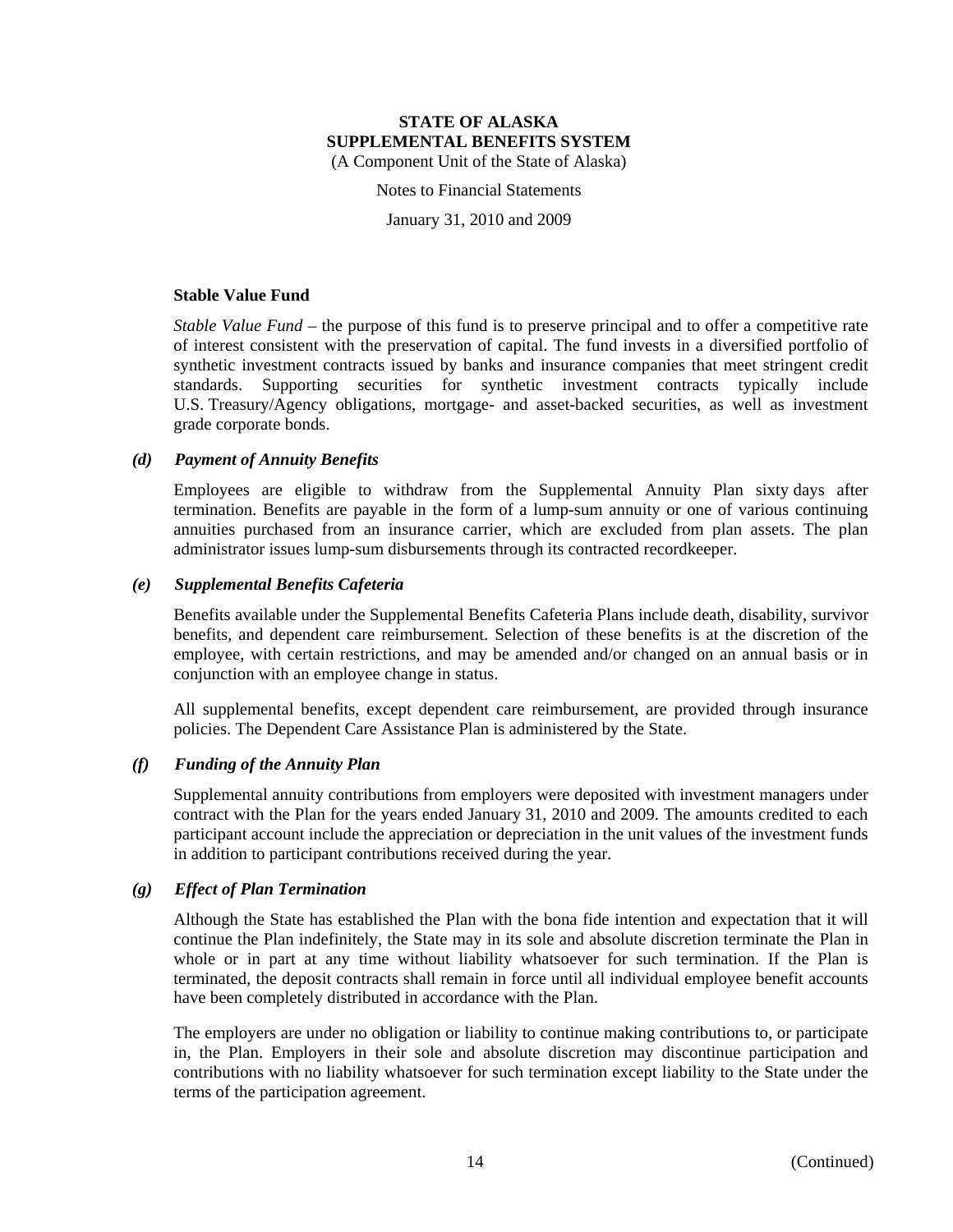Notes to Financial Statements

January 31, 2010 and 2009

#### *(h) Income Taxes*

The Plan is exempt from federal income taxes under the provisions of Section 501(a) of the Internal Revenue Code.

# **(2) Summary of Significant Accounting Policies**

# *(a) Basis of Accounting*

The Plan's financial statements are prepared using the economic resources measurement focus and the accrual basis of accounting. In preparing the financial statements, the plan administrator is required to make estimates that affect the reported amounts of assets and liabilities and disclosures of contingent assets and liabilities as of the date of the financial statements, and additions and deductions for the reporting periods. Actual results could differ from those estimates.

# *(b) Valuation of Collective Investment Funds*

The Plan's investments in collective investment funds (note 3), held in trust, are stated at fair value based on the unit value as reported by the Trustees multiplied by the number of units held by the Plan. The unit value is determined by the Trustees based on the fair value of the underlying assets. Purchases and sales of securities are recorded on a trade-date basis.

# *(c) Valuation of Synthetic Investment Contracts*

The Plan's investments in fully benefit-responsive synthetic investment contracts (note 4) are stated at fair values as they are affected by member factors and current standings.

# *(d) Valuation of Ownership of Pooled Investment Funds*

The Plan's ownership of pooled investment funds held in trust are stated at fair value based on the unit values as reported by the Trustees multiplied by the number of units held by the Plan. The unit value is determined by the Trustees based on the fair value of the underlying assets. Purchases and sales of securities are recorded on a trade-date basis.

# *(e) Cash and Cash Equivalents*

Cash and cash equivalents at January 31, 2010 and 2009 comprise interest-bearing deposits.

# *(f) Contributions Receivable*

Contributions applicable to wages earned through January 31 are accrued. These contributions are considered fully collectible, and accordingly, no allowance for doubtful accounts is considered necessary.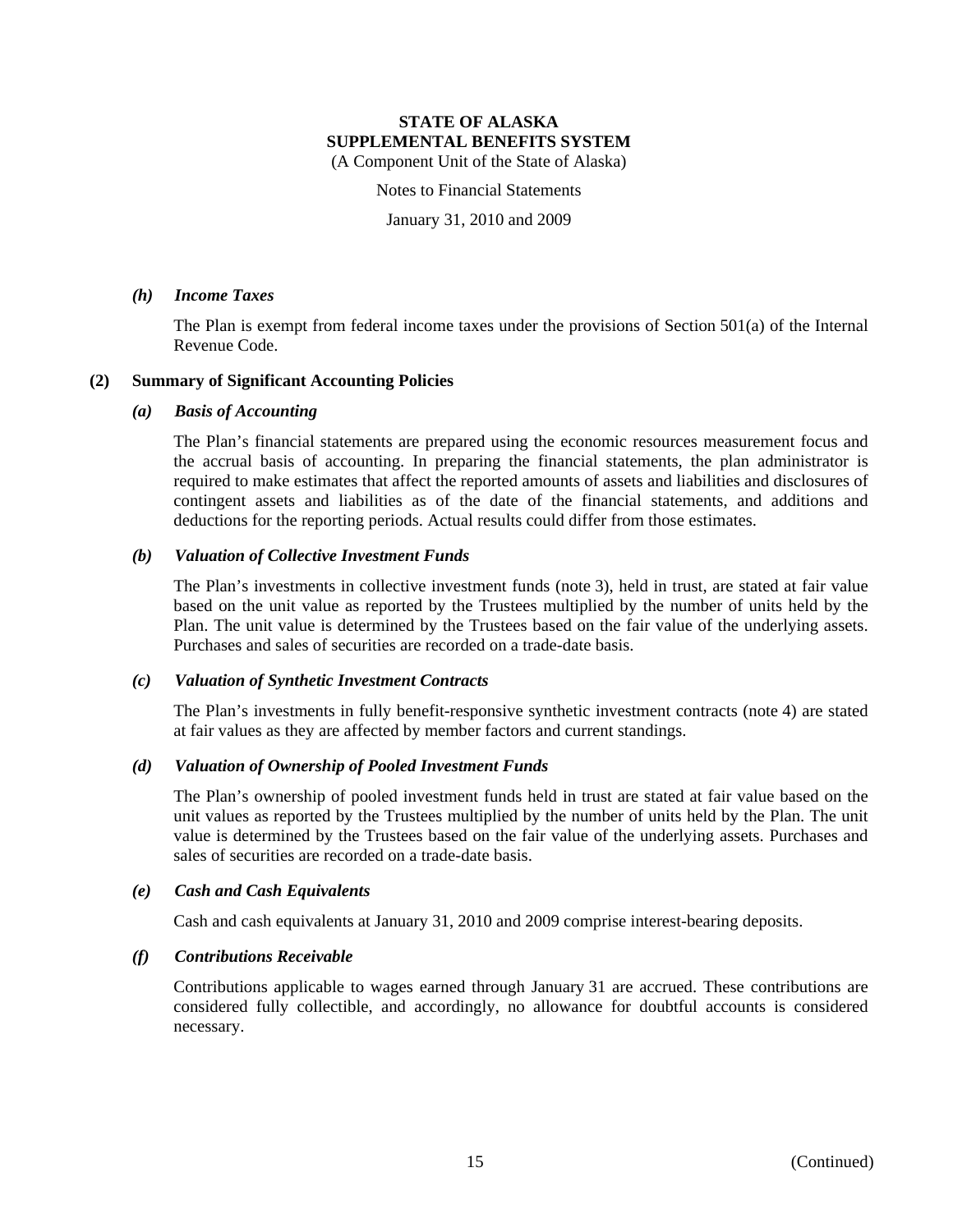Notes to Financial Statements

January 31, 2010 and 2009

# **(3) Collective Investment Funds**

The Plan's investments at January 31 include the following collective investment funds:

|                                        | <b>Units owned</b> | Unit value | <b>Balance</b> |
|----------------------------------------|--------------------|------------|----------------|
|                                        |                    |            | (In thousands) |
| 2010:                                  |                    |            |                |
| Equity funds:                          |                    |            |                |
| Brandes International Equity Fund Fee  | 8,465,885          | 9.760      | \$<br>82,628   |
| <b>Small Cap Stock Trust</b>           | 1,471,919          | 37.860     | 55,728         |
| S&P 500 Stock Index Fund               | 9,334,498          | 21.439     | 200,123        |
| <b>RCM</b> Socially Responsible        |                    |            |                |
| <b>Investment Fund</b>                 | 1,991,396          | 11.624     | 23,148         |
| World Equity ex-US Index Fund          | 1,135,016          | 10.832     | 12,295         |
| Russell 3000 Index Fund                | 687,576            | 9.218      | 6,338          |
| <b>US Real Estate Investment Trust</b> |                    |            |                |
| <b>Index Fund</b>                      | 1,626,224          | 7.024      | 11,422         |
|                                        |                    |            | 391,682        |
| Bond and debt securities funds:        |                    |            |                |
| Government/Credit Bond Fund            | 1,661,741          | 27.965     | 46,470         |
| <b>Intermediate Bond Fund</b>          | 602,610            | 23.852     | 14,373         |
| World Government Bond ex-US            |                    |            |                |
| <b>Index Fund</b>                      | 223,619            | 10.951     | 2,449          |
| Long US Treasury Bond Index Fund       | 499,908            | 10.510     | 5,254          |
| <b>US TIPS Index Fund</b>              | 1,156,765          | 10.606     | 12,269         |
|                                        |                    |            | 80,815         |
| Bond and equity funds:                 |                    |            |                |
| SSgA Global Balanced Fund              | 4,462,736          | 10.932     | 48,789         |
|                                        |                    |            | 48,789         |
| Money market fund:                     |                    |            |                |
| Participant-directed - State Street    |                    |            |                |
| <b>Institutional Treasury Money</b>    |                    |            |                |
| <b>Market Fund</b>                     | 11,222,353         | 1.000      | 11,222         |
| Nonparticipant-directed                | 86,487             | 17.305     | 1,496          |
|                                        |                    |            | 12,718         |
| Total collective investment            |                    |            |                |
| funds                                  |                    |            | \$<br>534,004  |
|                                        |                    |            |                |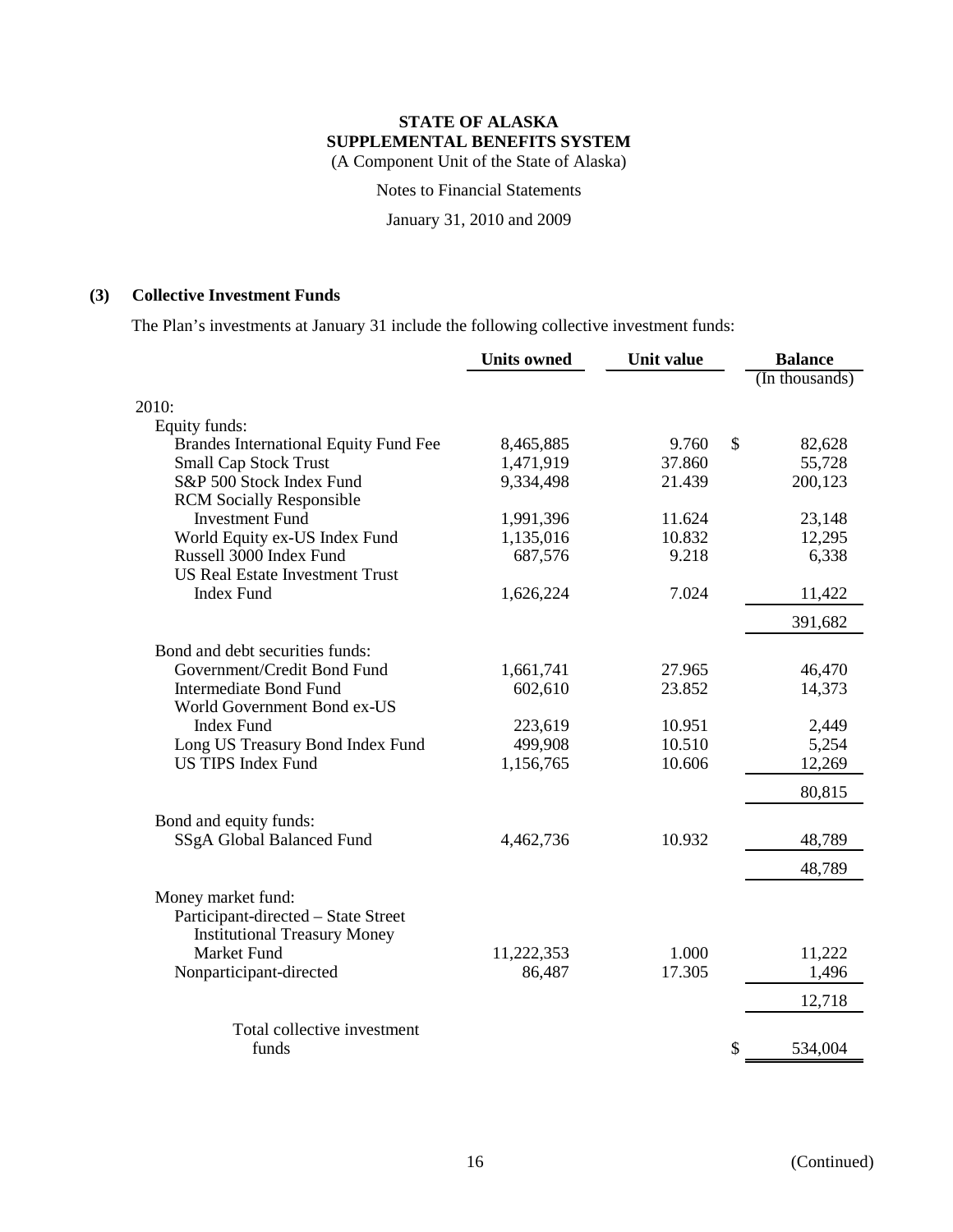Notes to Financial Statements

January 31, 2010 and 2009

|                                        | <b>Units owned</b> | <b>Unit value</b> | <b>Balance</b>          |
|----------------------------------------|--------------------|-------------------|-------------------------|
|                                        |                    |                   | (In thousands)          |
| 2009:                                  |                    |                   |                         |
| Equity funds:                          |                    |                   |                         |
| <b>International Equity Fund</b>       | 5,449,329          | 11.120            | $\mathcal{S}$<br>60,597 |
| <b>Small Cap Stock Trust</b>           | 1,231,818          | 25.690            | 31,645                  |
| S & P 500 Index Fund                   | 9,215,743          | 16.085            | 148,234                 |
| <b>RCM</b> Socially Responsible        |                    |                   |                         |
| <b>Investment Fund</b>                 | 1,554,426          | 8.668             | 13,474                  |
| World Equity ex-US Index Fund          | 113,730            | 7.259             | 826                     |
| Russell 3000 Index Fund                | 233,131            | 6.797             | 1,584                   |
| <b>US Real Estate Investment Trust</b> |                    |                   |                         |
| <b>Index Fund</b>                      | 295,338            | 4.857             | 1,434                   |
|                                        |                    |                   | 257,794                 |
| Bond and debt securities funds:        |                    |                   |                         |
| Government/Credit Bond Fund            | 1,919,015          | 26.152            | 50,186                  |
| <b>Intermediate Bond Fund</b>          | 812,381            | 23.374            | 18,988                  |
| World Government Bond                  |                    |                   |                         |
| ex-US Index Fund                       | 102,966            | 10.155            | 1,046                   |
| Long US Treasury Bond Index Fund       | 698,134            | 10.771            | 7,518                   |
| <b>US Treasury Inflation Protected</b> |                    |                   |                         |
| <b>Securities Index</b>                | 314,600            | 9.549             | 3,005                   |
|                                        |                    |                   | 80,743                  |
| Bond and equity funds:                 |                    |                   |                         |
| <b>Global Balanced Fund</b>            | 1,832,091          | 23.640            | 43,311                  |
|                                        |                    |                   | 43,311                  |
| Money market fund -                    |                    |                   |                         |
| Participant-directed                   | 6,570,029          | 1.000             | 6,570                   |
| Nonparticipant-directed                | 304,596            | 16.828            | 5,126                   |
|                                        |                    |                   | 11,696                  |
| Total collective investment            |                    |                   |                         |
| funds                                  |                    |                   | \$<br>393,544           |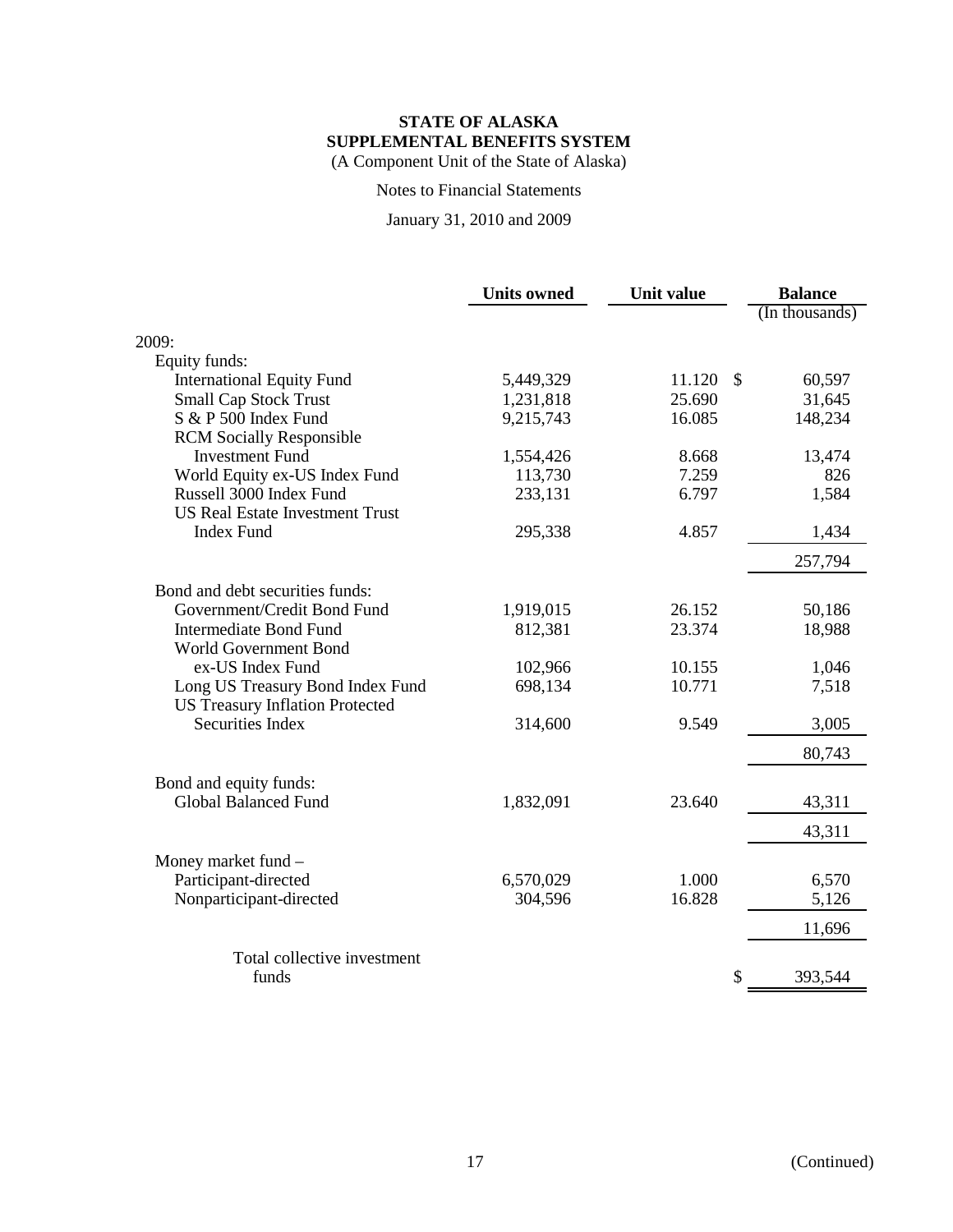Notes to Financial Statements

January 31, 2010 and 2009

#### **(4) Synthetic Investment Contracts**

Accounts and terms of synthetic investment contracts in effect at December 31 are as follows:

#### *(a) Bank of America*

In 2004, the Plan's investment manager entered into an investment contract, on behalf of the Plan, with Bank of America. This financial institution provides a wrap contract that covers a separately managed structured payout synthetic investment portfolio. The account is credited with earnings and investment deposits, less administrative expenses charged by the financial institution and investment withdrawals. The contract is included in the Plan's financial statements at market value. It is fully benefit-responsive. There are no reserves against market value for the credit risk of the contract issuer or otherwise. The contract value of the investment contract at January 31, 2010 and 2009 was \$49,135 and \$47,044, respectively, as reported by Bank of America, and the market value of the portfolio at January 31, 2010 and 2009 was \$51,628 and \$47,724, respectively. The average crediting rate for fiscal years 2010 and 2009 was approximately 4.44% and 4.63%, respectively. The crediting interest rates are based on the approximate rate of interest that will amortize differences between book and market value over the portfolio's average duration.

# *(b) NATIXIS Financial Products Inc.*

In 2004, the Plan's investment manager entered into an investment contract, on behalf of the Plan, with NATIXIS Financial Products Inc. This financial institution provides a wrap contract that covers a separately managed structured payout synthetic investment portfolio. The account is credited with earnings and investment deposits, less administrative expenses charged by the financial institution and investment withdrawals. The contract is included in the Plan's financial statements at market value. It is fully benefit-responsive. There are no reserves against contract value for the credit risk of the contract issuer or otherwise. The contract value of the investment contract at January 31, 2010 and 2009 was \$49,130 and \$47,040, respectively, as reported by NATIXIS Financial Products Inc., and the market value of the portfolio at January 31, 2010 and 2009 was \$51,623 and \$47,719, respectively. The average yield and crediting interest rate for fiscal years 2010 and 2009 were approximately 4.44% and 4.63%, respectively. The crediting interest rate is based on the approximate rate of interest that will amortize differences between book and market value over the portfolio's average duration.

# *(c) Pacific Life Insurance Co.*

In 2004, the Plan's investment manager entered into an investment contract, on behalf of the Plan, with Pacific Life Insurance Co. This financial institution provides a wrap contract that covers a separately managed structured payout synthetic investment portfolio. The account is credited with earnings and investment deposits, less administrative expenses charged by the financial institution and investment withdrawals. The contract is included in the Plan's financial statements at market value. It is fully benefit-responsive. There are no reserves against market value for the credit risk of the contract issuer or otherwise. The contract value of the investment contract at January 31, 2010 and 2009 was \$49,135 and \$47,044, respectively, as reported by Pacific Life Insurance Co., and the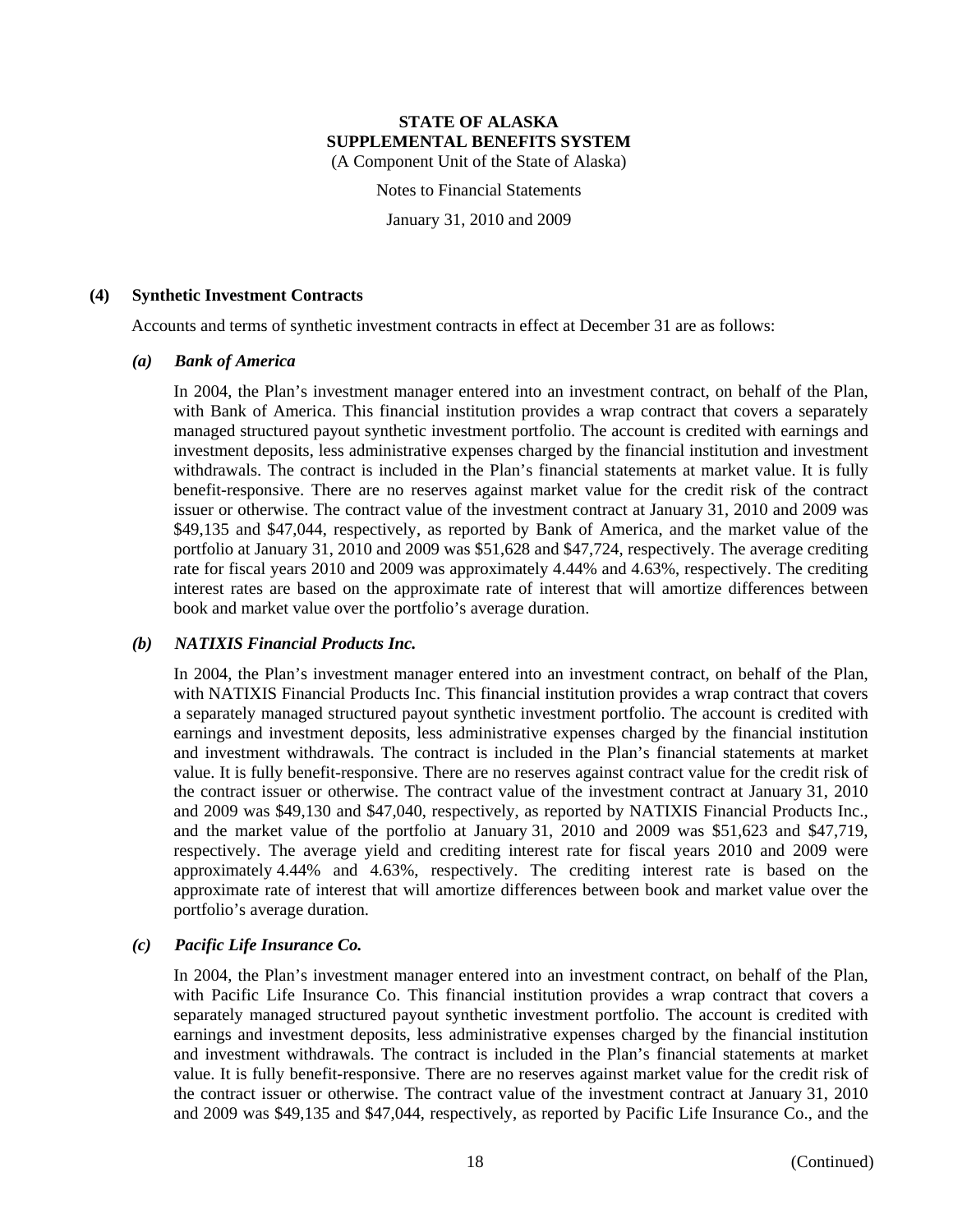Notes to Financial Statements

January 31, 2010 and 2009

market value of the portfolio at January 31, 2010 and 2009 was \$51,628 and \$47,724, respectively. The average yield and crediting interest rate for fiscal years 2010 and 2009 were approximately 4.44% and 4.63%, respectively. The crediting interest rate is based on the approximate rate of interest that will amortize differences between book and market value over the portfolio's average duration.

#### *(d) Rabobank Nederland*

In 2004, the Plan's investment manager entered into an investment contract, on behalf of the Plan, with Rabobank Nederland. This financial institution provides a wrap contract that covers a separately managed constant duration synthetic investment portfolio. The account is credited with earnings and investment deposits, less administrative expenses charged by the financial institution and investment withdrawals. The contract is included in the Plan's financial statements at market value. It is fully benefit-responsive. There are no reserves against contract value for the credit risk of the contract issuer or otherwise. The contract value of the investment contract at January 31, 2010 and 2009 was \$48,991 and \$46,930, respectively, as reported by Rabobank Nederland, and the market value of the portfolio at January 31, 2010 and 2009 was \$51,557 and \$47,714, respectively. The average yield and crediting interest rate for fiscal years 2010 and 2009 were approximately 4.38% and 4.50%, respectively. The crediting interest rate is based on the approximate rate of interest that will amortize differences between book and market value over the portfolio's average duration.

#### *(e) State Street Bank & Trust Co.*

In 2004, the Plan's investment manager entered into an investment contract, on behalf of the Plan, with State Street Bank & Trust Co. This financial institution provides a wrap contract that covers a separately managed constant duration synthetic investment portfolio. The account is credited with earnings and investment deposits, less administrative expenses charged by the financial institution and investment withdrawals. The contract is included in the Plan's financial statements at market value. It is fully benefit-responsive. There are no reserves against contract value for the credit risk of the contract issuer or otherwise. The contract value of the investment contract at January 31, 2010 and 2009 was \$49,133 and \$47,042, respectively, as reported by State Street Bank & Trust Co. and the market value of the portfolio at January 31, 2010 and 2009 was \$51,626 and \$47,722, respectively. The average yield and crediting interest rate for fiscal years 2010 and 2009 were approximately 4.44% and 4.63%, respectively. The crediting interest rate is based on the approximate rate of interest that will amortize differences between book and market value over the portfolio's average duration.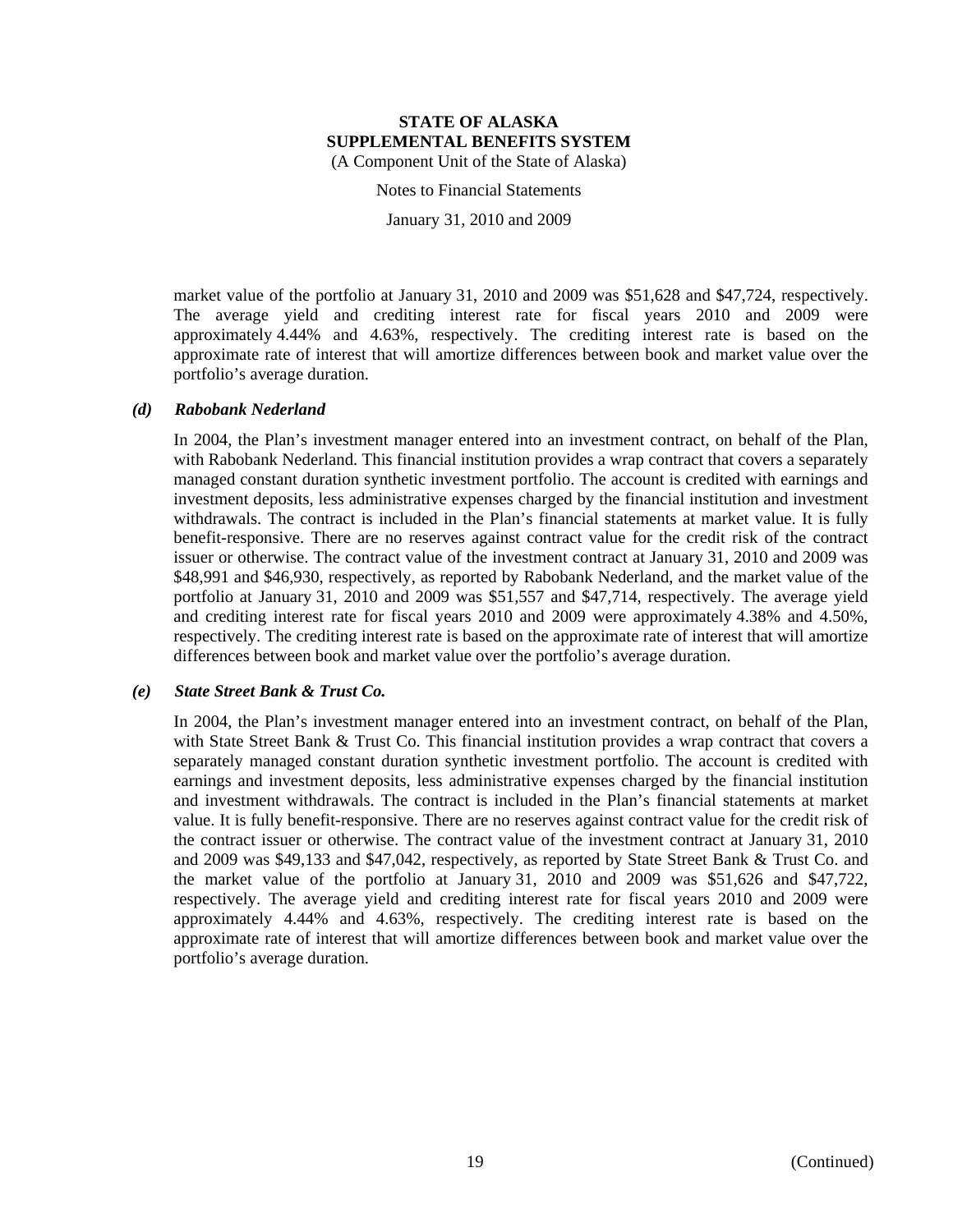#### Notes to Financial Statements

January 31, 2010 and 2009

#### **(5) Changes in Fiduciary Net Assets**

During the years ended January 31, 2010 and 2009, the following changes in fiduciary net assets by fund took place (in thousands):

|                                                                                                                                                                                                                                                       | <b>Participant-directed</b> |                                               |                                        |                                                                     |
|-------------------------------------------------------------------------------------------------------------------------------------------------------------------------------------------------------------------------------------------------------|-----------------------------|-----------------------------------------------|----------------------------------------|---------------------------------------------------------------------|
|                                                                                                                                                                                                                                                       |                             | <b>International</b><br><b>Equity</b><br>Fund | <b>Small Cap</b><br><b>Stock Trust</b> | <b>Brandes</b><br><b>International</b><br><b>Equity Fund</b><br>Fee |
| 2010:                                                                                                                                                                                                                                                 |                             |                                               |                                        |                                                                     |
| Additions:<br>Contributions:<br>Mandatory contributions                                                                                                                                                                                               | \$                          | 6,047                                         | 4,803                                  | 1,936                                                               |
| Voluntary contributions<br>Transfers in                                                                                                                                                                                                               |                             | $\overline{7}$                                | 31                                     | 15                                                                  |
| Total contributions                                                                                                                                                                                                                                   |                             | 6,054                                         | 4,834                                  | 1,951                                                               |
| Government Corporate Bond Fund Settlement                                                                                                                                                                                                             |                             |                                               |                                        |                                                                     |
| Investment income (loss):<br>Net appreciation (depreciation) in fair market value of investments<br>Interest income                                                                                                                                   |                             | 21.368                                        | 15.487                                 | (1,250)                                                             |
| Net investment income (loss)                                                                                                                                                                                                                          |                             | 21,368                                        | 15,487                                 | (1,250)                                                             |
| Total additions                                                                                                                                                                                                                                       |                             | 27,422                                        | 20.321                                 | 701                                                                 |
| Deductions:<br>Benefits paid to participants and purchases of annuity contracts<br>Insurance premiums and dependent care assistance reimbursements<br>Administrative expenses:<br>Actual expenses paid<br>Expenses deducted from participant accounts |                             | 2.138<br>99                                   | 1.541<br>324<br>85                     | 767<br>879<br>46                                                    |
| Total deductions                                                                                                                                                                                                                                      |                             | 2,237                                         | 1,950                                  | 1,692                                                               |
| Net increase (decrease) prior to interfund transfers                                                                                                                                                                                                  |                             | 25,185                                        | 18,371                                 | (991)                                                               |
| Interfund transfers                                                                                                                                                                                                                                   |                             | (85, 782)                                     | 5,712                                  | 83,619                                                              |
| Net increase (decrease) in net assets held in trust for<br>individuals, organizations, and other governments                                                                                                                                          |                             | (60, 597)                                     | 24,083                                 | 82,628                                                              |
| Net assets, beginning of year                                                                                                                                                                                                                         |                             | 60,597                                        | 31,645                                 |                                                                     |
| Net assets, end of year                                                                                                                                                                                                                               |                             |                                               | 55,728                                 | 82,628                                                              |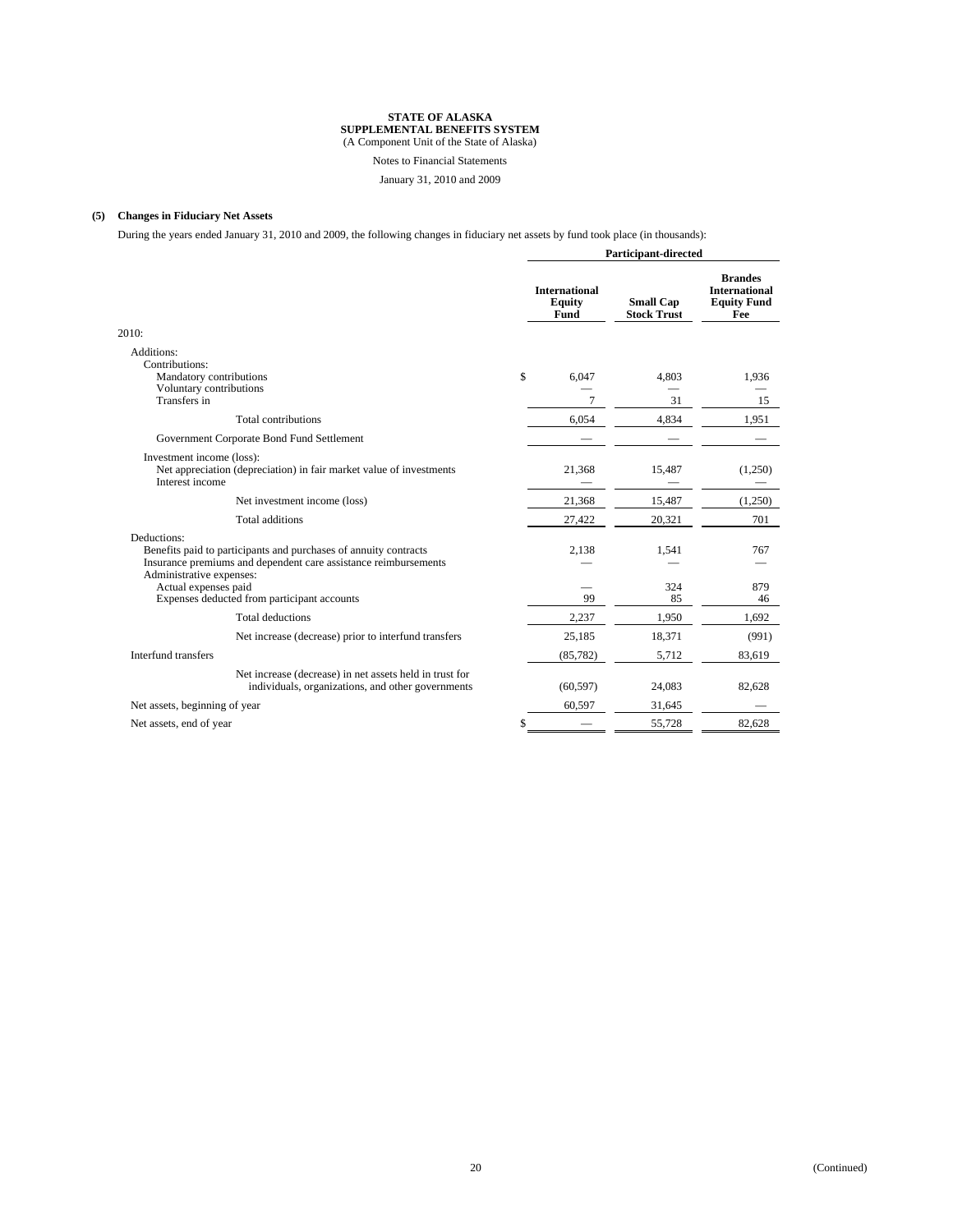|                                                            | <b>Participant-directed</b>                                |                                          |                                              |                                               |                                                   |                                             |                                               |  |  |
|------------------------------------------------------------|------------------------------------------------------------|------------------------------------------|----------------------------------------------|-----------------------------------------------|---------------------------------------------------|---------------------------------------------|-----------------------------------------------|--|--|
| <b>S&amp;P 500</b><br><b>Stock</b><br><b>Index</b><br>Fund | Government /<br><b>Credit</b><br><b>Bond Index</b><br>Fund | Global<br><b>Balanced</b><br><b>Fund</b> | <b>Stable</b><br><b>Value</b><br><b>Fund</b> | World<br>Equity<br><b>Ex-US Index</b><br>Fund | World<br>Gov't Bond<br><b>Ex-US Index</b><br>Fund | <b>Russell 3000</b><br><b>Index</b><br>Fund | <b>SSgA Global</b><br><b>Balanced</b><br>Fund |  |  |
|                                                            |                                                            |                                          |                                              |                                               |                                                   |                                             |                                               |  |  |
| 12,037                                                     | 2,299                                                      | 1,229                                    | 8,577                                        | 461                                           | 169                                               | 384                                         | 1,259                                         |  |  |
| 69                                                         | 25                                                         | $\mathbf{1}$                             | 257                                          | $\sqrt{2}$                                    |                                                   | $\overline{4}$                              | 13                                            |  |  |
| 12,106                                                     | 2,324                                                      | 1,230                                    | 8,834                                        | 463                                           | 169                                               | 388                                         | 1,272                                         |  |  |
|                                                            | 3                                                          |                                          |                                              |                                               |                                                   |                                             |                                               |  |  |
| 49,125                                                     | 3,280                                                      | 5,454                                    | 9,708<br>10,131                              | 1,839                                         | 103                                               | 1,037                                       | 4,402                                         |  |  |
| 49,125                                                     | 3,280                                                      | 5,454                                    | 19,839                                       | 1,839                                         | 103                                               | 1,037                                       | 4,402                                         |  |  |
| 61,231                                                     | 5,607                                                      | 6,684                                    | 28,673                                       | 2,302                                         | 272                                               | 1,425                                       | 5,674                                         |  |  |
| 5,721                                                      | 1,782                                                      | 345                                      | 21,247                                       | 314                                           | 75                                                | 73                                          | 1,679                                         |  |  |
| 30                                                         | 42                                                         | 120                                      | 669                                          | 22                                            | 9                                                 | $\tau$                                      | 28                                            |  |  |
| 271                                                        | 74                                                         | 24                                       | 343                                          | 11                                            | $\overline{c}$                                    | 5                                           | 42                                            |  |  |
| 6,022                                                      | 1,898                                                      | 489                                      | 22,259                                       | 347                                           | 86                                                | 85                                          | 1,749                                         |  |  |
| 55,209                                                     | 3,709                                                      | 6,195                                    | 6,414                                        | 1,955                                         | 186                                               | 1,340                                       | 3,925                                         |  |  |
| (3,320)                                                    | (7, 425)                                                   | (49,506)                                 | 4,383                                        | 9,514                                         | 1,217                                             | 3,414                                       | 44,864                                        |  |  |
| 51,889                                                     | (3,716)                                                    | (43,311)                                 | 10,797                                       | 11,469                                        | 1,403                                             | 4,754                                       | 48,789                                        |  |  |
| 148,234                                                    | 50,186                                                     | 43,311                                   | 262,436                                      | 826                                           | 1,046                                             | 1,584                                       |                                               |  |  |
| 200,123                                                    | 46,470                                                     |                                          | 273,233                                      | 12,295                                        | 2,449                                             | 6,338                                       | 48,789                                        |  |  |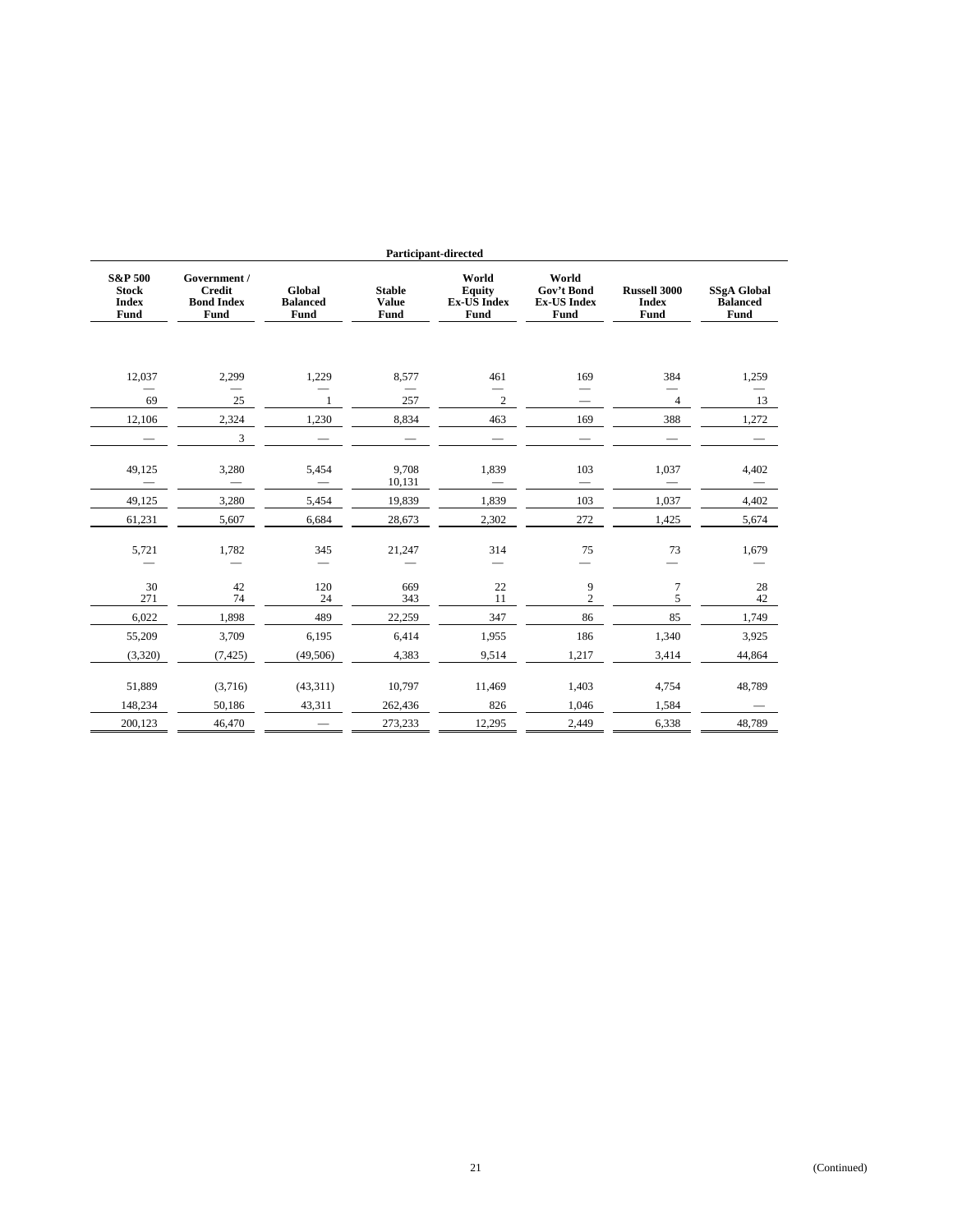|                                                                 | <b>Participant-directed</b>                |                                                         |                                                                          |                                                                                                |                                                                                               |                                                |                                                |  |  |  |
|-----------------------------------------------------------------|--------------------------------------------|---------------------------------------------------------|--------------------------------------------------------------------------|------------------------------------------------------------------------------------------------|-----------------------------------------------------------------------------------------------|------------------------------------------------|------------------------------------------------|--|--|--|
| <b>RCM Socially</b><br><b>Responsible</b><br>Investment<br>Fund | <b>Intermediate</b><br><b>Bond</b><br>Fund | Long<br><b>US Treasury</b><br><b>Bond Index</b><br>Fund | <b>US Real Estate</b><br><b>Investment</b><br><b>Trust Index</b><br>Fund | <b>US Treasury</b><br><b>Inflation</b><br><b>Protection</b><br><b>Securities Index</b><br>Fund | <b>State Street</b><br><b>Institutional</b><br><b>Treasury</b><br><b>Money Market</b><br>Fund | <b>Alaska</b><br><b>Target</b><br>2010<br>Fund | <b>Alaska</b><br><b>Target</b><br>2015<br>Fund |  |  |  |
|                                                                 |                                            |                                                         |                                                                          |                                                                                                |                                                                                               |                                                |                                                |  |  |  |
| 1,622                                                           | 997                                        | 415                                                     | 391                                                                      | 488                                                                                            | 769                                                                                           | 918                                            | 451                                            |  |  |  |
| $\overline{c}$                                                  | $\sqrt{2}$                                 | $\mathbf{1}$                                            |                                                                          | 5                                                                                              |                                                                                               |                                                |                                                |  |  |  |
| 1,624                                                           | 999                                        | 416                                                     | 392                                                                      | 493                                                                                            | 769                                                                                           | 918                                            | 451                                            |  |  |  |
|                                                                 |                                            |                                                         |                                                                          |                                                                                                |                                                                                               |                                                |                                                |  |  |  |
| 4,405                                                           | 290                                        | (242)                                                   | 2,132                                                                    | 848                                                                                            | 16                                                                                            | 1,488                                          | 439                                            |  |  |  |
|                                                                 |                                            |                                                         |                                                                          |                                                                                                | 4                                                                                             |                                                | $\qquad \qquad -$                              |  |  |  |
| 4,405                                                           | 290                                        | (242)                                                   | 2,132                                                                    | 848                                                                                            | 20                                                                                            | 1,488                                          | 439                                            |  |  |  |
| 6,029                                                           | 1,289                                      | 174                                                     | 2,524                                                                    | 1,341                                                                                          | 789                                                                                           | 2,406                                          | 890                                            |  |  |  |
| 627<br>$\overline{\phantom{0}}$                                 | 1,465                                      | 67                                                      | 430                                                                      | 180                                                                                            | 2,440                                                                                         | 1,187                                          | 786                                            |  |  |  |
| 136                                                             | 13                                         | 11                                                      | 18                                                                       | 16                                                                                             | 16                                                                                            | 59                                             |                                                |  |  |  |
| 28                                                              | 21                                         | 8                                                       | 9                                                                        | 11                                                                                             | 14                                                                                            | 44                                             | 11                                             |  |  |  |
| 791                                                             | 1,499                                      | 86                                                      | 457                                                                      | 207                                                                                            | 2,470                                                                                         | 1,290                                          | 797                                            |  |  |  |
| 5,238                                                           | (210)                                      | 88                                                      | 2,067                                                                    | 1,134                                                                                          | (1,681)                                                                                       | 1,116                                          | 93                                             |  |  |  |
| 4,436                                                           | (4, 405)                                   | (2, 352)                                                | 7,921                                                                    | 8.130                                                                                          | 6,333                                                                                         | (5,116)                                        | (63,053)                                       |  |  |  |
| 9,674                                                           | (4,615)                                    | (2,264)                                                 | 9,988                                                                    | 9,264                                                                                          | 4,652                                                                                         | (4,000)                                        | (62,960)                                       |  |  |  |
| 13,474                                                          | 18,988                                     | 7,518                                                   | 1,434                                                                    | 3,005                                                                                          | 6,570                                                                                         | 35,851                                         | 62,960                                         |  |  |  |
| 23,148                                                          | 14,373                                     | 5,254                                                   | 11,422                                                                   | 12,269                                                                                         | 11,222                                                                                        | 31,851                                         |                                                |  |  |  |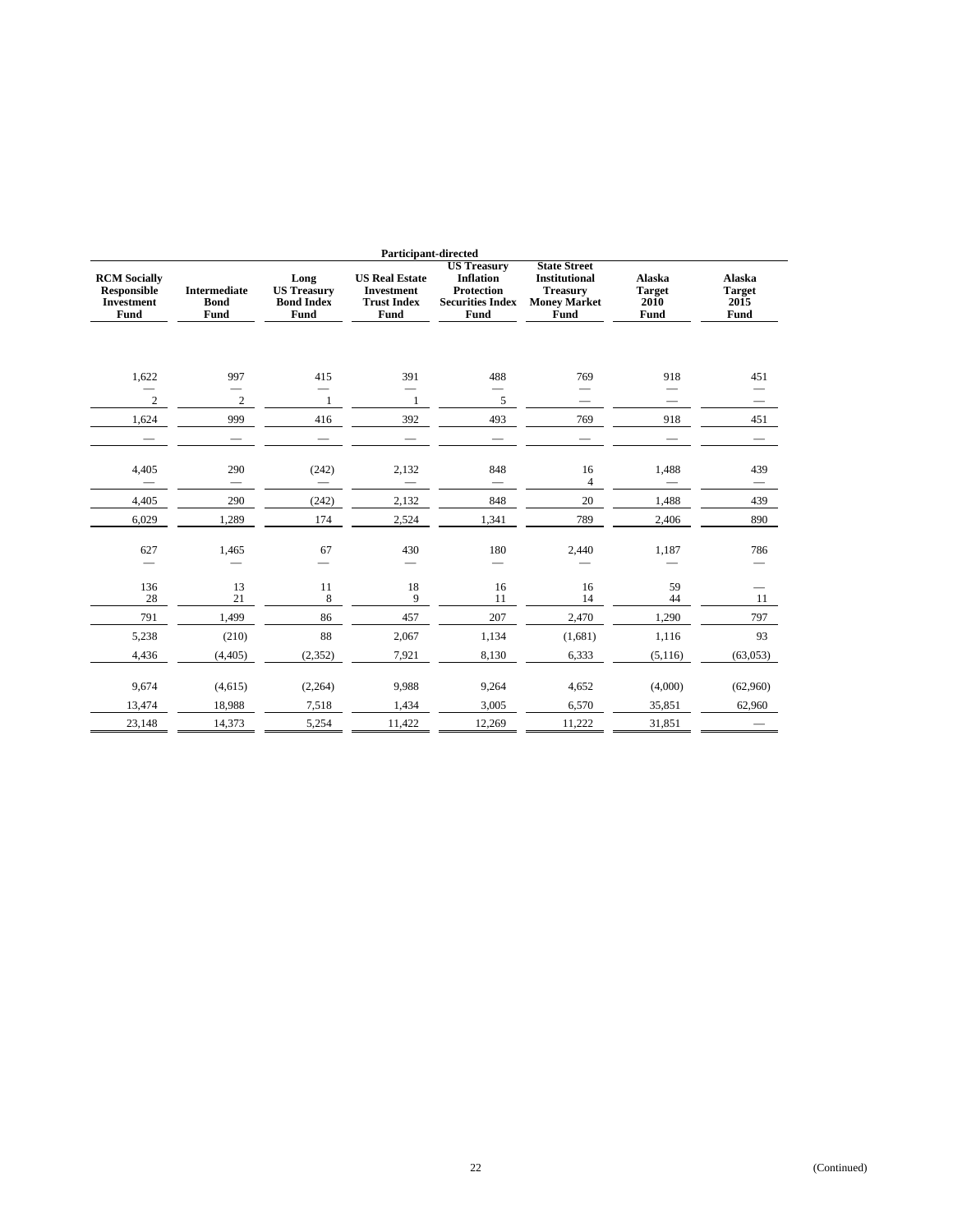|                                                | Participant-directed                    |                                                          |                                                          |                                                   |                                                                 |                                                   |                                                                 |  |
|------------------------------------------------|-----------------------------------------|----------------------------------------------------------|----------------------------------------------------------|---------------------------------------------------|-----------------------------------------------------------------|---------------------------------------------------|-----------------------------------------------------------------|--|
| <b>Alaska</b><br><b>Target</b><br>2020<br>Fund | Alaska<br><b>Target</b><br>2025<br>Fund | Alaska Target<br>Date<br><b>Retirement</b><br>2010 Trust | <b>Alaska Target</b><br>Date<br>Retirement<br>2015 Trust | Alaska Target<br>Date<br>Retirement<br>2020 Trust | Alaska Target<br>Date<br><b>Retirement</b><br><b>2025 Trust</b> | Alaska Target<br>Date<br>Retirement<br>2030 Trust | <b>Alaska Target</b><br>Date<br>Retirement<br><b>2035 Trust</b> |  |
|                                                |                                         |                                                          |                                                          |                                                   |                                                                 |                                                   |                                                                 |  |
| 206                                            | 159                                     | 49                                                       | 2,330                                                    | 1,200                                             | 1,018                                                           | 273                                               | 264                                                             |  |
| $\hspace{0.1mm}-\hspace{0.1mm}$                | $\overline{\phantom{0}}$                |                                                          |                                                          | 1                                                 |                                                                 | $\qquad \qquad \longleftarrow$                    | $\overline{\phantom{0}}$<br>14                                  |  |
| 206                                            | 159                                     | 49                                                       | 2,330                                                    | 1,201                                             | 1,018                                                           | 273                                               | 278                                                             |  |
| $\overbrace{\phantom{13333}}$                  | $\qquad \qquad \longleftarrow$          |                                                          |                                                          |                                                   |                                                                 |                                                   |                                                                 |  |
| (21)                                           | (29)                                    | 154                                                      | 11,852                                                   | 5,480                                             | 2,222                                                           | 44<br>$\overline{\phantom{0}}$                    | 35                                                              |  |
| (21)                                           | (29)                                    | 154                                                      | 11,852                                                   | 5,480                                             | 2,222                                                           | 44                                                | 35                                                              |  |
| 185                                            | 130                                     | 203                                                      | 14,182                                                   | 6,681                                             | 3,240                                                           | 317                                               | 313                                                             |  |
| 54                                             | 13                                      | 27                                                       | 1,911                                                    | 891                                               | 316                                                             | 13                                                | -1                                                              |  |
| $\overline{4}$                                 | $\mathbf{1}$                            | 11<br>$\overline{c}$                                     | 134<br>82                                                | 58<br>30                                          | 29<br>15                                                        | 9<br>5                                            | $10\,$<br>5                                                     |  |
| 58                                             | 14                                      | 40                                                       | 2,127                                                    | 979                                               | 360                                                             | 27                                                | 16                                                              |  |
| 127                                            | 116                                     | 163                                                      | 12,055                                                   | 5,702                                             | 2,880                                                           | 290                                               | 297                                                             |  |
| (19, 450)                                      | (6, 191)                                | 2,485                                                    | 63,311                                                   | 20.077                                            | 7,582                                                           | 868                                               | 1,830                                                           |  |
| (19, 323)                                      | (6,075)                                 | 2,648                                                    | 75,366                                                   | 25,779                                            | 10,462                                                          | 1,158                                             | 2,127                                                           |  |
| 19,323                                         | 6,075                                   | 2,648                                                    | 75,366                                                   | 25,779                                            | 10,462                                                          | 1,158                                             | 2,127                                                           |  |
|                                                |                                         |                                                          |                                                          |                                                   |                                                                 |                                                   |                                                                 |  |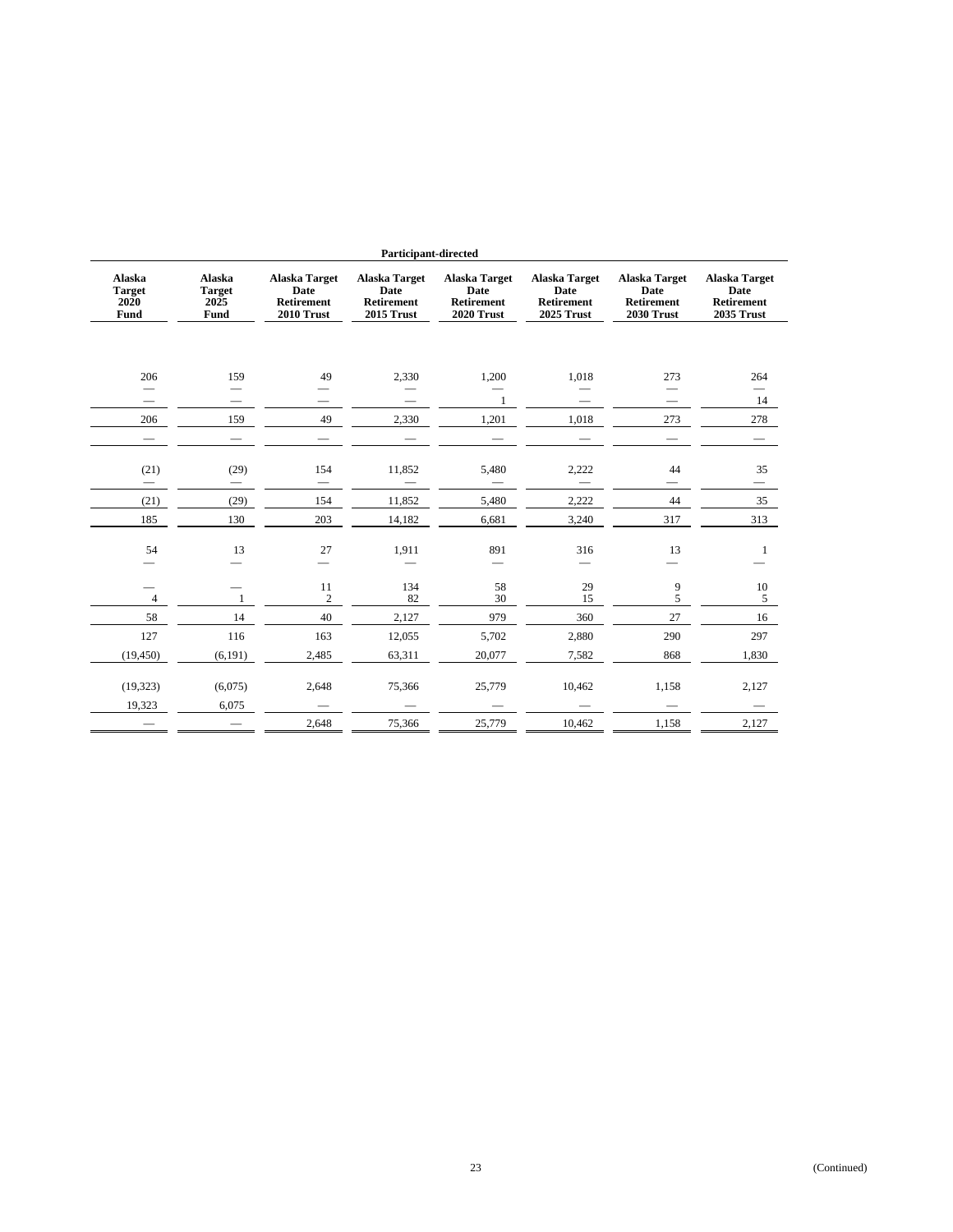| <b>Participant-directed</b>                                     |                                                                 |                                                                 |                                                                        |                                           |                                                        |  |
|-----------------------------------------------------------------|-----------------------------------------------------------------|-----------------------------------------------------------------|------------------------------------------------------------------------|-------------------------------------------|--------------------------------------------------------|--|
| <b>Alaska Target</b><br>Date<br><b>Retirement</b><br>2040 Trust | <b>Alaska Target</b><br>Date<br><b>Retirement</b><br>2045 Trust | <b>Alaska Target</b><br>Date<br><b>Retirement</b><br>2050 Trust | <b>Alaska Target</b><br>Date<br><b>Retirement</b><br><b>2055 Trust</b> | Alaska<br><b>Balanced</b><br><b>Trust</b> | Alaska<br>Long-Term<br><b>Balanced</b><br><b>Trust</b> |  |
|                                                                 |                                                                 |                                                                 |                                                                        |                                           |                                                        |  |
| 497                                                             | 311                                                             | 294                                                             | 78                                                                     | 36,401                                    | 45,258                                                 |  |
|                                                                 |                                                                 | $\mathbf{1}$                                                    |                                                                        | 382                                       | 68                                                     |  |
| 497                                                             | 311                                                             | 295                                                             | 78                                                                     | 36,783                                    | 45,326                                                 |  |
|                                                                 |                                                                 |                                                                 |                                                                        |                                           |                                                        |  |
| 92                                                              |                                                                 | (1)                                                             | 13                                                                     | 160,821                                   | 42,900                                                 |  |
| 92                                                              |                                                                 | (1)                                                             | 13                                                                     | 160,821                                   | 42,900                                                 |  |
| 589                                                             | 311                                                             | 294                                                             | 91                                                                     | 197,604                                   | 88,226                                                 |  |
| $\overline{7}$                                                  | $\overline{2}$                                                  | $\overline{c}$                                                  | $\overline{2}$                                                         | 41,410                                    | 10,397                                                 |  |
| 10<br>12                                                        | 6<br>$\overline{7}$                                             | 6<br>8                                                          | 10<br>$\overline{4}$                                                   | 1,539<br>1,273                            | 435<br>479                                             |  |
| 29                                                              | 15                                                              | 16                                                              | 16                                                                     | 44,222                                    | 11,311                                                 |  |
| 560                                                             | 296                                                             | 278                                                             | 75                                                                     | 153,382                                   | 76,915                                                 |  |
| 831                                                             | 262                                                             | 243                                                             | 88                                                                     | (32, 625)                                 | 2,105                                                  |  |
| 1,391                                                           | 558                                                             | 521                                                             | 163                                                                    | 120,757                                   | 79,020                                                 |  |
|                                                                 |                                                                 |                                                                 |                                                                        | 873,536                                   | 150,465                                                |  |
| 1,391                                                           | 558                                                             | 521                                                             | 163                                                                    | 994,293                                   | 229,485                                                |  |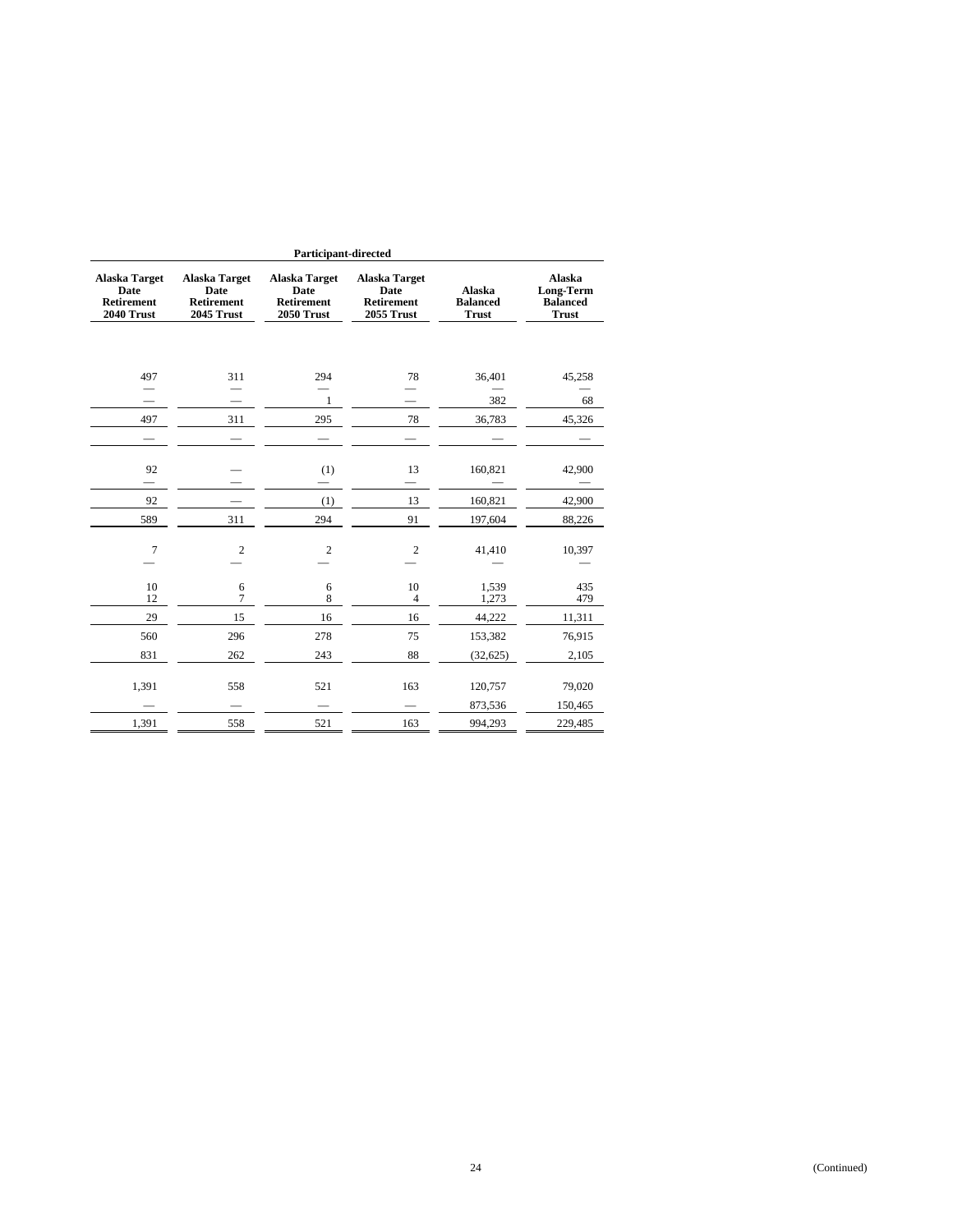| <b>Money</b><br><b>Market</b><br>Fund | <b>Cash and</b><br>cash<br>equivalents | <b>Contributions</b><br>receivable | <b>Accrued</b><br>expenses | <b>Total</b>            |
|---------------------------------------|----------------------------------------|------------------------------------|----------------------------|-------------------------|
|                                       | 5,011<br>3,612                         | 177<br>13                          |                            | 138,778<br>3,625<br>901 |
|                                       | 8,623                                  | 190                                |                            | 143,304                 |
| (3)                                   |                                        |                                    |                            |                         |
|                                       | 95                                     |                                    |                            | 343,491<br>10,230       |
|                                       | 95                                     |                                    |                            | 353,721                 |
| (3)                                   | 8,718                                  | 190                                |                            | 497,025                 |
|                                       | 3,498                                  |                                    | 145                        | 97,910<br>3,643         |
| 2,201                                 | 2,548                                  |                                    | 294                        | 9,699                   |
| (3,075)                               |                                        |                                    |                            |                         |
| (874)                                 | 6,046                                  |                                    | 439                        | 111,252                 |
| 871                                   | 2,672                                  | 190                                | (439)                      | 385,773                 |
| (4,500)                               | 4,500                                  |                                    |                            |                         |
| (3,629)                               | 7,172                                  | 190                                | (439)                      | 385,773                 |
| 5,126                                 | 1,073                                  | 6,876                              | (959)                      | 1,811,180               |
| 1,497                                 | 8,245                                  | 7,066                              | (1, 398)                   | 2,196,953               |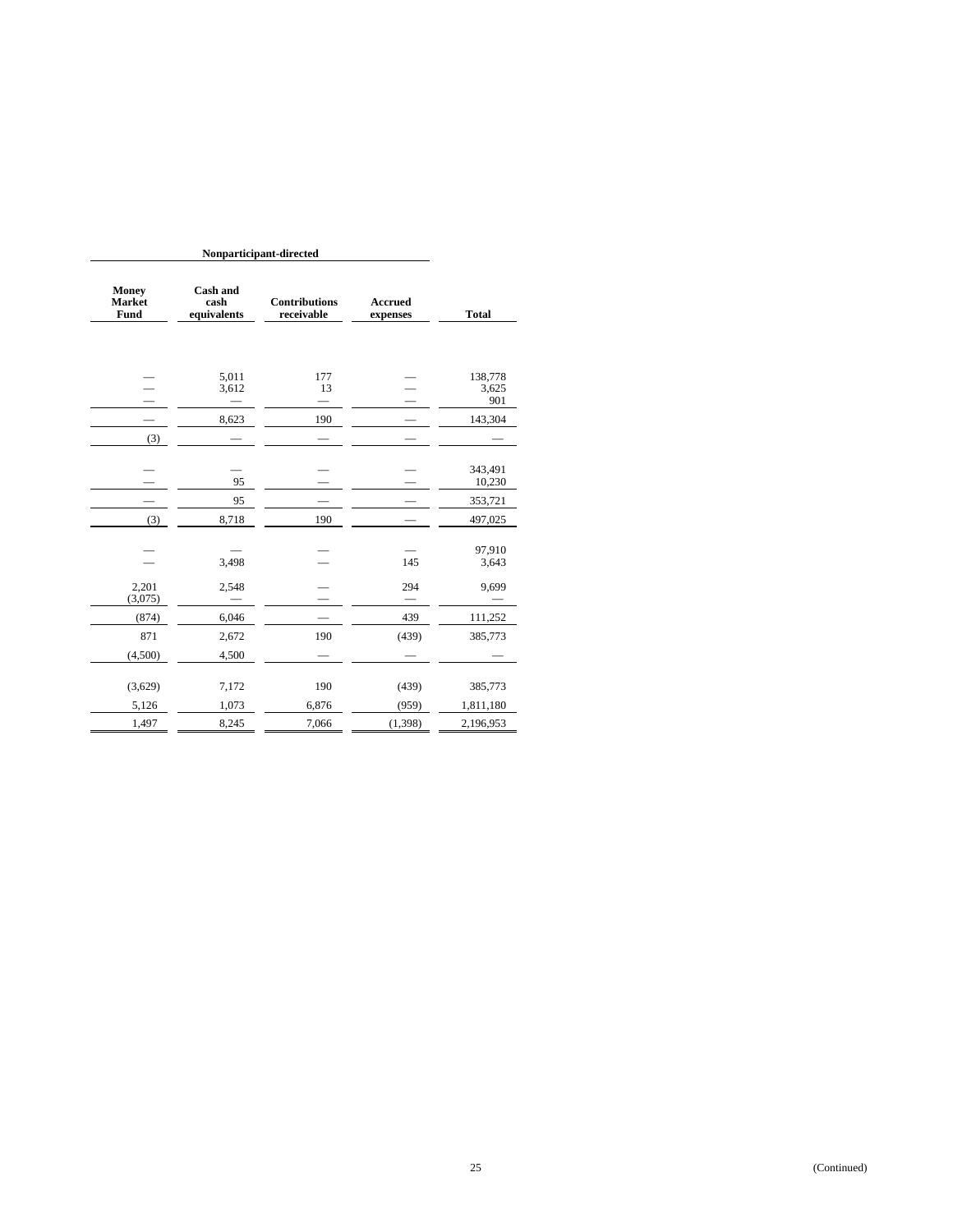Notes to Financial Statements

January 31, 2010 and 2009

(Dollars in thousands)

|                                                                                                                        | Participant-directed                          |                                        |                                                     |                                                           |  |
|------------------------------------------------------------------------------------------------------------------------|-----------------------------------------------|----------------------------------------|-----------------------------------------------------|-----------------------------------------------------------|--|
|                                                                                                                        | <b>International</b><br><b>Equity</b><br>Fund | <b>Small Cap</b><br><b>Stock Trust</b> | <b>S&amp;P 500</b><br>Stock<br><b>Index</b><br>Fund | Government/<br><b>Credit</b><br><b>Bond Index</b><br>Fund |  |
| 2009:                                                                                                                  |                                               |                                        |                                                     |                                                           |  |
| Additions (reductions):<br>Contributions:<br>Mandatory contributions<br>Voluntary contributions                        | \$<br>7,688<br>96                             | 3,765                                  | 10,879                                              | 2,630<br>95                                               |  |
| Transfers in<br>Total contributions                                                                                    |                                               | 19                                     | 94                                                  |                                                           |  |
|                                                                                                                        | 7,784<br>$\overline{c}$                       | 3,784<br>$\overline{c}$                | 10,973<br>39                                        | 2,725<br>610                                              |  |
| Government Corporate Bond Fund Settlement                                                                              |                                               |                                        |                                                     |                                                           |  |
| Investment income (loss):<br>Net appreciation (depreciation) in fair<br>market value of investments<br>Interest income | (47, 397)                                     | (17, 285)                              | (88, 816)                                           | 639                                                       |  |
| Net investment income (loss)                                                                                           | (47, 397)                                     | (17, 285)                              | (88, 816)                                           | 639                                                       |  |
| Total additions (reductions)                                                                                           | (39,611)                                      | (13, 499)                              | (77, 804)                                           | 3,974                                                     |  |
| Deductions:<br>Benefits paid to participants and<br>purchases of annuity contracts<br>Insurance premiums and           | 4,854                                         | 1,749                                  | 8,281                                               | 4,540                                                     |  |
| dependent care assistance<br>reimbursements<br>Administrative expenses:                                                |                                               |                                        |                                                     |                                                           |  |
| Actual expenses paid                                                                                                   |                                               |                                        |                                                     |                                                           |  |
| Expenses deducted from<br>participant accounts                                                                         | 134                                           | 60                                     | 250                                                 | 43                                                        |  |
| <b>Total deductions</b>                                                                                                | 4,988                                         | 1,809                                  | 8,531                                               | 4,583                                                     |  |
| Net increase (decrease)<br>prior to interfund transfers                                                                | (44, 599)                                     | (15,308)                               | (86, 335)                                           | (609)                                                     |  |
| Interfund transfers                                                                                                    | (22,052)                                      | 4.614                                  | 1,566                                               | (18, 379)                                                 |  |
| Net increase (decrease) in<br>net assets held in trust for<br>individuals, organizations,<br>and other governments     | (66, 651)                                     | (10,694)                               | (84,769)                                            | (18,988)                                                  |  |
| Net assets, beginning of year                                                                                          | 127,248                                       | 42,339                                 | 233,003                                             | 69,174                                                    |  |
| Net assets, end of year                                                                                                | \$<br>60,597                                  | 31,645                                 | 148,234                                             | 50,186                                                    |  |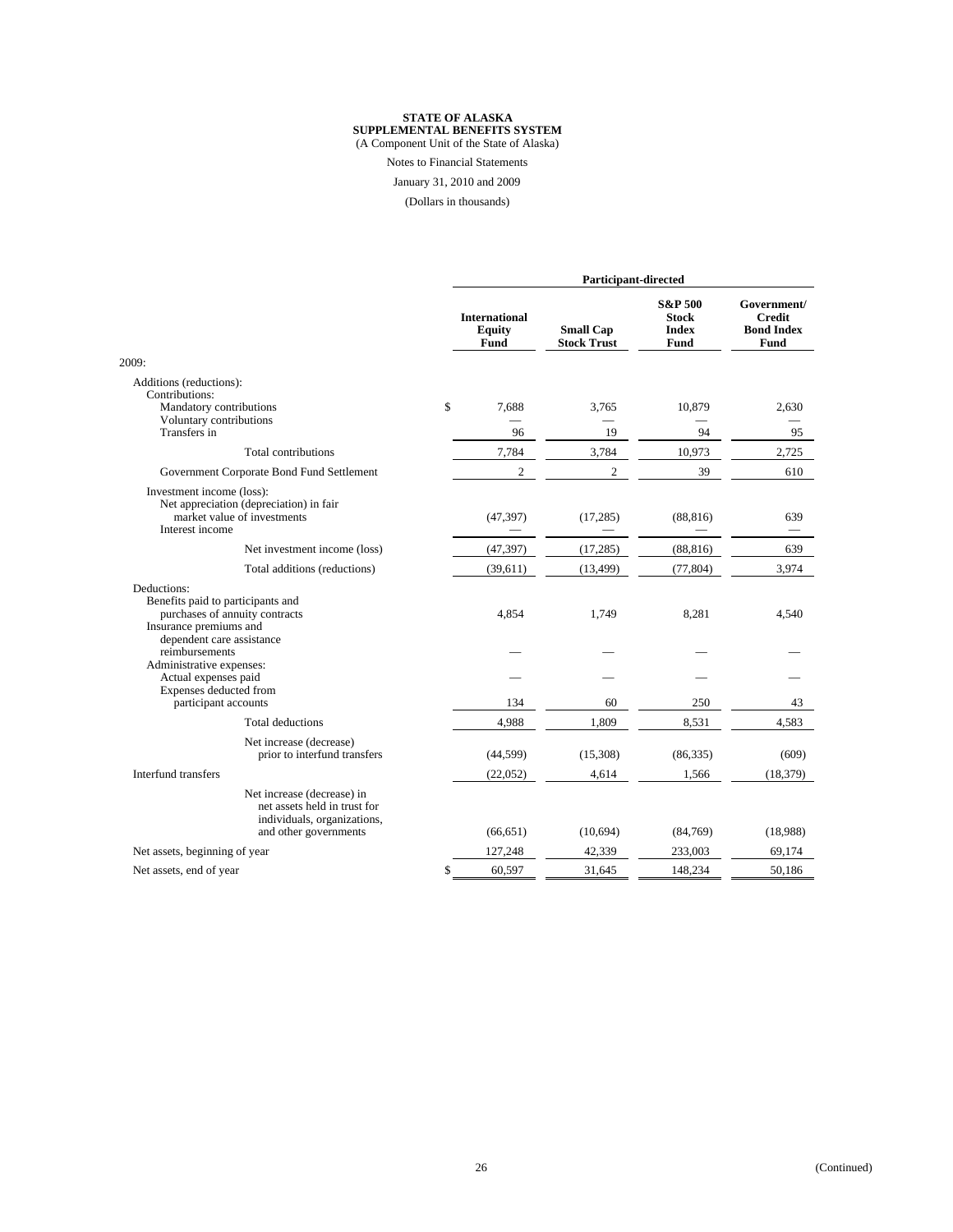| Participant-directed                 |                                               |                                       |                                         |                                                          |                                                    |                                                                                   |                                                                        |
|--------------------------------------|-----------------------------------------------|---------------------------------------|-----------------------------------------|----------------------------------------------------------|----------------------------------------------------|-----------------------------------------------------------------------------------|------------------------------------------------------------------------|
| Global<br><b>Balanced</b><br>Fund    | <b>Citizens</b><br><b>Core Growth</b><br>Fund | <b>Stable</b><br><b>Value</b><br>Fund | World<br>Equity<br>Ex-US Index<br>Fund  | World<br>Gov't Bond<br><b>Ex-US Index</b><br><b>Fund</b> | <b>Russell 3000</b><br><b>Index</b><br><b>Fund</b> | <b>Sentinel</b><br><b>Sustainable Core</b><br><b>Opportunities</b><br><b>Fund</b> | <b>RCM</b> Socially<br><b>Responsible</b><br><b>Investment</b><br>Fund |
|                                      |                                               |                                       |                                         |                                                          |                                                    |                                                                                   |                                                                        |
| 3,002                                | 321                                           | 6,325                                 | 29                                      | 25                                                       | 42                                                 | 1,223                                                                             | 367                                                                    |
| 11                                   | $\equiv$<br>$\qquad \qquad =$                 | 295                                   | 3                                       | $\overline{\phantom{0}}$                                 | $\equiv$                                           | $\overline{\phantom{0}}$<br>25                                                    | $\overline{4}$                                                         |
| 3,013                                | 321                                           | 6,620                                 | 32                                      | 25                                                       | $42\,$                                             | 1,248                                                                             | 371                                                                    |
| $\overline{2}$                       | $\overline{c}$                                | 13                                    |                                         | $\equiv$                                                 | $\overline{\phantom{m}}$                           | $\equiv$                                                                          |                                                                        |
|                                      |                                               |                                       |                                         |                                                          |                                                    |                                                                                   |                                                                        |
| (18,667)<br>$\overline{\phantom{0}}$ | 478<br>$\overline{\phantom{m}}$               | 3,501<br>5,909                        | (233)<br>$\qquad \qquad \longleftarrow$ | (15)<br>$\qquad \qquad -$                                | (326)<br>$\overline{\phantom{m}}$                  | (8, 336)                                                                          | (2,164)<br>$\qquad \qquad$                                             |
| (18, 667)                            | 478                                           | 9,410                                 | (233)                                   | (15)                                                     | (326)                                              | (8, 336)                                                                          | (2,164)                                                                |
| (15,652)                             | 801                                           | 16,043                                | (201)                                   | 10                                                       | (284)                                              | (7,088)                                                                           | (1,793)                                                                |
|                                      |                                               |                                       |                                         |                                                          |                                                    |                                                                                   |                                                                        |
| 3,693                                | 322                                           | 28,252                                |                                         | 17                                                       | $\boldsymbol{2}$                                   | 602                                                                               | 111                                                                    |
|                                      |                                               |                                       |                                         |                                                          |                                                    |                                                                                   |                                                                        |
|                                      |                                               |                                       |                                         |                                                          |                                                    |                                                                                   |                                                                        |
|                                      |                                               |                                       |                                         |                                                          |                                                    |                                                                                   |                                                                        |
| 72                                   | 5                                             | 245                                   | $\mathbf{1}$                            | $\mathbf{1}$                                             | $\mathbf{1}$                                       | 15                                                                                | 10                                                                     |
| 3,765                                | 327                                           | 28,497                                | $\mathbf{1}$                            | $18\,$                                                   | 3                                                  | 617                                                                               | 121                                                                    |
|                                      |                                               |                                       |                                         |                                                          |                                                    |                                                                                   |                                                                        |
| (19, 417)                            | 474                                           | (12, 454)                             | (202)                                   | (8)                                                      | (287)                                              | (7,705)                                                                           | (1, 914)                                                               |
| (5,907)                              | (27, 312)                                     | 89,372                                | 1,028                                   | 1,054                                                    | 1,871                                              | 7,705                                                                             | 15,388                                                                 |
|                                      |                                               |                                       |                                         |                                                          |                                                    |                                                                                   |                                                                        |
| (25, 324)                            | (26, 838)                                     | 76,918                                | 826                                     | 1,046                                                    | 1,584                                              |                                                                                   | 13,474                                                                 |
| 68,635                               | 26,838                                        | 185,518                               |                                         |                                                          |                                                    |                                                                                   |                                                                        |
| 43,311                               |                                               | 262,436                               | 826                                     | 1,046                                                    | 1,584                                              |                                                                                   | 13,474                                                                 |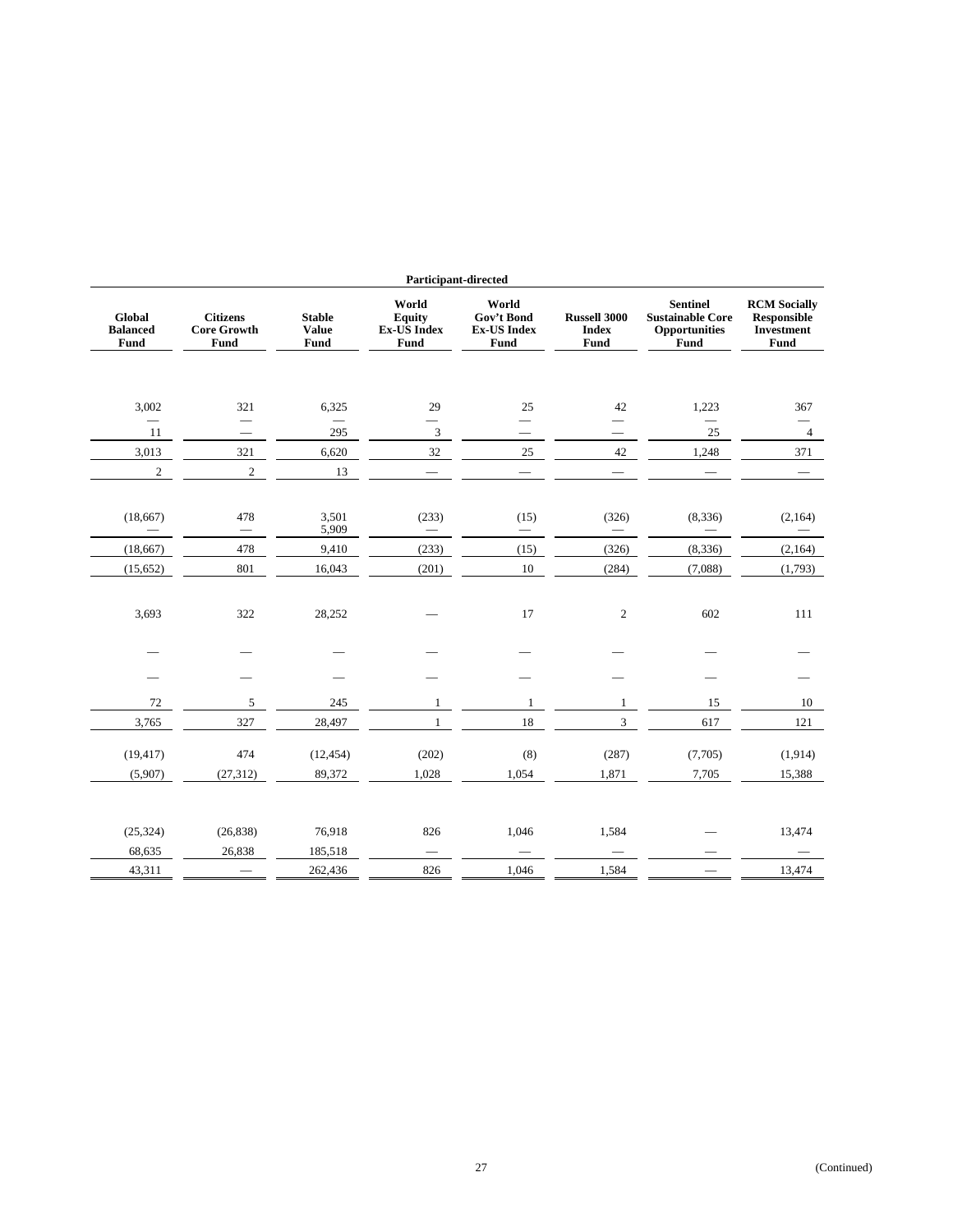| Participant-directed                       |                                                                |                                                                          |                                                                                               |                                                                                               |                                         |                                         |                                                |
|--------------------------------------------|----------------------------------------------------------------|--------------------------------------------------------------------------|-----------------------------------------------------------------------------------------------|-----------------------------------------------------------------------------------------------|-----------------------------------------|-----------------------------------------|------------------------------------------------|
| <b>Intermediate</b><br><b>Bond</b><br>Fund | Long<br><b>US Treasury</b><br><b>Bond Index</b><br><b>Fund</b> | <b>US Real Estate</b><br><b>Investment</b><br><b>Trust Index</b><br>Fund | <b>US Treasury</b><br><b>Inflation</b><br>Protected<br><b>Securities Index</b><br><b>Fund</b> | <b>State Street</b><br><b>Institutional</b><br><b>Treasury</b><br><b>Money Market</b><br>Fund | Alaska<br><b>Target</b><br>2010<br>Fund | Alaska<br><b>Target</b><br>2015<br>Fund | Alaska<br><b>Target</b><br>2020<br><b>Fund</b> |
|                                            |                                                                |                                                                          |                                                                                               |                                                                                               |                                         |                                         |                                                |
| 336                                        | 114                                                            | 25                                                                       | 41                                                                                            | 208                                                                                           | 1,038                                   | 2,747                                   | 1,409                                          |
| $\equiv$                                   |                                                                |                                                                          |                                                                                               | $=$                                                                                           | $\overline{2}$                          | 46                                      | $\overline{4}$                                 |
| 336                                        | 114                                                            | $25\,$                                                                   | 41                                                                                            | 208                                                                                           | 1,040                                   | 2,793                                   | 1,413                                          |
|                                            |                                                                |                                                                          |                                                                                               |                                                                                               |                                         | 9                                       |                                                |
|                                            |                                                                |                                                                          |                                                                                               |                                                                                               |                                         |                                         |                                                |
| 693                                        | 222                                                            | (303)<br>$\overline{\phantom{0}}$                                        | (61)<br>$\overline{\phantom{0}}$                                                              | 3                                                                                             | (1,306)                                 | (11,991)                                | (8,307)                                        |
| 693                                        | 222                                                            | (303)                                                                    | (61)                                                                                          | $\overline{3}$                                                                                | (1,306)                                 | (11,991)                                | (8,307)                                        |
| 1,029                                      | 336                                                            | (278)                                                                    | (20)                                                                                          | 211                                                                                           | (266)                                   | (9,189)                                 | (6, 894)                                       |
|                                            |                                                                |                                                                          |                                                                                               |                                                                                               |                                         |                                         |                                                |
| 345                                        | 84                                                             | 5                                                                        | 53                                                                                            | 235                                                                                           | 2,582                                   | 3,180                                   | 660                                            |
|                                            |                                                                |                                                                          |                                                                                               |                                                                                               |                                         |                                         |                                                |
|                                            |                                                                |                                                                          |                                                                                               |                                                                                               |                                         |                                         |                                                |
|                                            |                                                                |                                                                          |                                                                                               |                                                                                               |                                         |                                         |                                                |
| 10                                         | 5                                                              | 1                                                                        | 1                                                                                             | $\mathfrak{Z}$                                                                                | 41                                      | 82                                      | 31                                             |
| 355                                        | 89                                                             | 6                                                                        | 54                                                                                            | 238                                                                                           | 2,623                                   | 3,262                                   | 691                                            |
| 674                                        | 247                                                            | (284)                                                                    | (74)                                                                                          | (27)                                                                                          | (2,889)                                 | (12, 451)                               | (7, 585)                                       |
| 18,314                                     | 7,271                                                          | 1,718                                                                    | 3,079                                                                                         | 6,597                                                                                         | (1, 899)                                | (4,027)                                 | (1,888)                                        |
|                                            |                                                                |                                                                          |                                                                                               |                                                                                               |                                         |                                         |                                                |
|                                            |                                                                |                                                                          |                                                                                               |                                                                                               |                                         |                                         |                                                |
| 18,988                                     | 7,518                                                          | 1,434                                                                    | 3,005                                                                                         | 6,570                                                                                         | (4,788)                                 | (16, 478)                               | (9, 473)                                       |
|                                            |                                                                |                                                                          |                                                                                               |                                                                                               | 40,639                                  | 79,438                                  | 28,796                                         |
| 18,988                                     | 7,518                                                          | 1,434                                                                    | 3,005                                                                                         | 6,570                                                                                         | 35,851                                  | 62,960                                  | 19,323                                         |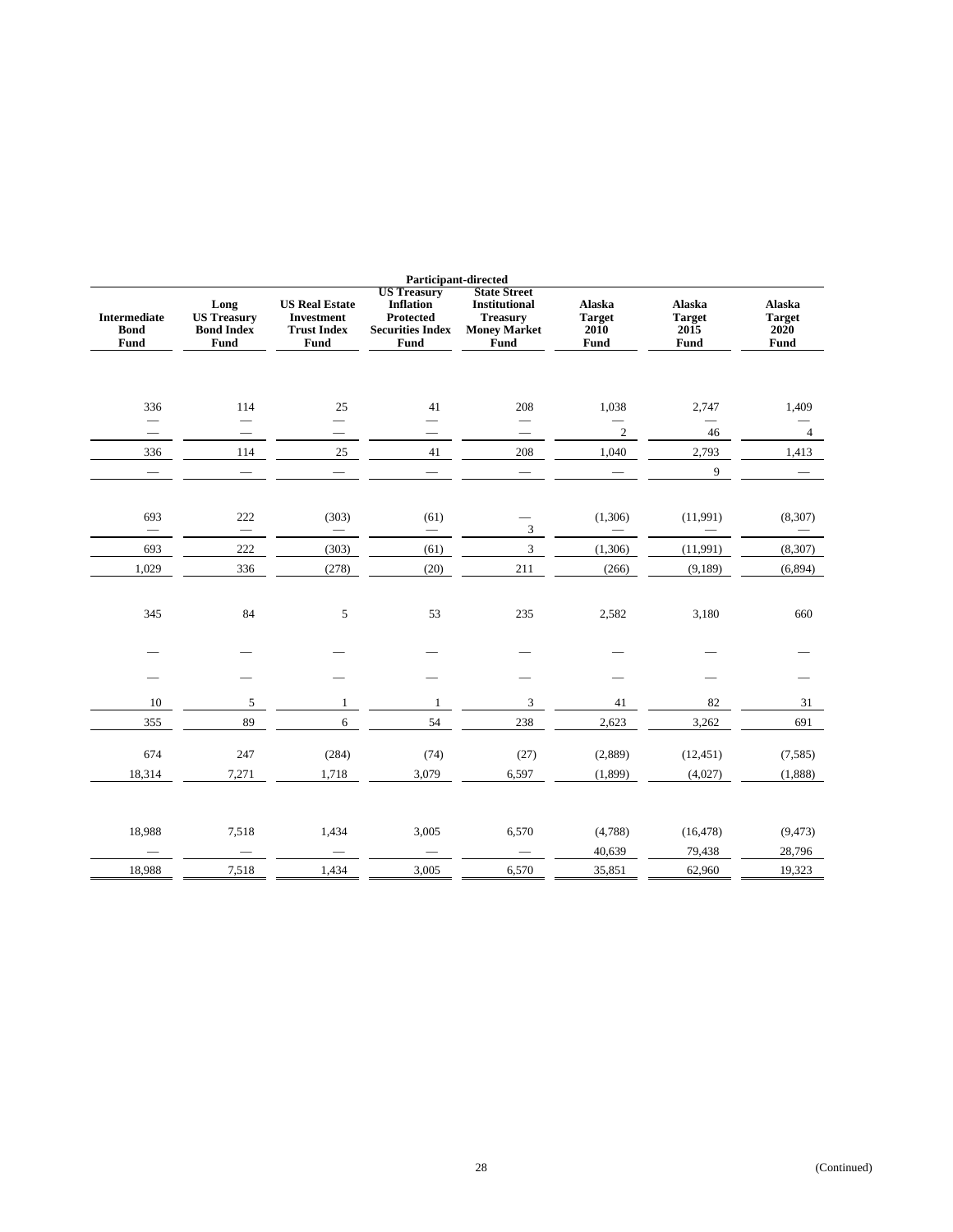|                                                 | <b>Participant-directed</b>               |                                                               | Nonparticipant-directed                      |                                        |                                    |                            |              |
|-------------------------------------------------|-------------------------------------------|---------------------------------------------------------------|----------------------------------------------|----------------------------------------|------------------------------------|----------------------------|--------------|
| Alaska<br><b>Target</b><br>2025<br><b>Trust</b> | Alaska<br><b>Balanced</b><br><b>Trust</b> | <b>Alaska</b><br>Long-Term<br><b>Balanced</b><br><b>Trust</b> | <b>Money</b><br><b>Market</b><br><b>Fund</b> | <b>Cash and</b><br>cash<br>equivalents | <b>Contributions</b><br>receivable | <b>Accrued</b><br>expenses | <b>Total</b> |
|                                                 |                                           |                                                               |                                              |                                        |                                    |                            |              |
| 992                                             | 40,350                                    | 47,571                                                        |                                              |                                        | 746                                |                            | 131,873      |
| $\overline{\phantom{0}}$<br>77                  | 112                                       | 110                                                           |                                              | 4,059                                  | (73)<br>$=$                        |                            | 3,986<br>993 |
| 1,069                                           | 40,462                                    | 47,681                                                        |                                              | 4,059                                  | 673                                | $\qquad \qquad$            | 136,852      |
|                                                 | 135                                       | 6                                                             | (707)                                        |                                        | $\overline{\phantom{a}}$           |                            | 113          |
|                                                 |                                           |                                                               |                                              |                                        |                                    |                            |              |
| (3,490)                                         | (158, 706)                                | (48,045)                                                      |                                              |                                        |                                    |                            | (409, 915)   |
| $\overline{\phantom{0}}$                        |                                           | 6                                                             | 76                                           | 3                                      | $\overline{\phantom{0}}$           | $\overline{\phantom{0}}$   | 5,997        |
| (3,490)                                         | (158, 706)                                | (48,039)                                                      | 76                                           | $\overline{3}$                         |                                    |                            | (403,918)    |
| (2, 421)                                        | (118, 109)                                | (352)                                                         | (631)                                        | 4,062                                  | 673                                | $\overline{\phantom{0}}$   | (266,953)    |
|                                                 |                                           |                                                               |                                              |                                        |                                    |                            |              |
| 490                                             | 59,100                                    | 11,259                                                        |                                              |                                        |                                    |                            | 130,416      |
|                                                 |                                           |                                                               |                                              | 4,129                                  |                                    | (165)                      | 3,964        |
|                                                 |                                           |                                                               | 1,728                                        | 1,594                                  |                                    | (159)                      | 3,163        |
| $\,8\,$                                         | 1,315                                     | 819                                                           | (3, 153)                                     |                                        |                                    |                            |              |
| 498                                             | 60,415                                    | 12,078                                                        | (1, 425)                                     | 5,723                                  |                                    | (324)                      | 137,543      |
| (2,919)                                         | (178, 524)                                | (12, 430)                                                     | 794                                          | (1,661)                                | 673                                | 324                        | (404, 496)   |
|                                                 |                                           |                                                               |                                              |                                        |                                    |                            |              |
| (40)                                            | (64, 587)                                 | (13, 486)                                                     | (1,500)                                      | 1,500                                  |                                    |                            |              |
|                                                 |                                           |                                                               |                                              |                                        |                                    |                            |              |
| (2,959)                                         | (243, 111)                                | (25,916)                                                      | (706)                                        | (161)                                  | 673                                | 324                        | (404, 496)   |
| 9,034                                           | 1,116,647                                 | 176,381                                                       | 5,832                                        | 1,234                                  | 6,203                              | (1,283)                    | 2,215,676    |
| 6,075                                           | 873,536                                   | 150,465                                                       | 5,126                                        | 1,073                                  | 6,876                              | (959)                      | 1,811,180    |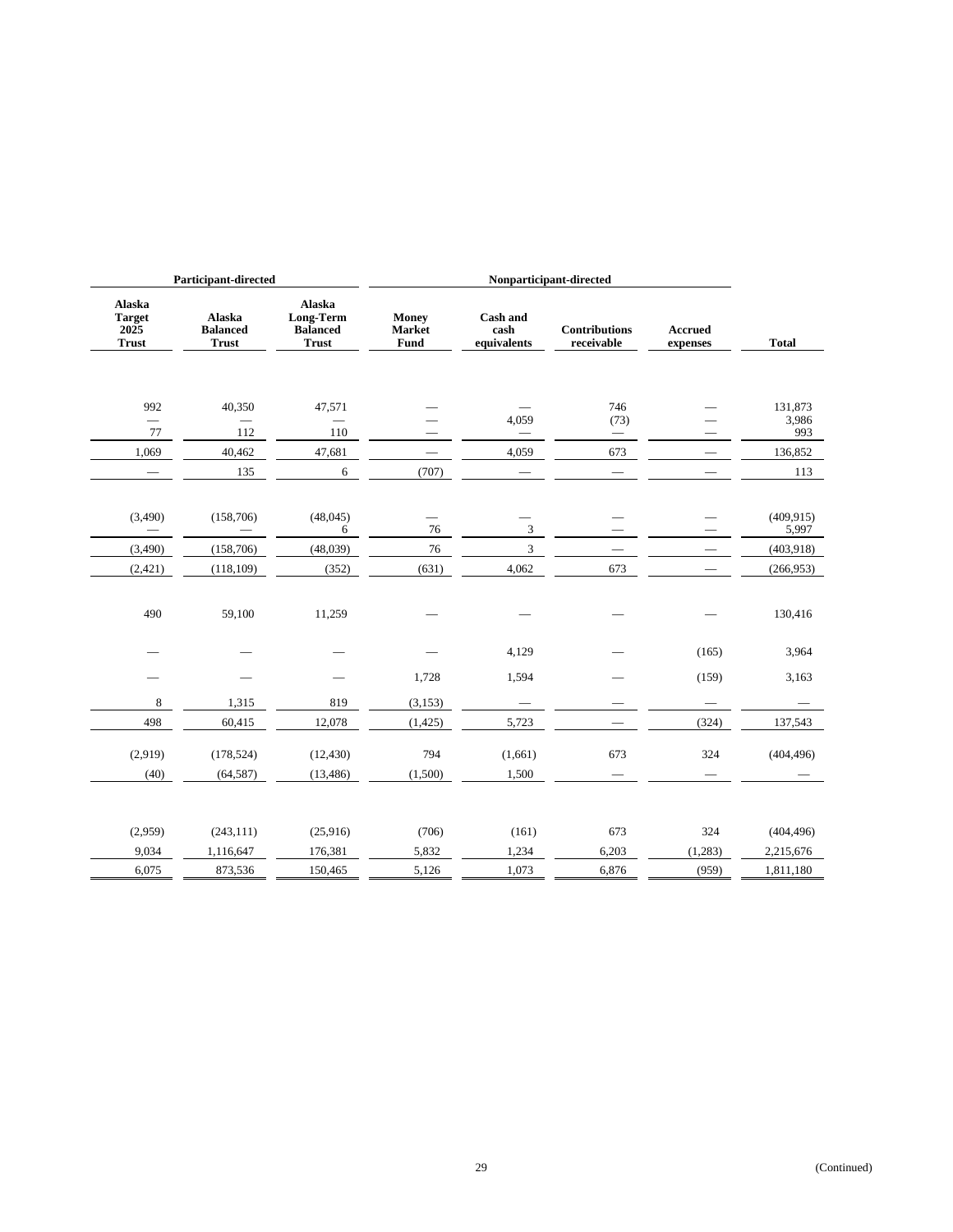Notes to Financial Statements

January 31, 2010 and 2009

#### **(6) Investment Loss Trust Fund**

Deposits with contract values of \$131,805 at January 31, 1991 were invested in guaranteed investment contracts with Executive Life Insurance Company (Executive Life), which was taken over by California State Regulators in April 1991, resulting in uncertainty about the value of these plan assets.

To address this situation, the Investment Loss Trust Fund (Fund) was established by Alaska Statute 37.14.300. The Alaska Department of Administration is to spend that Fund as necessary to hold participants in the Plan and annuity holders (with Executive Life) harmless from a loss of value in the investment and annuity contracts issued by Executive Life.

The hold harmless loss limit was the principal plus accrued interest through May 3, 1991, plus earnings by the Fund on that balance since that date, less a portion of earnings to be used to pursue recovery (at a 1% rate) of the investment value and protect the interest of plan participants and annuity holders. Unpaid annuity amounts due to current annuity holders under contracts issued by Executive Life are also covered by the Fund.

The Fund was capitalized with \$138,100 of appropriations by the State. The physical control and ownership of the assets of the Fund are under the control of the State, and not the Plan. However, through the Fund legislation and the Partial Interim Settlement Agreement in *Maupin, et al vs. State of Alaska, et al*, 3AN–91–6006 Civil, the participants in the Plan are held harmless to the extent allowed by law. Therefore, the amount represented by the asset, the Fund, is the amount computed to be the incremented hold harmless limit.

In February 1994, the State and the Plan elected to opt out of the plan of rehabilitation for Executive Life. By that action, which covered the guaranteed investment contracts issued before January 1, 1989, and a favorable ruling by the California Court of Appeals (as supported by the election of the California Supreme Court not to hear a further appeal of that ruling), which related to the contracts issued after 1989, the Plan received from the conservator and therefore ultimately the State received payments of \$142,946 through January 31, 2010.

The availability of the amounts from the conservator did not affect the Partial Interim Settlement Agreement approved in 1992 by the Alaska Superior Court in *Maupin, et al vs. State of Alaska*, as it related to the accounts of individual participants. From May 1991 through October 1995, the Plan recorded the assets of the Fund in lieu of carrying the Executive Life investment contracts. Also included were assets set aside to hold harmless those who had continuing annuity contracts with Aurora National Life Assurance Company.

At January 31, 2010 and 2009, the Fund comprised as follows:

|                           | <b>2010</b> | 2009  |  |
|---------------------------|-------------|-------|--|
| Cash and cash equivalents | 1,903       | 1,862 |  |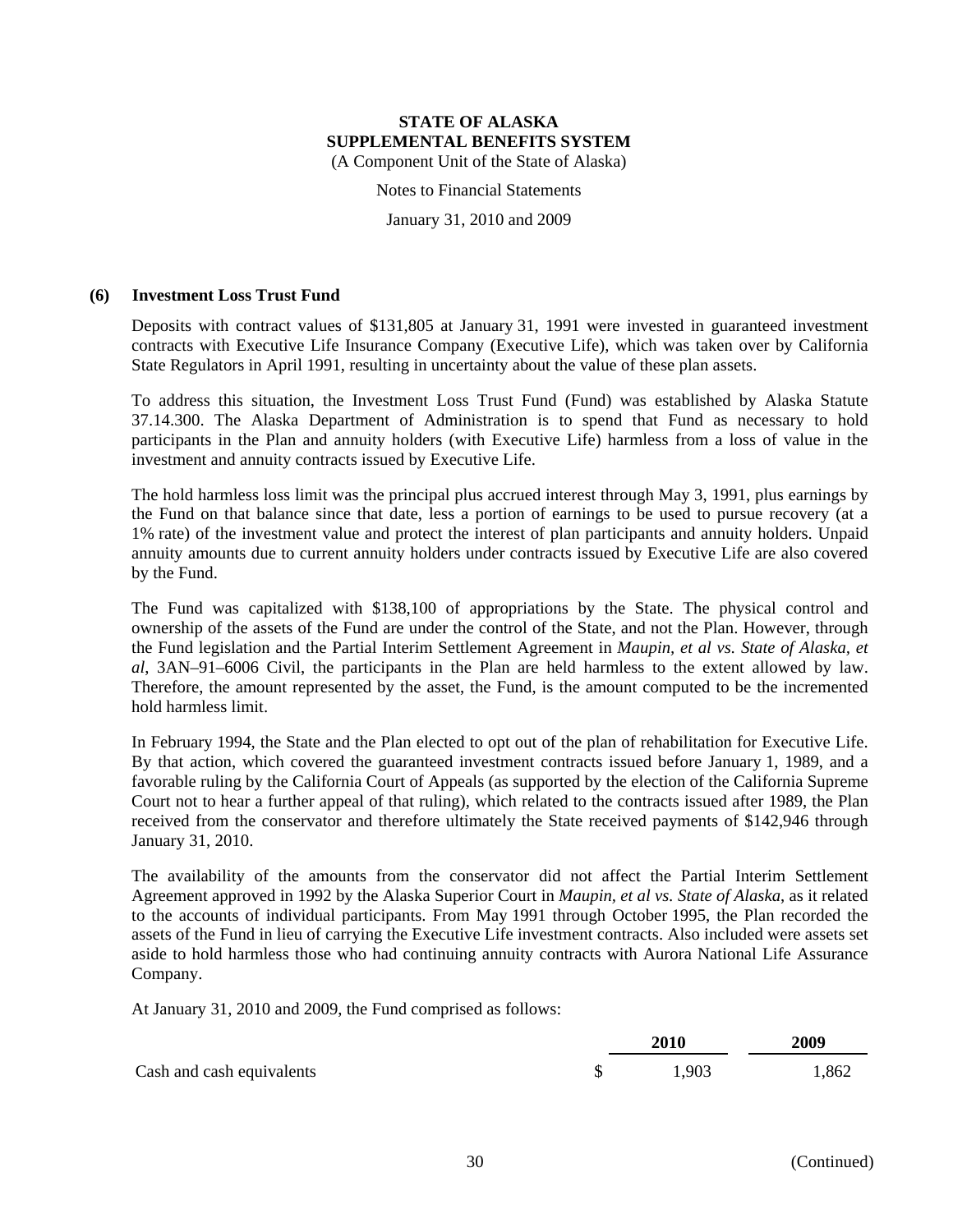Notes to Financial Statements

January 31, 2010 and 2009

With the receipt of the October 1995 Executive Life Settlements, the amounts represented by Fund assets, and the accumulated earnings thereon in individual accounts, were moved to the corresponding member's regular annuity plan account and their Fund account closed. In April 1996, the Alaska Superior Court approved a final settlement with the State that does not contemplate the making of any further payments by the State to the members of the Class in *Maupin, et al vs. State of Alaska*, beyond the payments already made pursuant to the Partial Interim Settlement Agreement described previously. During 2000, the State of Alaska Legislature appropriated a portion of the Fund assets, totaling \$4 million, to be used for other purposes.

The remaining assets of the Fund relate to continuing annuity contracts with Executive Life and are managed by the State Treasury.

#### **(7) Deposit and Investment Risk**

#### *(a) Interest Rate Risk*

Interest rate risk is the risk that changes in interest rates will adversely affect the fair value of an investment.

#### **Collective Investment and Money Market Funds**

The Board contracts with external investment managers who maintain collective investment funds. Managers selected to manage investments for the Plan are subject to the provisions of the collective investment funds the Board has selected. In addition, the Plan maintains a balance in a commingled money market portfolio.

The Board does not have a policy to limit interest rate risk for these investments. The weighted average maturity of the money market portfolio was 45.35 days at January 31, 2010.

#### **Short-Term Fixed Income Pool**

The Fund and the Plan's cash and cash equivalents are invested in the State's internally managed Short-term Fixed Income Pool. As a means of limiting its exposure to fair value losses arising from increasing interest rates, Treasury's investment policy limits individual fixed rate securities to ten months in maturity or ten months expected average life at the time of purchase. Floating rate securities are limited to nine years in maturity or nine years expected average life at the time of purchase. Treasury utilizes the actual maturity date for commercial paper and twelve-month prepay speeds for other securities. At January 31, 2010, the expected average life of individual fixed rate securities ranged from one day to ten months and the expected average life of floating rate securities ranged from one day to nine years.

#### **Stable Value Fund**

The Board contracts with an external investment manager who is given the authority to invest in synthetic investment contracts and a reserve. This external manager also manages the securities underlying the synthetic investment contracts.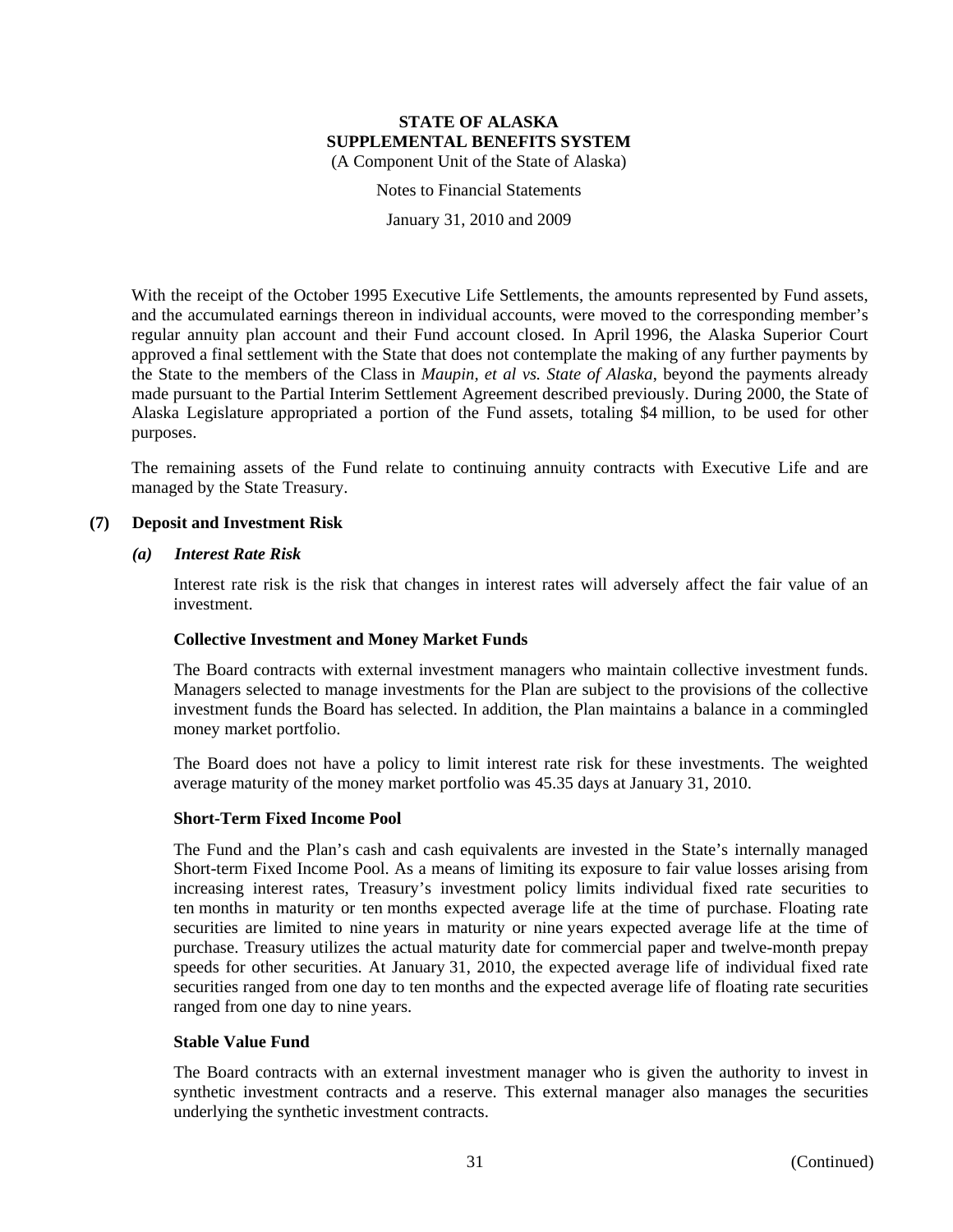Notes to Financial Statements

January 31, 2010 and 2009

Through the Board's investment policy, exposure to fair value losses arising from increasing interest rates is managed by limiting the duration on synthetic investment contracts as follows:

For constant duration synthetic investment contracts, duration cannot exceed the longer of six years or the duration of the Barclays Capital Intermediate Aggregate Index plus one-half year. The aggregate duration of the constant duration synthetic investment contracts was 3.53 years at January 31, 2010. The duration of the Barclays Capital Intermediate Aggregate Index was 3.62 years at January 31, 2010.

Duration is a measure of interest rate risk. In the case of the Plan's constant duration synthetic investment contracts, duration is the fair value weighted average term to maturity of all fixed income securities underlying the contracts and their related cash flows. Duration of the Plan's structured payout synthetic investment contracts is the weighted average maturity of the contract payments.

The Board does not have a policy to limit interest rate risk for the reserve. The balance in the reserve is invested in the custodian's Institutional Treasury Money Market Fund, which had a weighted average maturity of 40 days at January 31, 2010.

#### **Pooled Investment Funds**

The Board contracts with an external investment manager who is given the authority to invest funds in a wholly owned pooled environment to accommodate 13 participant-directed funds. Through the Board's investment policy, exposure to fair value losses arising from increasing interest rates is managed by limiting the duration as follows:

For government and corporate debt securities, duration is limited to  $\pm$  0.20 years of the Barclays Aggregate Bond Index. At January 31, 2010, the duration of the government and corporate debt securities was 4.48 years and the duration of the Aggregate Bond Trust was 4.57 years.

Duration is a measure of a security's sensitivity to a 100-basis point change in interest rates. Duration, for the securities in the pooled investment funds, is the fair value weighted average term to maturity for each security taking into account all related cash flows.

The Board does not have a policy to limit interest rate risk for funds held in foreign currency, the custodian's short-term investment fund, or commercial paper.

# *(b) Credit Risk*

Credit risk is the risk that an issuer or other counterparty to an investment will not fulfill its obligations.

The Board does not have a policy to limit credit risk for the Plan's Collective Investment Funds and commingled money market portfolio. These investments are not rated.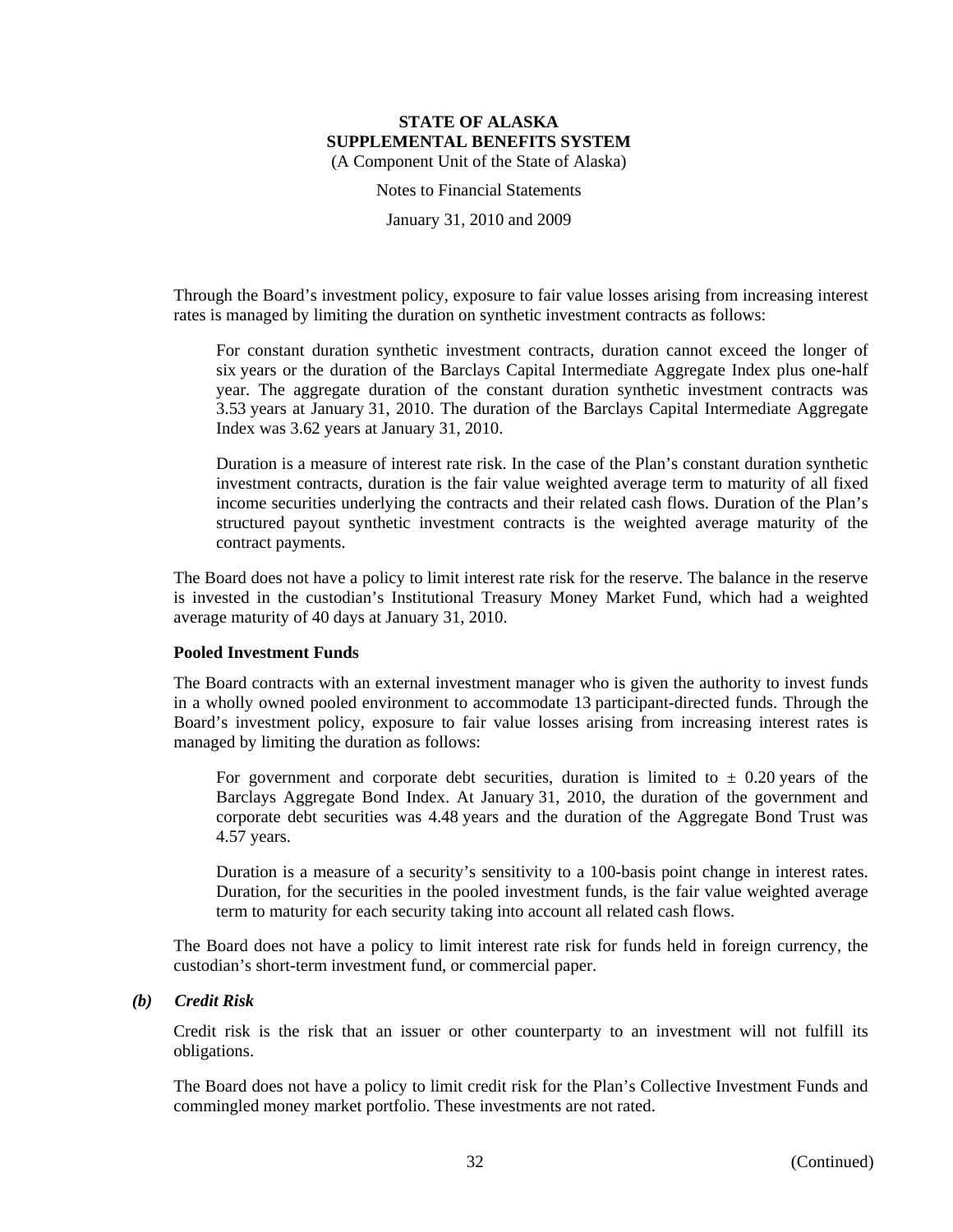Notes to Financial Statements

January 31, 2010 and 2009

The Plan's Collective Investment Funds may lend assets or transfer securities to broker agents or other entities for collateral in the form of cash or securities and simultaneously agree to return the collateral for the same securities in the future. There is credit risk associated with the lending transactions. The risk exists that an issuer or other counterparty to an investment will not fulfill its obligations and a loss results from counterparty failure or default on a loaned security.

Treasury's investment policy limits credit risk in the Short-term Fixed Income Pool by limiting investments to instruments with a long-term credit rating of at least A3 or equivalent and instruments with a short-term credit rating of at least P1 or equivalent. Treasury's investment policy further limits investments in institutional money market funds to those rated AAA. Treasury does not have a policy to limit credit risk associated with deposit accounts or investment funds maintained by the custodian.

The Board's investment policy has the following limitations with regard to credit risk for synthetic investment contracts, investments underlying the synthetic investment contracts and the reserve:

Synthetic investment contract issuers must have an investment grade rating.

Supranational Agency and Foreign Government entity investments must have a minimum rating of  $A$  – or equivalent.

Corporate debt securities must have a minimum rating of BBB – or equivalent.

Asset-backed securities must have a minimum rating of AAA or equivalent.

The ratings assigned to issuers of money market instruments must have the highest rating of any nationally recognized statistical rating organization. This limitation does not apply to the investment funds maintained by the custodian.

The Board's investment policy has the following limitations with regard to credit risk for wholly owned pooled investments:

All government and corporate fixed income securities must be rated BBB – or better at time of purchase.

GNMA, FNMA, and FHLMC mortgage-backed securities may be purchased even if they are not rated by all or any of these rating agencies as long as they are rated investment grade by T. Rowe's internal credit evaluation.

Commercial paper and other short-term debt obligations must be rated A1 or equivalent.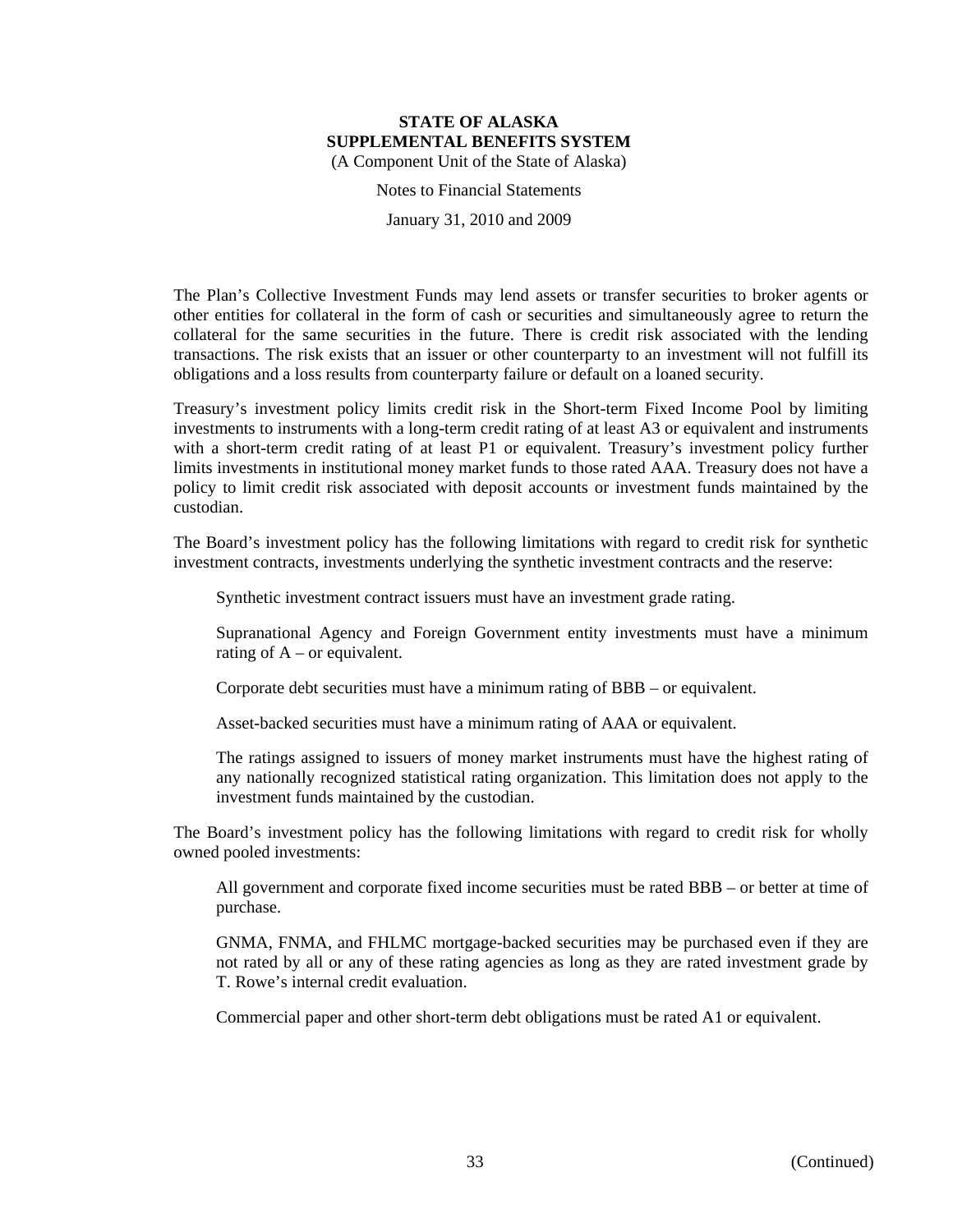Notes to Financial Statements

January 31, 2010 and 2009

At January 31, 2010, plan investments consisted of securities with credit quality ratings issued by a nationally recognized statistical rating organization as follows (using the Standard and Poor's rating scale):

|                                                  |                |                                    |                                                    | <b>Fair value</b>                                 |                          |           |
|--------------------------------------------------|----------------|------------------------------------|----------------------------------------------------|---------------------------------------------------|--------------------------|-----------|
| <b>Investment type</b>                           | Rating         | Short-term<br>fixed income<br>pool | Underlying<br>synthetic<br>investment<br>contracts | <b>Investment</b><br>loss trust<br>(in thousands) | Other                    | Total     |
| Investments with credit exposure:                |                |                                    |                                                    |                                                   |                          |           |
| Money market fund                                | Not rated \$   |                                    |                                                    |                                                   | 1,496                    | 1,496     |
| Short-term investment fund                       | Not rated      |                                    | (429)                                              |                                                   |                          | (429)     |
| Commercial paper                                 | Not rated      | 412                                |                                                    | 95                                                |                          | 507       |
| U.S. government agency:                          |                |                                    |                                                    |                                                   |                          |           |
| <b>Discount Notes</b>                            | Not rated      | 268                                |                                                    | 62                                                |                          | 330       |
| <b>Discount Notes</b>                            | AAA            | 178                                |                                                    | 41                                                |                          | 219       |
| U.S. government agency                           | <b>AAA</b>     | 37                                 | 24.050                                             | 8                                                 | $\overline{\phantom{0}}$ | 24.095    |
| U.S. government agency                           | $\mathsf{A}$   | $\equiv$                           | 532                                                |                                                   |                          | 532       |
| Mortgage-backed                                  | AAA            | 159                                | 9,030                                              | 37                                                | $\overline{\phantom{a}}$ | 9,226     |
| Mortgage-backed                                  | AA             | $\overline{\phantom{0}}$           | 384                                                | ÷.                                                |                          | 384       |
| Mortgage-backed                                  | $\mathbf{A}$   |                                    | 1,339                                              |                                                   |                          | 1,339     |
| Mortgage-backed                                  | <b>BBB</b>     | $\overline{\phantom{0}}$           | 280                                                | $\overline{\phantom{0}}$                          | $\overline{\phantom{0}}$ | 280       |
| Mortgage-backed                                  | Not rated      | 7                                  | 103,473                                            | $\overline{2}$                                    | $\overline{\phantom{0}}$ | 103,482   |
| Other asset-backed                               | <b>AAA</b>     | 1,186                              | 3,538                                              | 273                                               |                          | 4,997     |
| Other asset-backed                               | AA             | 41                                 | 104                                                | 9                                                 | $\overline{\phantom{a}}$ | 154       |
| Other asset-backed                               | $\mathsf{A}$   | 3                                  | 104                                                | $\mathbf{1}$                                      | $\overline{\phantom{0}}$ | 108       |
| Other asset-backed                               | <b>BBB</b>     |                                    | 281                                                |                                                   |                          | 281       |
| Corporate bonds                                  | AAA            | 3,876                              | 422                                                | 896                                               |                          | 5,194     |
| Corporate bonds                                  | AA             | 284                                | 6,523                                              | 66                                                | $\overline{\phantom{0}}$ | 6,873     |
| Corporate bonds                                  | $\overline{A}$ | 439                                | 20,906                                             | 101                                               |                          | 21.446    |
| Corporate bonds                                  | <b>BBB</b>     |                                    | 13,144                                             |                                                   |                          | 13,144    |
| Corporate bonds<br>Yankees:                      | Not rated      | 5                                  | 337                                                | -1                                                | $\overline{\phantom{a}}$ | 343       |
| Corporate                                        | AAA            | 110                                |                                                    | 25                                                |                          | 135       |
| Corporate                                        | AA             | 167                                | 2,399                                              | 39                                                |                          | 2,605     |
| Corporate                                        | A              |                                    | 1,629                                              |                                                   |                          | 1,629     |
| Corporate                                        | <b>BBB</b>     | $\overline{\phantom{a}}$           | 2,835                                              | $\overline{\phantom{0}}$                          |                          | 2,835     |
| Government                                       | AAA            | ÷.                                 | 5,420                                              | $\overline{\phantom{0}}$                          |                          | 5,420     |
| Government                                       | AA             |                                    | 786                                                |                                                   |                          | 786       |
| Government                                       | A              |                                    | 437                                                |                                                   |                          | 437       |
| Government                                       | <b>BBB</b>     | ÷.                                 | 302                                                | $\overline{\phantom{0}}$                          | and a                    | 302       |
| Government                                       | <b>NA</b>      |                                    | 509                                                |                                                   |                          | 509       |
| Deposits and investments with                    |                |                                    |                                                    |                                                   |                          |           |
| no credit exposure:                              |                |                                    |                                                    |                                                   |                          |           |
| Deposits                                         |                | 3                                  | 1,309                                              | $\mathbf{1}$                                      |                          | 1,313     |
| U.S. Treasury bills                              |                | 1,067                              |                                                    | 246                                               |                          | 1,313     |
| U.S. Treasury notes                              | AAA            |                                    | 58,420                                             | $\overline{\phantom{a}}$                          |                          | 58,420    |
| Participant-directed funds                       |                |                                    |                                                    |                                                   |                          |           |
| Pooled investment funds<br>Collective investment |                |                                    |                                                    |                                                   | 1,375,802                | 1,375,802 |
| funds                                            |                |                                    |                                                    |                                                   | 476,782                  | 476,782   |
| Domestic equity                                  |                |                                    |                                                    |                                                   | 55,726                   | 55,726    |
|                                                  |                |                                    |                                                    |                                                   |                          |           |
| Total invested assets                            |                | 8,242                              | 258,064                                            | 1,903                                             | 1,909,806                | 2,178,015 |
| Pool-related net assets                          |                | 3                                  |                                                    |                                                   |                          | 3         |
| Total                                            | \$             | 8,245                              | 258,064                                            | 1,903                                             | 1,909,806                | 2,178,018 |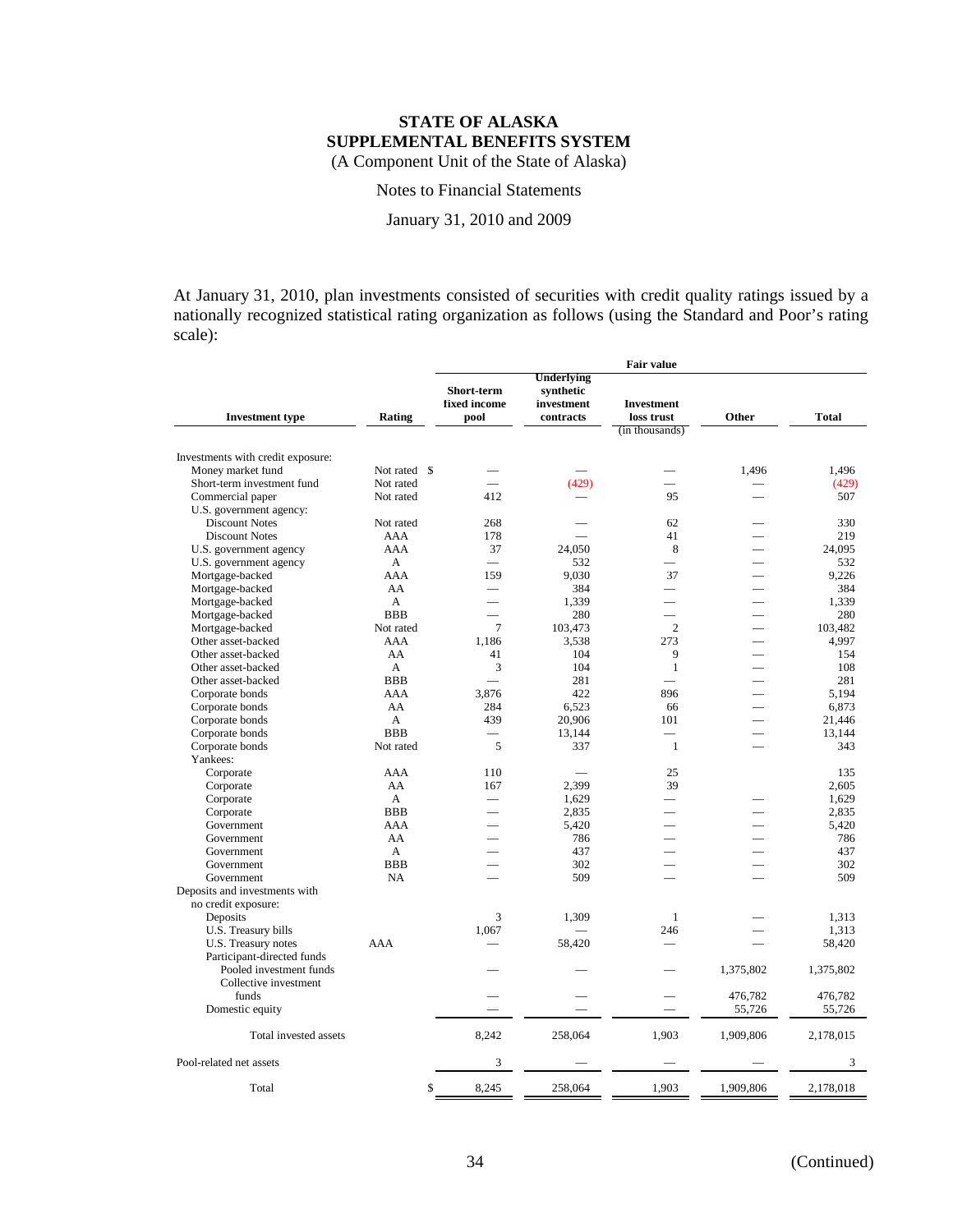Notes to Financial Statements

January 31, 2010 and 2009

#### *(c) Concentration of Credit Risk*

Concentration of credit risk is the risk of loss attributed to the magnitude of a government's investment in a single issuer.

The Board does not have a policy to limit concentration of credit risk in the collective investment and money market funds.

Treasury's policy with regard to the Short-term Fixed Income Pool is to prohibit the purchase of more than 5% of the portfolio's assets in corporate bonds of any one company or affiliated group.

The Board's policy with regard to concentration of credit risk for synthetic investment contracts, investments underlying the synthetic investment contracts and the reserve is as follows:

No investment will be made if, at the time of purchase, total investment in any single issuer of investment contracts would exceed 35% of the Stable Value Fund's total value.

No investment will be made if, at the time of purchase, total investment in any single issuer or in all issuers of the securities held as supporting investments under synthetic investment contracts in the table below would exceed the respective percentages of all investments underlying the synthetic investment contracts.

| <b>Investment type</b>                         | <b>Issuer</b> | All issuers |
|------------------------------------------------|---------------|-------------|
| U.S. Treasury and agencies                     | 100%          | 100%        |
| U.S. agency securities                         | 100           | 100         |
| Asset-backed securities                        |               | 50          |
| Domestic and foreign corporate debt securities |               | 50          |
| Supranational agency and foreign government    |               |             |
| entity securities                              |               | 50          |
| Money market instruments – nongovernmental     |               |             |
| agency                                         |               | 100         |
| Custodian short-term investment fund           | 100           | 100         |

The maximum exposure to securities rated BBB is limited to 20% of the total value underlying synthetic investment contracts.

For the reserve, the total investment of any single issuer of money market instruments may not exceed 5% of the total value underlying synthetic investment contracts. This limitation does not apply to the investment funds maintained by the custodian.

The Board's policy with regard to concentration of credit risk for wholly owned pooled investments is as follows:

Equity holdings will be limited to 5% per issuer of the equity portfolio at the time of purchase,